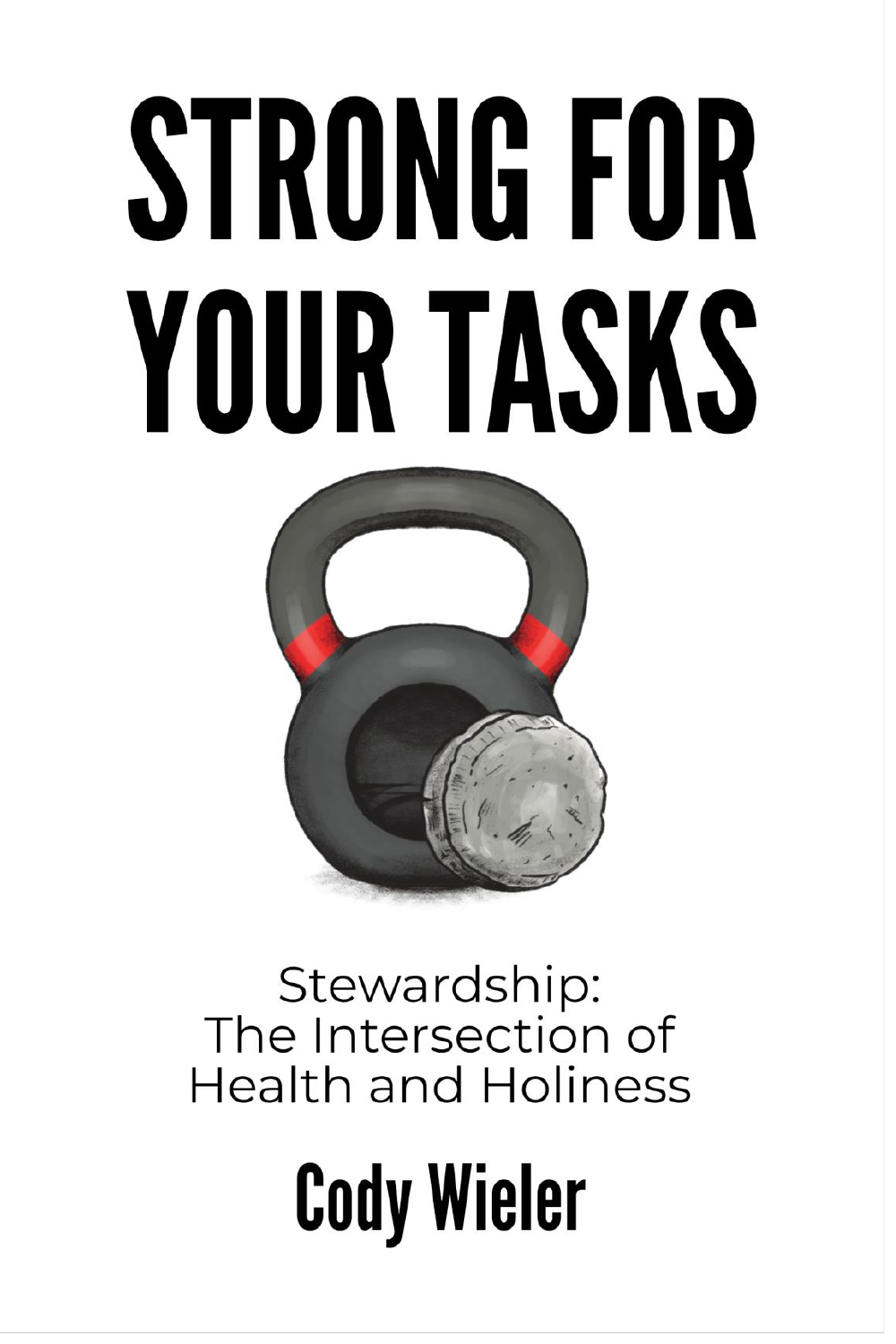# **Strong For Your Tasks**

Stewardship: The Intersection of Health and Holiness

Cody Wieler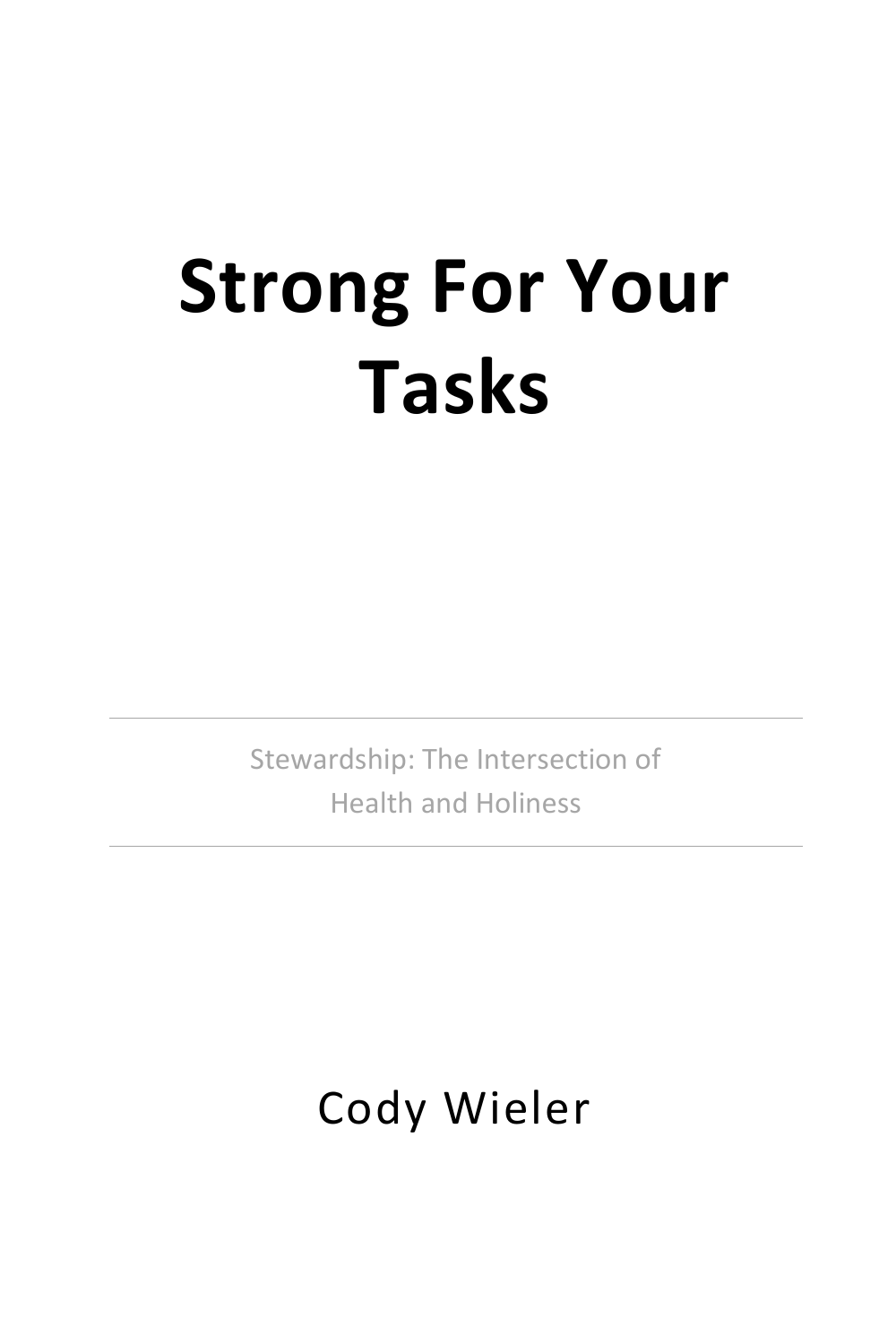By Cody Wieler [\(www.codywieler.com\)](http://www.codywieler.com/)

Copyright © 2020 Cody Wieler

All rights reserved. This book or any portion thereof maynot be reproduced or used in any manner whatsoever without the express written permission of the author except for the use of brief quotations in a book review. The scanning, uploading, and distribution of this book via the internet or via any other means without the permission of the author is illegal and punishable by law.

Please purchase only authorized electronic editions of this book. Don't participate in or encourage electronic piracy of copyrighted materials.

This book contains general education health-related information and is intended for healthy adults age 18 and over.

This book is solely for information and educational purposes and does not constitute medical advice. Please consult a medical or health professional before you begin any exercise, nutrition, or supplementation program if you have questions about your health.

Unless otherwise indicated, Scripture quotations are from the ESV ® Bible (The Holy Bible, English Standard Version ®), copyright © 2001 by Crossway. Used by permission. All rights reserved.

Scripture quotations marked NIV are taken from THE HOLY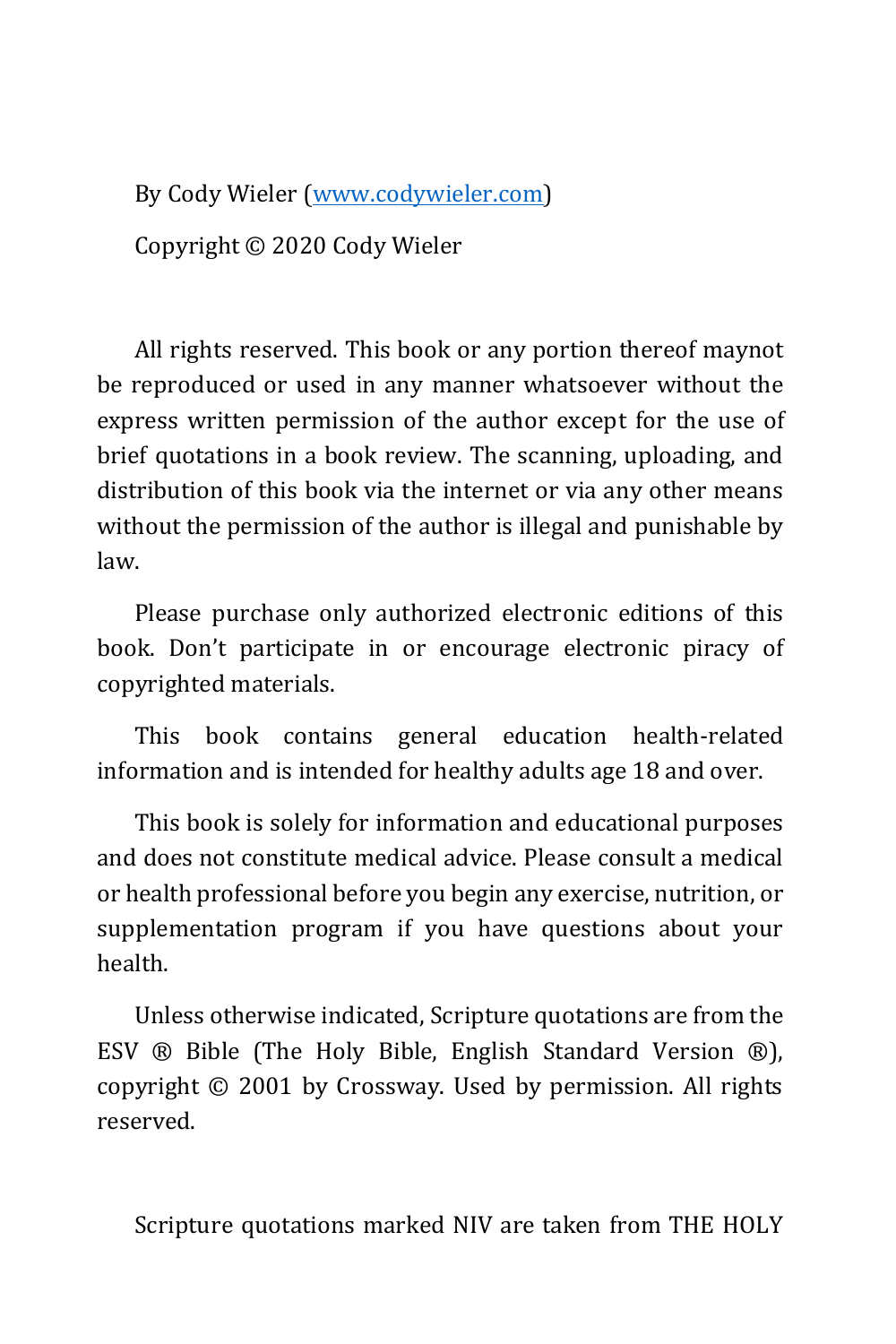BIBLE, NEW INTERNATIONAL VERSION®, NIV® Copyright © 1973, 1978, 1984, 2011 by Biblica, Inc.™ Used by permission. All rights reserved worldwide.

Scripture quotations marked CSB have been taken from the Christian Standard Bible®, Copyright © 2017 by Holman Bible Publishers. Used by permission. Christian Standard Bible® and CSB® are federally registered trademarks of Holman Bible Publishers.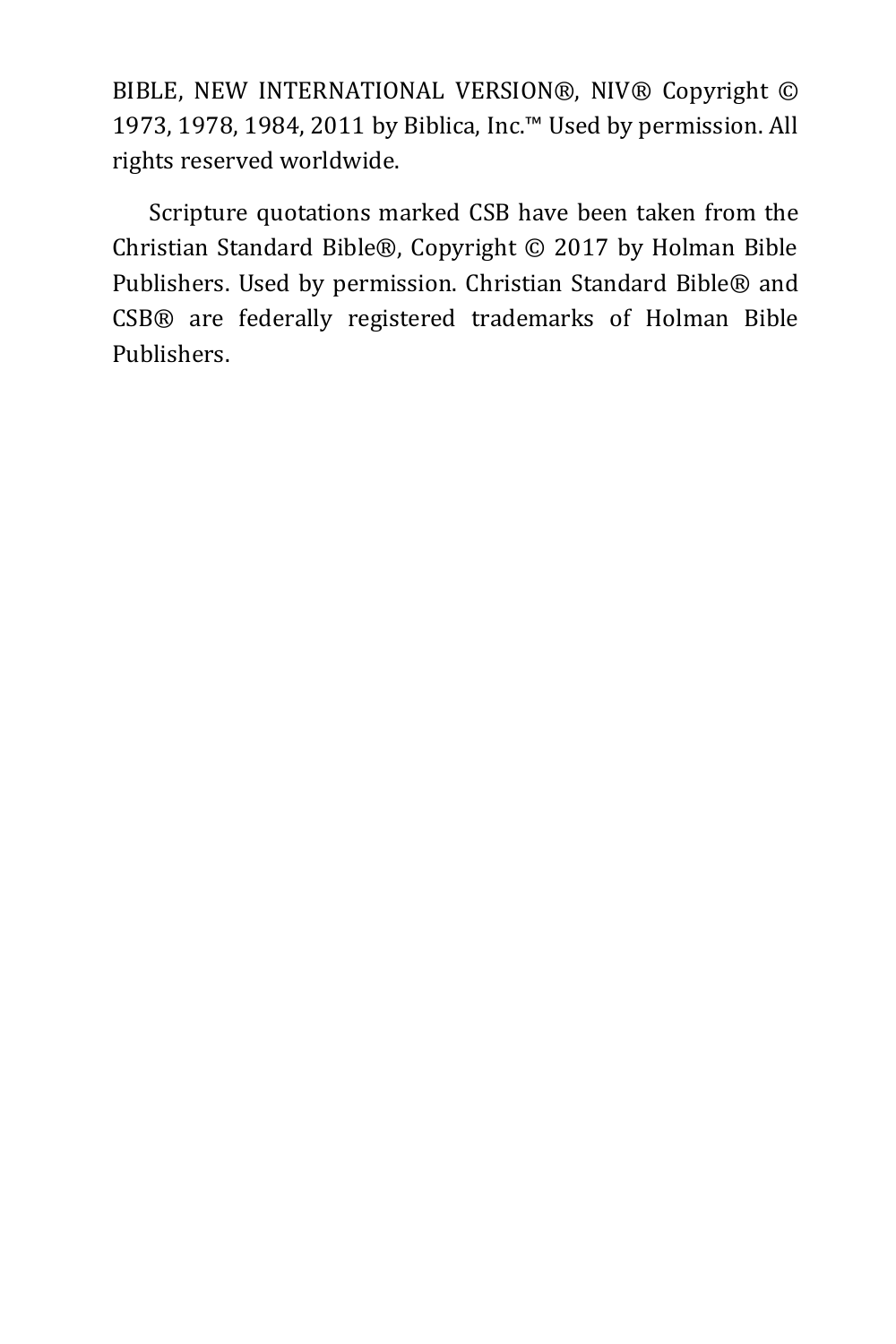# **Table of Contents**

| <b>Chapter 8:</b> Your Body. Your Tasks. Your Stewardship 60 |  |
|--------------------------------------------------------------|--|
|                                                              |  |
|                                                              |  |
|                                                              |  |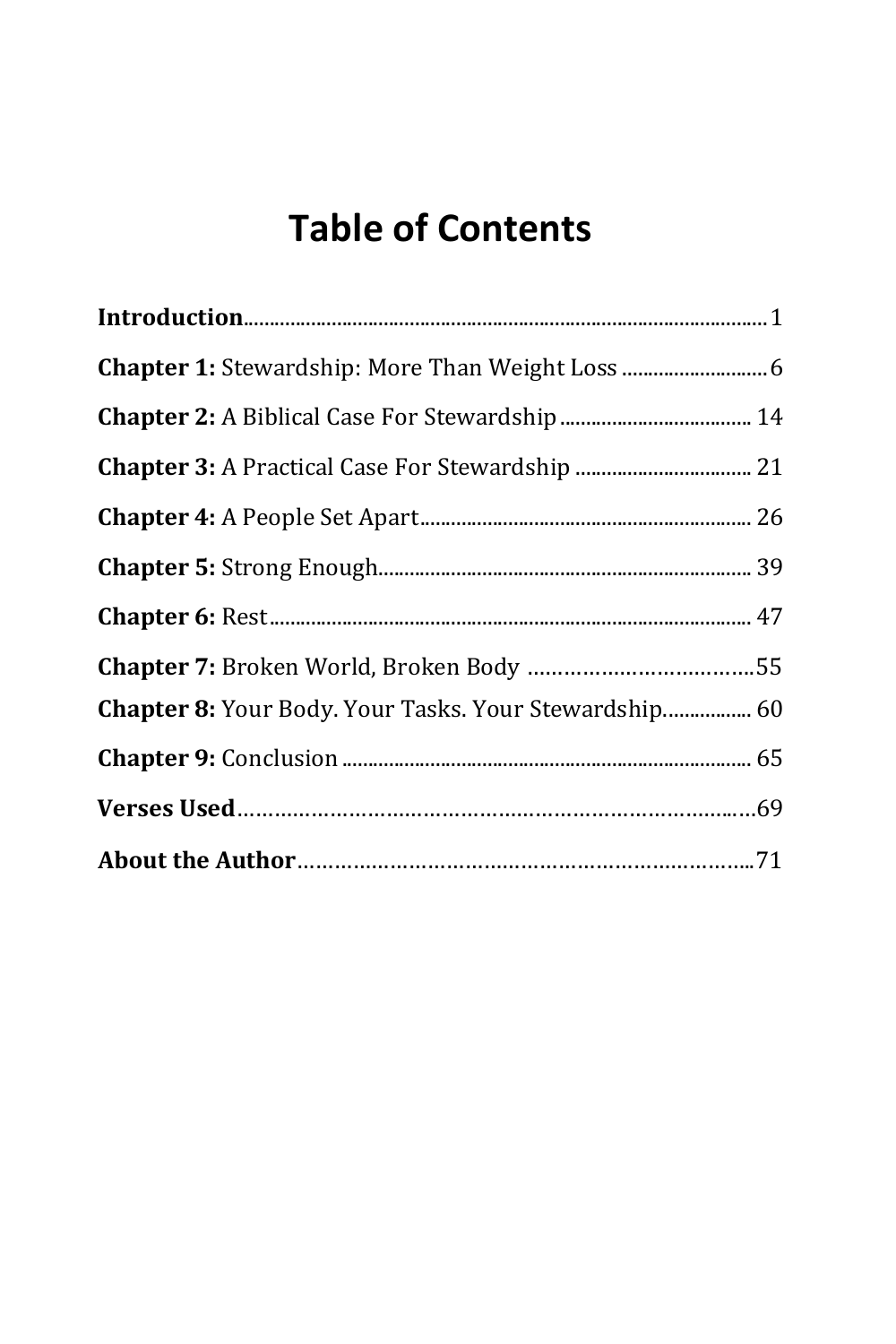# **Introduction**

<span id="page-5-0"></span>**T** f you've ever wondered, "Does God care about my body?", this  $\int$  f you've ever wondered, "Does God care about my body?", this book is for you. If you've ever stepped on the scale and felt the added weight of guilt and shame, keep reading. If you've ever obsessed over calories, perfect gym attendance, and six-pack abs, welcome. Through the pages of *Strong For Your Tasks*, my goal is that you will be encouraged to steward your body for the glory of God, not simply motivated to jump on another diet or another new exercise plan.

There is no shortage of books and blog posts on the topics of diet and exercise. A quick Amazon search will yield tens of thousands of books. Narrow your search to "Christian health" and you'll still find thousands of results. So why add my voice to the noise? Simple: I'm not.

*Strong For Your Tasks* is not a book about how to diet and exercise. *Strong For Your Tasks* is about acknowledging that our bodies belong to God (1 Corinthians 6:19) and responding to what He has done for us by stewarding our bodies for His glory. Your body was given to you by God to be used for purposes that glorify Him: "For we are his workmanship, created in Christ Jesus for good works, which God prepared beforehand, that we should walk in them" (Ephesians 2:10). Your body is a gift from God to be used as a tool to help accomplish these tasks, or good works. One of the main reasons you were given a body is to use it in the worship of God and the spreading of the hope of the Gospel. Our end goal in stewardship is always *His* glory, not ours.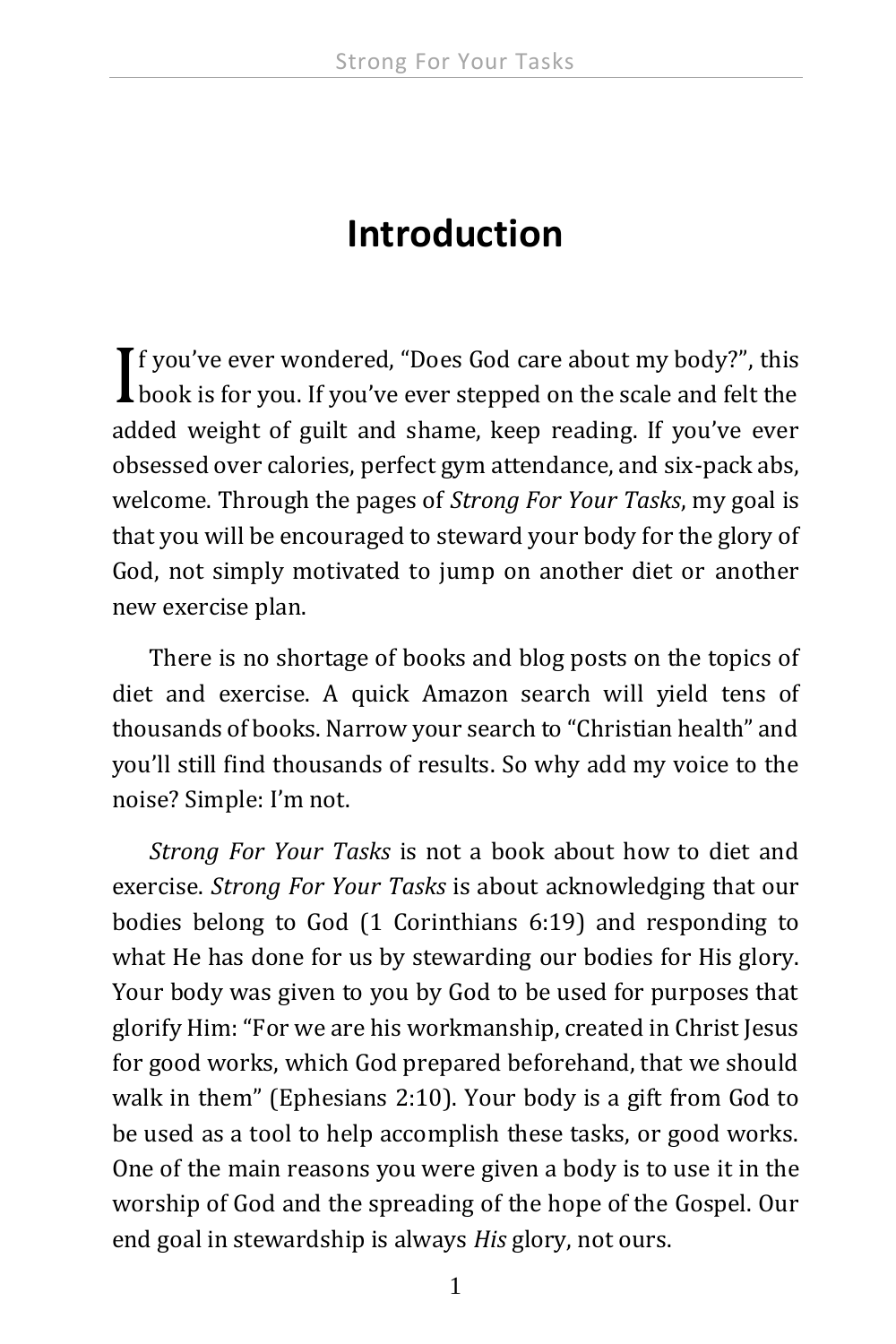*Strong For Your Tasks* is not a Bible study. I want you to have your Bible open with you as you read, but know that this is not a deep, theological, exegetical dive into food and exercise. The Bible does talk about food, but gives very little diet and exercise advice. My goal is not to proof-text and decontextualize verses in order to make the Bible say something it never intended to say. I'm not going to create a diet out of some descriptive verses and tell you that *this* is the key to all of your fitness goals. Instead, I want to show you what the Bible says, to look for principles that could be helpful and then to encourage you to ask the necessary questions to begin stewarding your unique body to be strong for your unique tasks.

Before we go any further, I need you to do me a favor. I need you to put your tribalism aside and be willing to read this with an open mind. If you are reading this and looking for me to support your current diet or the latest workout trend, you will find yourself very disappointed – because I won't. I won't give you lots of black and white rules for eating and exercising because there is no one-size-fits-all solution. This book won't give you sciencebased-metabolic-*insert fitness word here-*type workouts. Remember, we are looking at biblical principles to help *you* steward *your* body. I'm *not* saying the intention of each of the verses I will use is addressing your eating and exercise – they're not. But when we look at what was written on the topics, when we consider our position in Christ, and when we maintain a healthy dose of reality, we can formulate some guiding principles that can give hope to even the most chronic of dieters.

I also need to warn you that this book could feel personal. We live in a world where we are told many stories about our identity. Stating a simple fact that holding extra weight is unhealthy is often received as an attack on a person's character and being.

2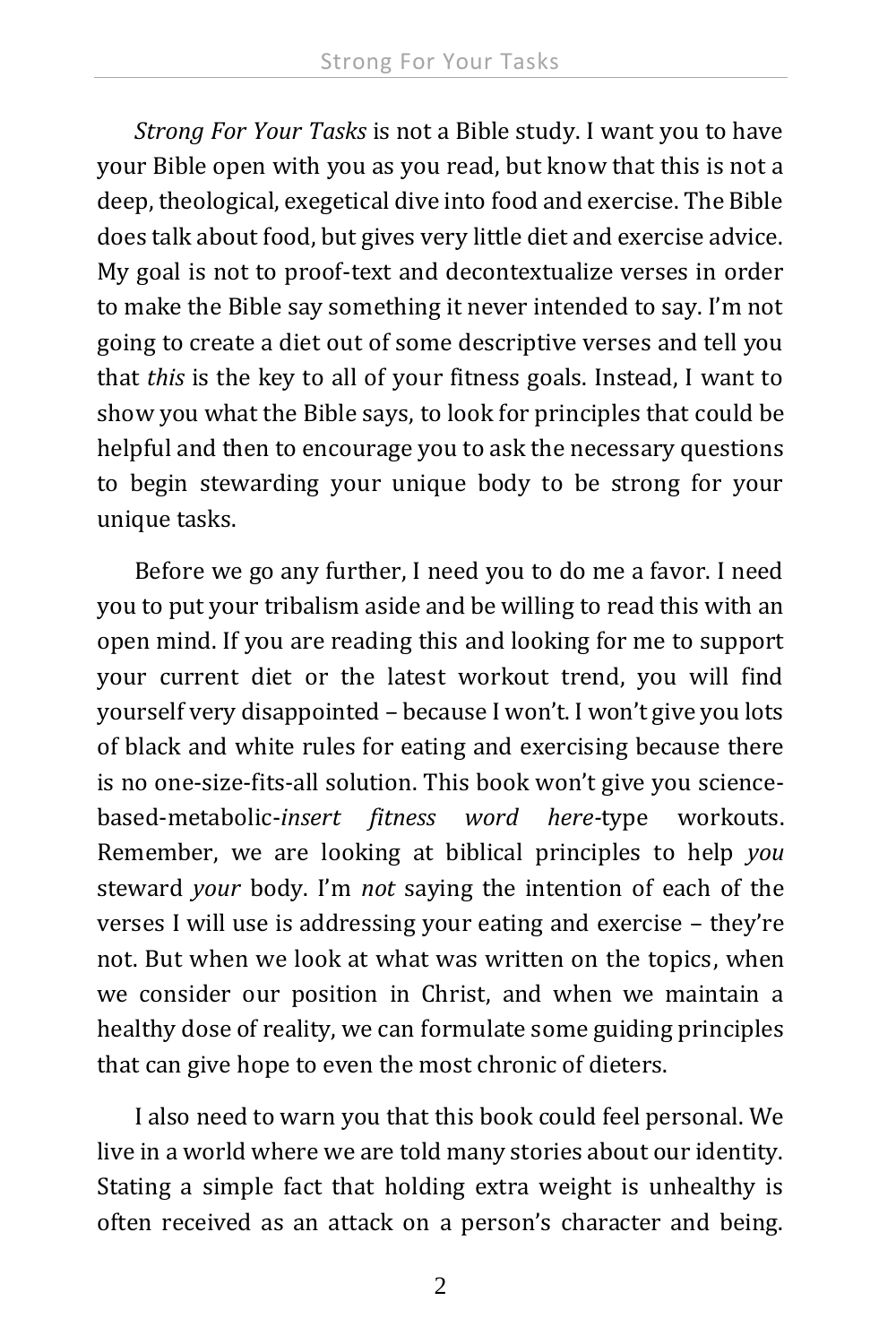While I will try to write gently, I won't tell you that you can be healthy at any size, big or small (because you can't). I won't tell you that if you follow these simple steps your battle will be over in 90 days (because it won't), and I won't tell you just to love and accept yourself the way you are (because love and acceptance are not found within yourself, they are found only in Christ.)

What I will tell you is that regardless of your size, you can honor God with your eating and exercise, and that this journey may be difficult but that you don't have to do it alone. I'll also remind you that you were made in the image of God and that God loves you and that there is "now no condemnation for those who are in Christ" (Romans 8:1). Your journey may not result in pounds lost, but breaking free from societal and self-imposed rules is worth far more.

*Strong For Your Tasks* is not a how-to book about weight loss. You may need to lose weight, gain weight, or think a whole lot less about your weight in order to steward your unique body well. The numbers on the scale do not define health. It's a mistake to think that just because someone isn't overweight they are healthy. Some of the worst relationships with food and exercise belong to high level athletes and bodybuilders - the same people society would laud for their health and fitness. While losing weight might be your act of stewardship, I also recognize that there are individuals who are struggling despite not having weight to lose. I have never been obese; however, my relationship with food and exercise was one that I wouldn't wish on my worst enemy.

Finally, if you are skeptical about how this could apply to you based on your age, disability, or current fitness levels, I would encourage you to skip ahead to Chapter 7: *Broken World. Broken Body*. If you're dealing with some sort of disability, feel that years of poor choices have disqualified you from ever being "healthy",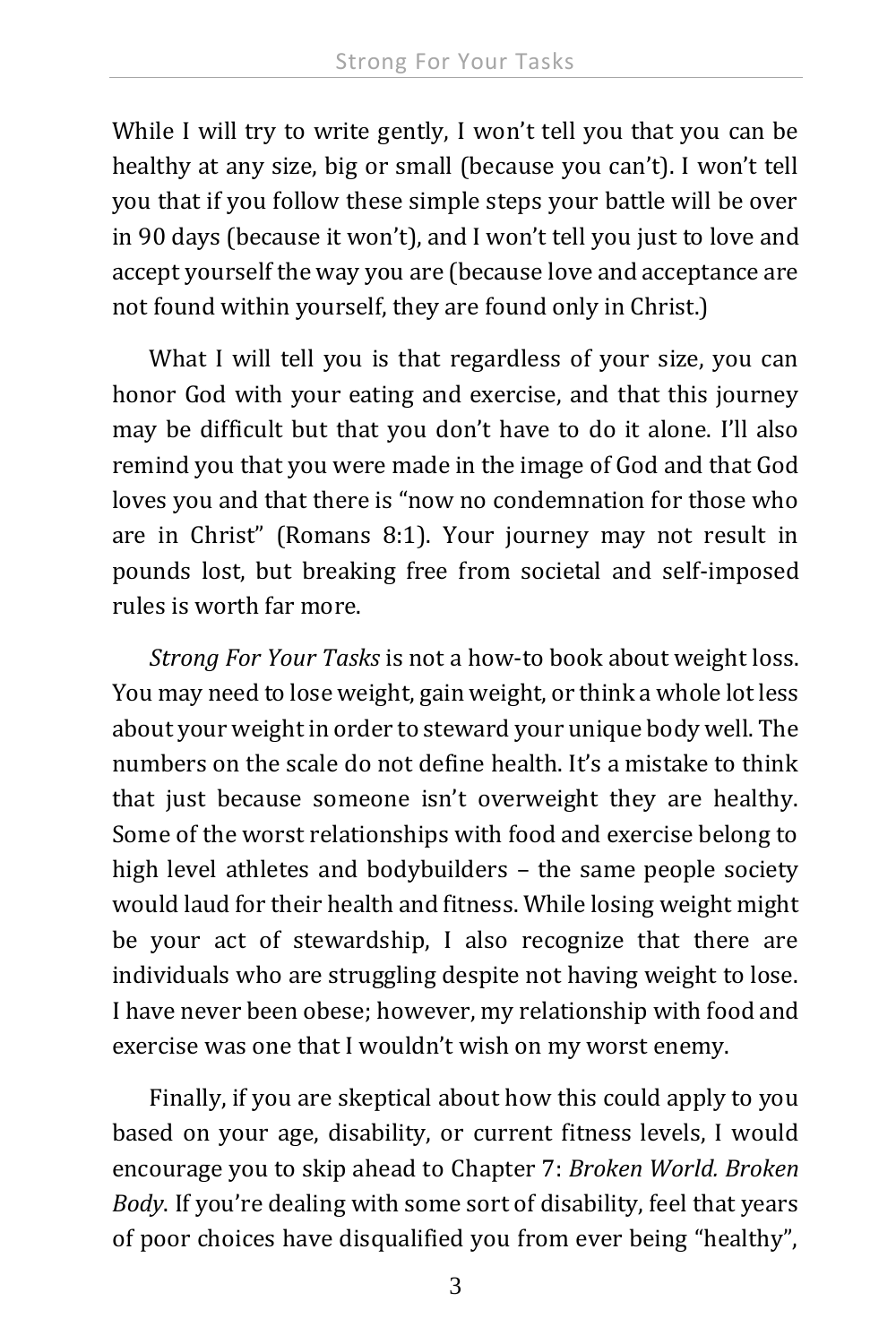or that age is a limiting factor, that chapter may serve as an invitation to continue reading the rest of the book.

At the end of each chapter, you will find a section called "Personal Training". This section is to help you reflect on your current level of stewardship and if there are ways in which you can improve upon it. I encourage you to use the space beneath the questions (or a notebook) to write down your answers. Sometimes what seems totally logical in our head makes zero sense when it gets out onto the page.

I am excited to see how God will use this book to open your eyes to stewardship. You may never be healthy, but you can be healthier. You may never be strong, but you can be stronger. Anyone can steward their body and you too can be strong for your tasks.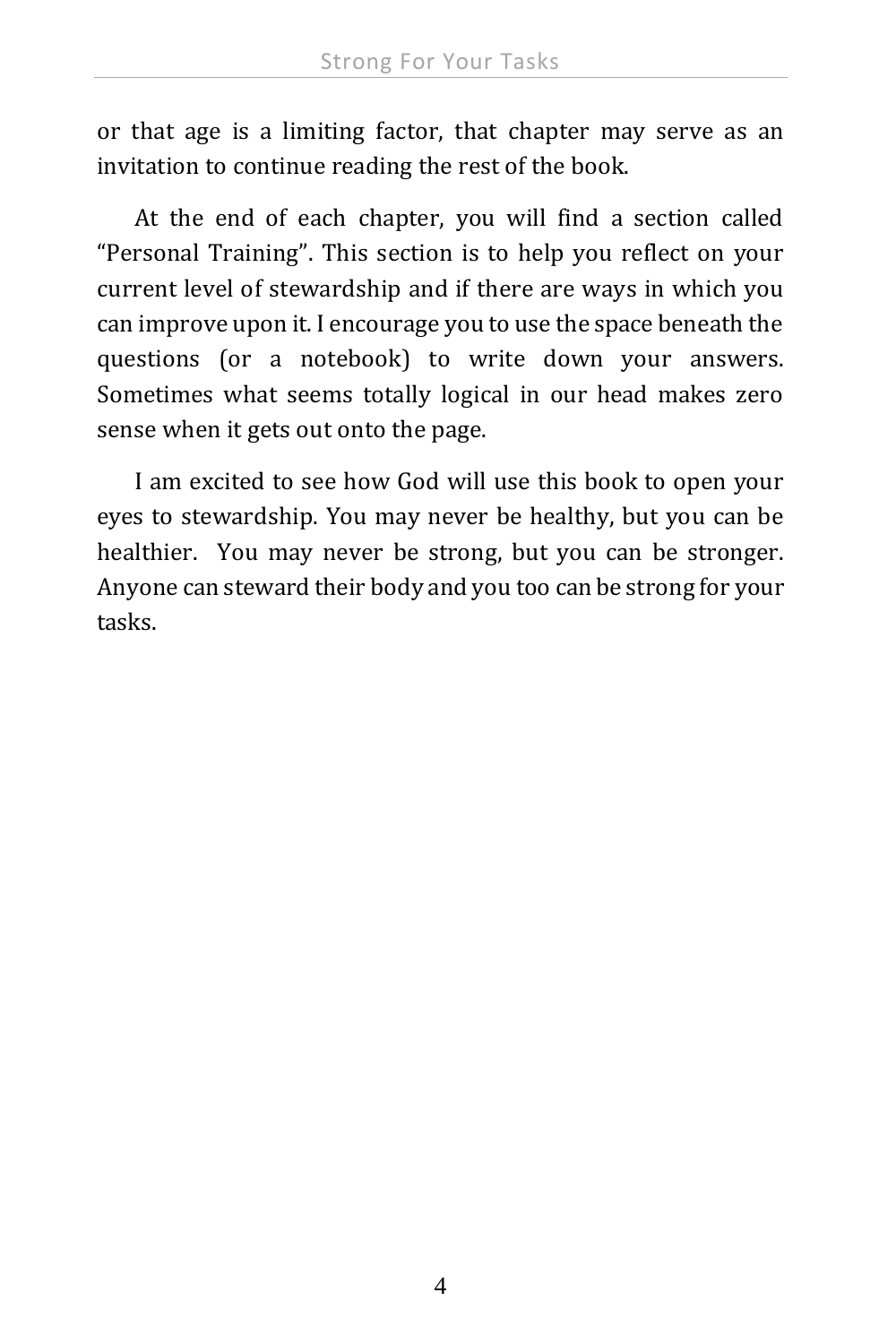## **Personal Training**

- How does knowing your body belongs to God change how you take care of it?
- What stories are you believing about your body and/or health? (ie. I'm too fat, I'm too broken, health doesn't matter, I need to look a certain way, etc.)
- What is one thing you hope to learn by reading *Strong For Your Tasks*?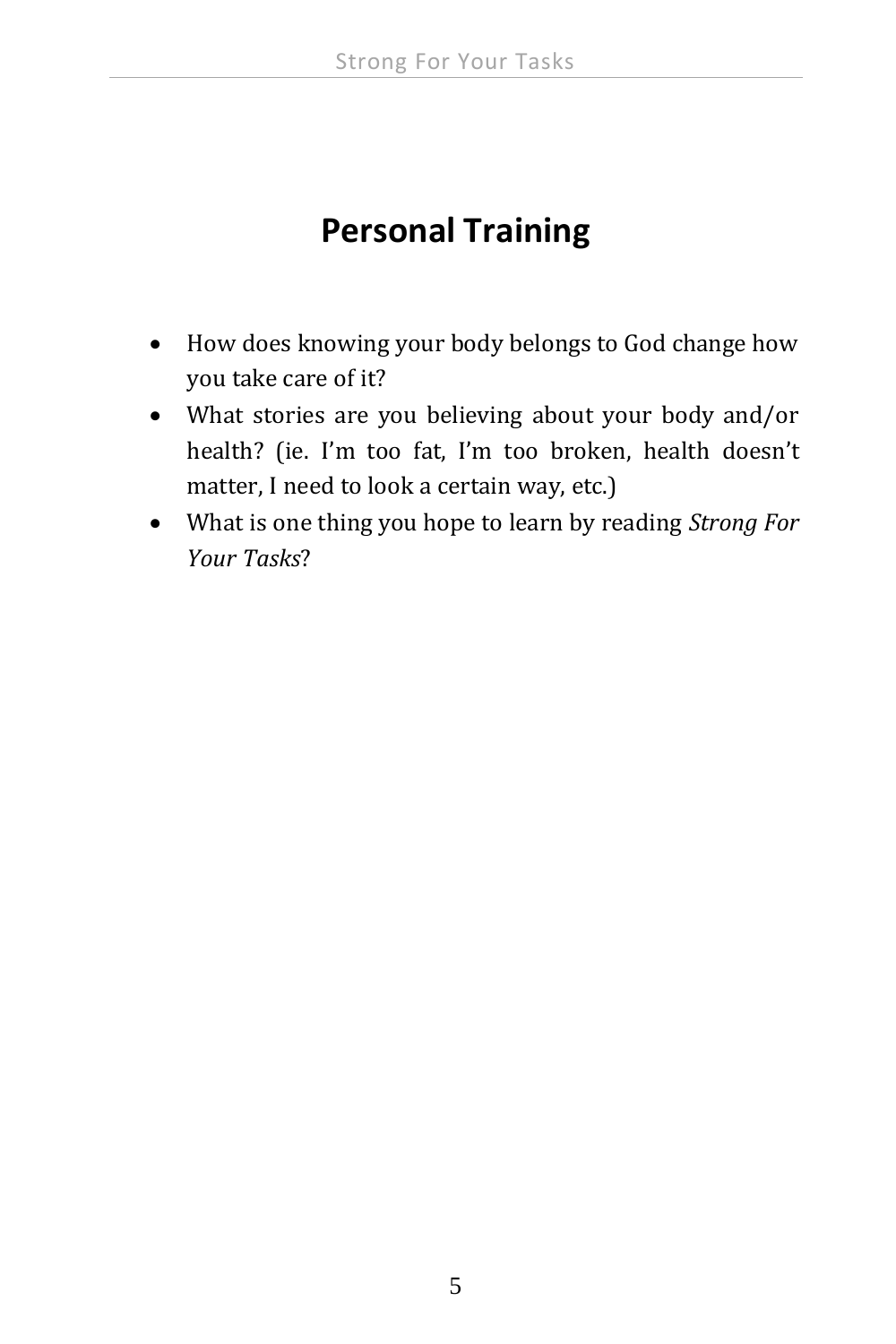# <span id="page-10-0"></span>Chapter 1 **Stewardship: More than Weight Loss**

*Q. What is your only comfort in life and in death?*

*A. That I am not my own, but belong— body and soul, in life and in death— to my faithful Savior, Jesus Christ. He has fully paid for all my sins with his precious blood and has set me free from all the power of the devil.* 

*Heidelberg Catechism, Lord's Day 1*

 $\mathbf{F}$  ive billion, five-hundred million. That's "about" how many search results Google came up with for the term "weight loss" search results Google came up with for the term "weight loss" in all of 1.19 seconds.

We live in a society that is obsessed with weight loss. When most people think of getting healthier, their minds automatically go to weight loss, restrictive diets, and long hours of boring cardio. It makes sense for a number of reasons. Most people who are actively looking to improve their health are probably carrying some extra pounds. Secondly, people who are viewed as healthy tend to be muscular with low levels of body fat. Finally, companies spend hundreds of millions of dollars each year to lead you to believe that for you to matter you need to look a certain way, and wouldn't you know it, they have a product to help!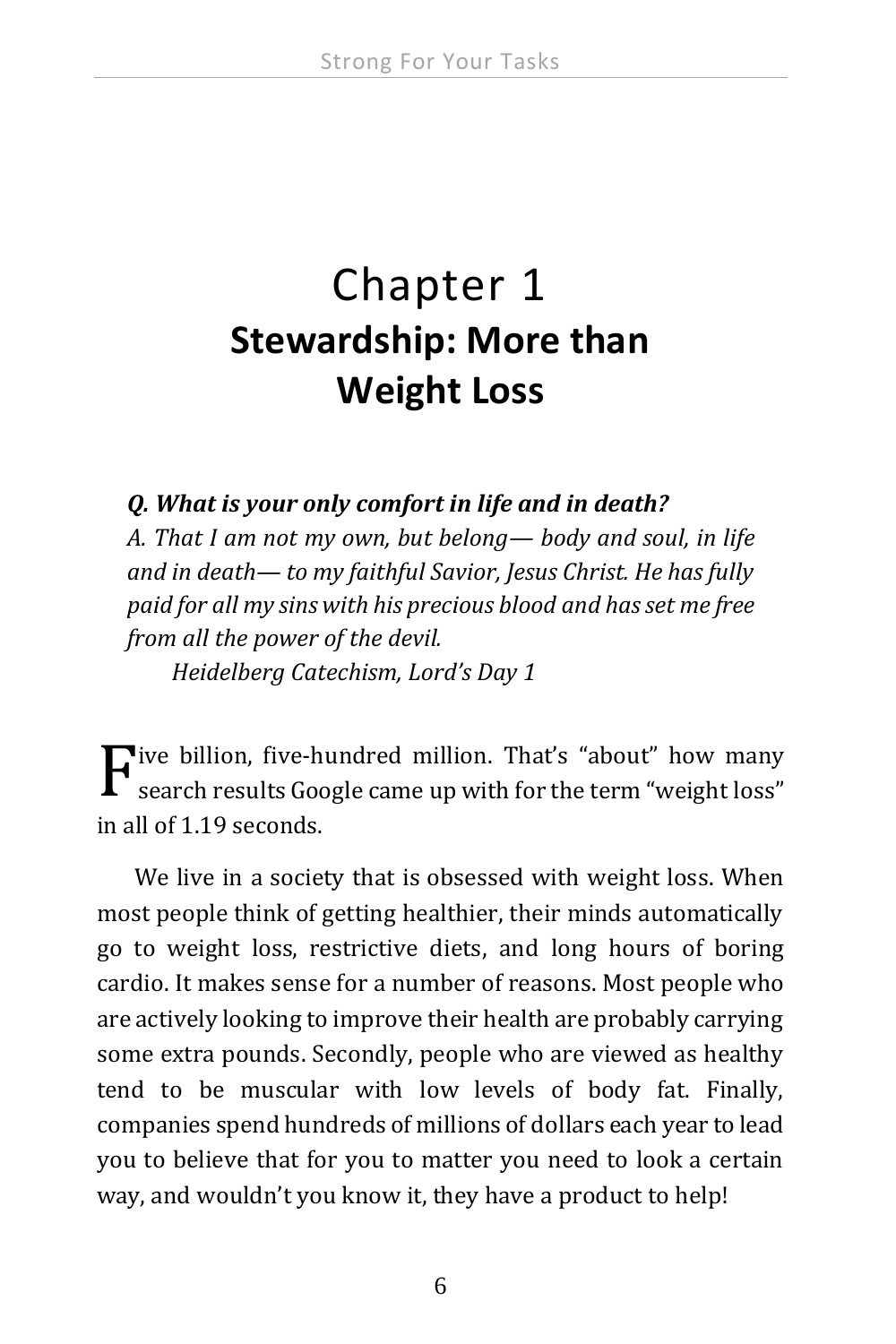While our society places high value on weight loss, God does not. There is not a single verse in the Bible calling Christians to lose weight. In fact, the only time when a diet and its effects on body composition is mentioned is with Daniel, and he became "fatter in flesh" (Daniel 1:15). However, Daniel's diet was not prescriptive; it was Daniel's way of seeking to honor God by not defiling his body with the king's food (1:8).

Because God doesn't value weight loss, I didn't want to write another book on the topic – Remember, this is *not* a weight loss book. Not everyone who is in a poor relationship with eating and exercise needs to lose weight. While some gym-goers' habits of healthy eating and regular exercise spawn from a genuine desire to be healthier, I would guess that most attend their daily "worship" sessions as a means to gain good standing in the eyes of others. From the outside, most people wouldn't notice anything wrong—after all, if you looked like a bodybuilder or fitness guru all your problems would just disappear, right? My heart goes out to this group because this has largely been my journey. Binge eating and punishing workouts were a regular part of my routine. I didn't need to lose weight, but my struggle with pursuing "perfection" was eating away at me. While I looked fit, I was far from healthy.

Instead of focusing on weight loss, I want to present stewardship as a biblical, personal, adaptable, and enjoyable approach to your health and fitness. Stewardship simply means to take care of something. One of our roles as Christians is to steward (take care of) our bodies.

We need to recognize the line between stewardship and idolatry can become very thin. Stewardship does not mean that we are obsessing over our bodies. We are not slaves to the gym and "health foods". We are not called to six-pack abs and personal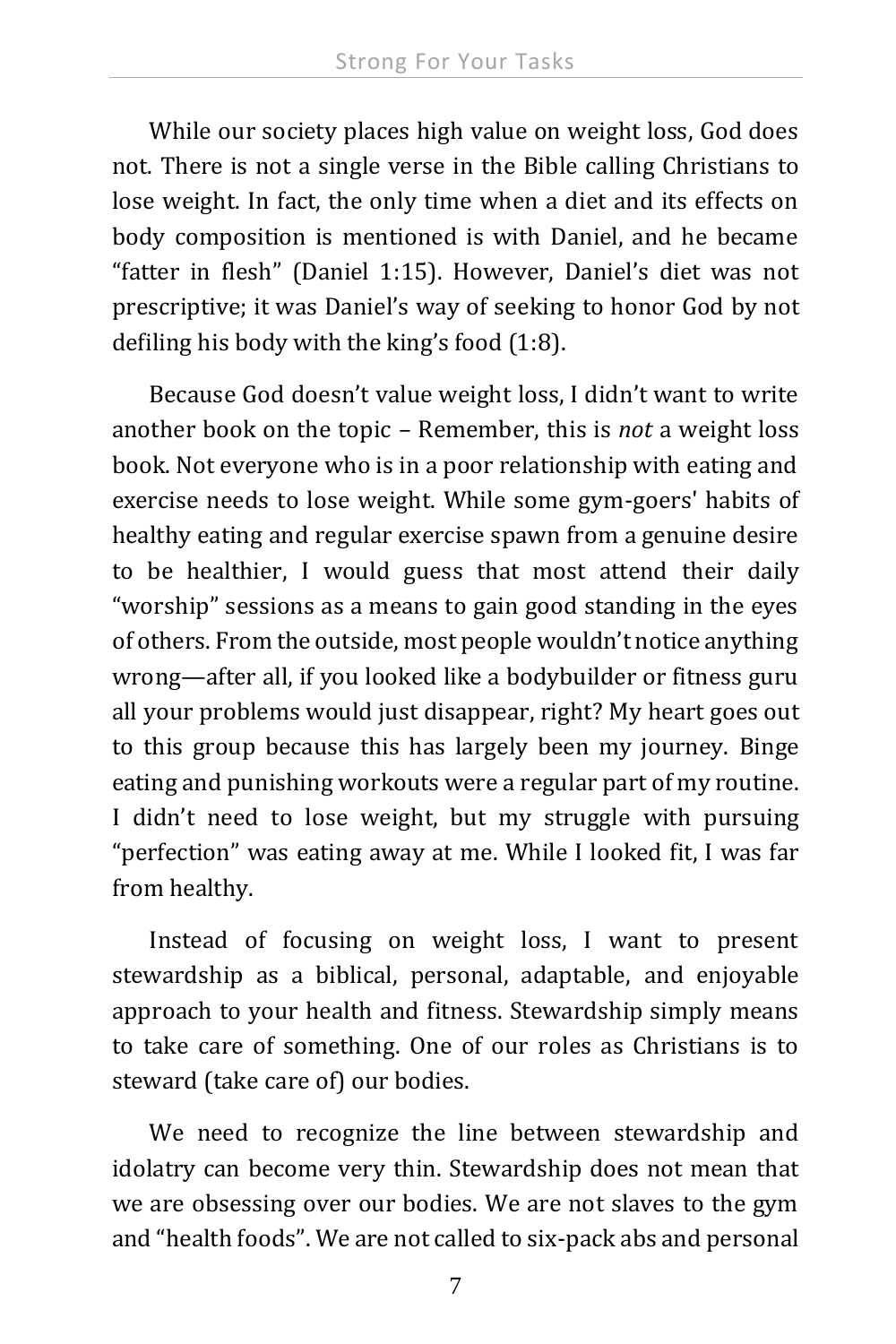bests. Instead, stewardship means doing what we can to honor God with our bodies while acknowledging that we live in a fallen world with bodies and desires that are affected by the curse of sin and death. There will be seasons where your health is beyond your direct control. There will be times where you feel you are doing everything "right" and you still get sick and worn down. It's in those moments that you need to remember two things: First, your health is a grace-given gift that we must never take for granted. Secondly, His grace is sufficient for you (2 Corinthians 12:9) and God can use those tough times for His glory and your good (Romans 8:28).

Fully to embrace stewardship as our goal will require changing the way that we view health and fitness. Tossing aside traditional standards of success such as weight, measurements, and strength isn't going to be easy. As Paul writes in Romans 12:2, we are to be transformed by the renewal of our minds. Our journey to transformation begins in changing the way we think about our health and fitness. Only then can we fully understand that God's good, pleasing and perfect will is *not* low body fat and big muscles.

In stewarding your body, your weight could go up, down or stay the same – and that's okay. We want our eyes to turn off of the scale, off of the weights, off of the mirror and instead to "gaze upon the beauty of the Lord" (Psalm 27:4).

Stewardship is showing the world that while our current body will eventually pass away, our hope is in our Savior, Jesus Christ, who will one day give us our resurrected bodies. We also recognize that while we wait for the redemption of our bodies (Romans 8:23), our actions are not without consequences. When we are stewarding our body, we're not operating from a place of fear. Stewardship acknowledges that no kale smoothie, essential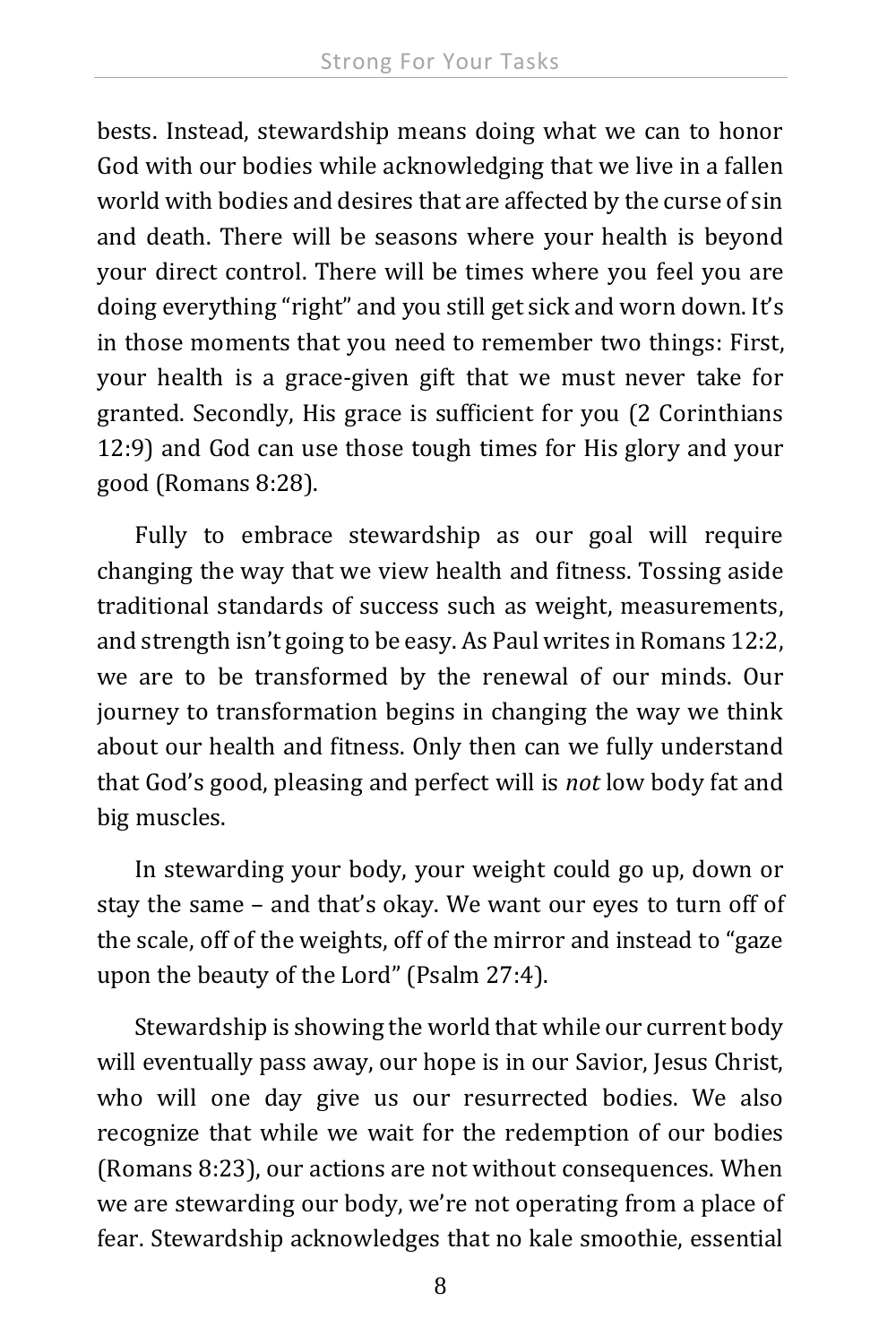oil, or detox tea will save us.

When we are stewarding our bodies, our ultimate pursuit is not the approval of others but rather recognizing that we are approved by God, not by anything that we have done, but through Jesus. And that by grace, through faith we are welcomed as sons and daughters. There might be times when others acknowledge your results. Your job is to use that as an opportunity to share about the work God has done in your life; to share about the transformation of your heart and mind.

#### **Your Good Body**

One of the major heresies arising in the early church was Gnosticism. Gnosticism, from the Greek, *gnōsis*, meaning "having knowledge" or "to know", put special emphasis on the mind and obtaining special knowledge. Gnostics believed that they could obtain salvation through having mystical revelations that were made known to them rather than to common people. Gnostics were not simply high-level Bible scholars,but viewed their revelations as extra-biblical. As a result of them elevating knowledge and the mind, they viewed the physical body as evil and believed it was holding the mind captive. This line of thinking led some to asceticism, abstaining from any physical pleasure, or to antinomianism, the idea that because the body is less valuable than the mind you can do anything you want to it (including gluttony, promiscuity, and abuse) without consequence.

It's interesting how, even after thousands of years, we can still find ourselves as functional gnostics. On one hand, we can believe that in order to be healthy we must deny ourselves all physical pleasure. We set ourselves up with diets that vilify certain foods while simultaneously performing workouts designed to punish our body. Maybe you're part of, or wanting to be in, the "fit" crowd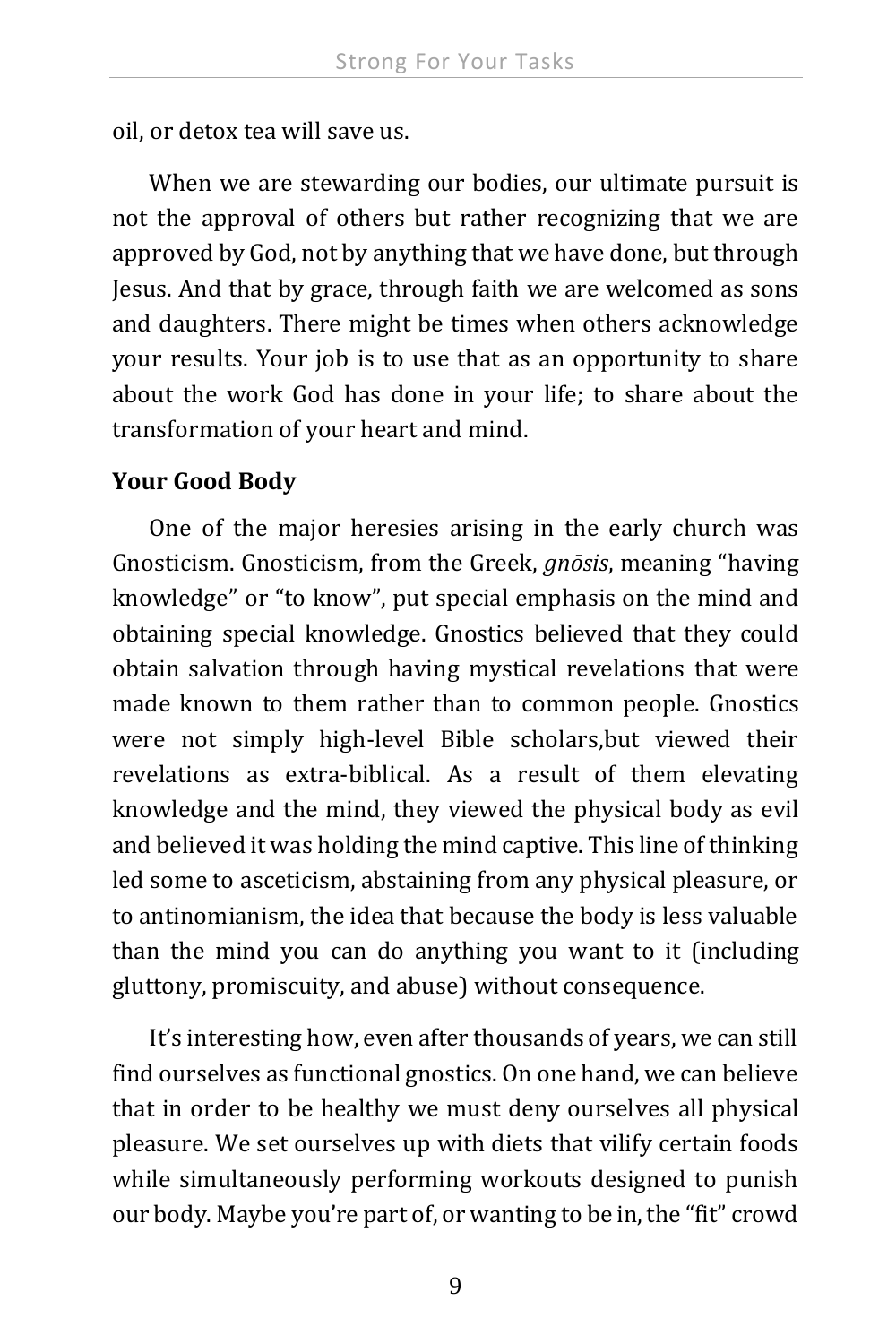and meticulously weigh, count, and obsess over everything that goes into your body. While there are certain foods we may choose to abstain from, we shouldn't reject foods out of a self-inflicted form of punishment, man-made morality, or an attitude of superiority.

How many times have you heard a family member, co-worker, or yourself complaining about your new diet? "I would *love* to have a donut but can't;" "All I can think about is how tasty carbs would be;" or "I can barely walk after leg day."? People borderline abuse their bodies through workouts their bodies are ill prepared for in order to reach their goals quicker than ever. They restrict their diet so much that it starts to consume their thoughts.

One of the biggest reasons we can fall into antinomianism is because our experience with the aestheticism side has been so brutal. As a physical education teacher, I have lots of people telling me it must be easy because I can just make the kids do push-ups if they aren't listening. However, I would never make kids do push-ups as a form of punishment. Exercise is not a punishment. I try to instill in all of my students that idea. I tell them if their body is able to do exercise that they shouldn't waste it. Countless people have associated exercise with punishment. They believe that their lack of discipline has made them a bad person that must be punished by doing exercises that they don't like and eating foods that they don't enjoy. This couldn't be further from the truth.

We can also find ourselves in functional antinomianism when we have found comfort in food and inactive pastimes, and have allowed the physical effects of such choices to add up. The sins of gluttony and laziness (which we often keep as pet-sins) may have taken up residence in our hearts. Then, we may decide that changing our relationship with food and exercise is too hard, if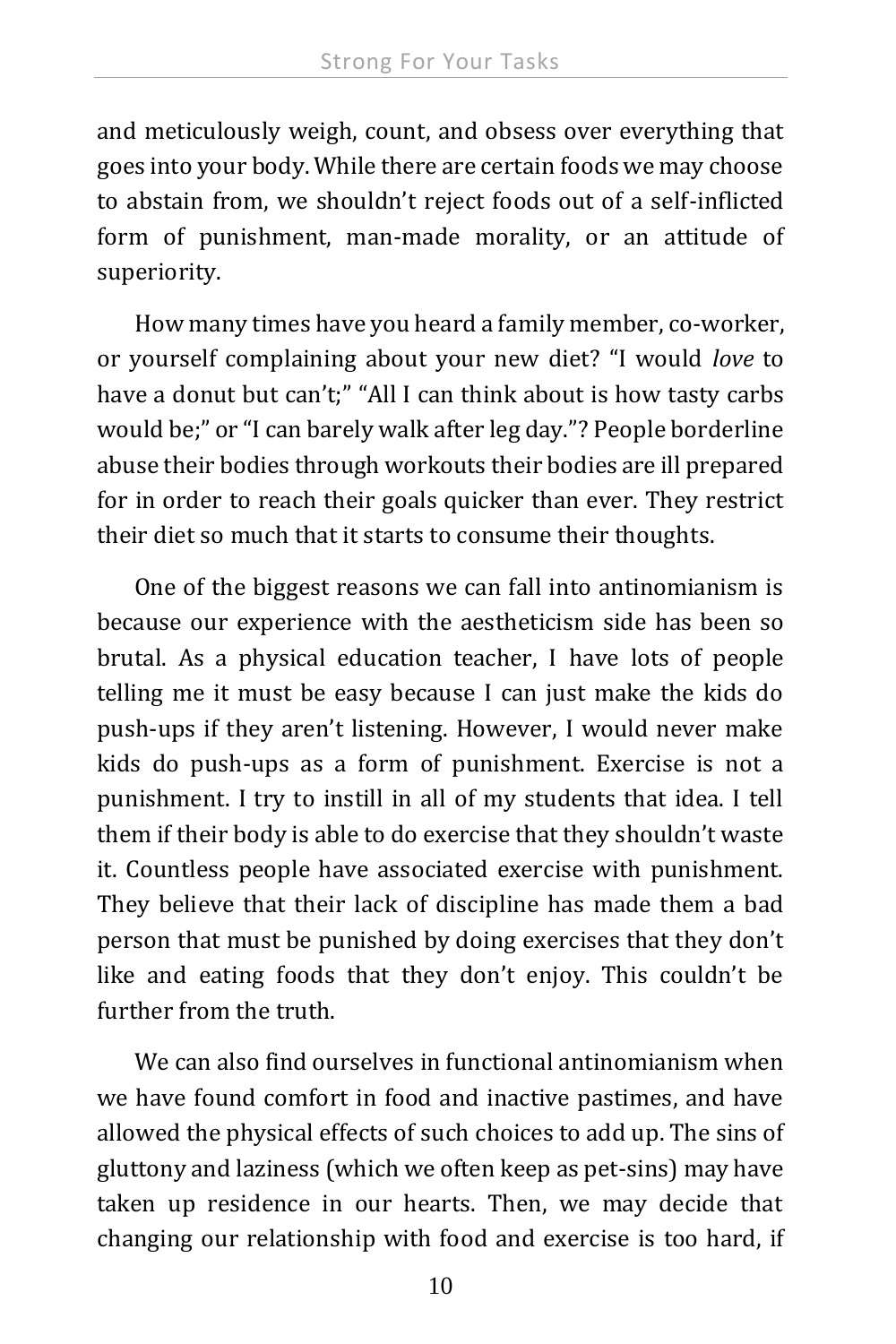not impossible, and accept that this is the way things are going to be.

Maybe the health of your body is near the very bottom of your priorities. You may not feel that you are indulging in the sins of gluttony and laziness, but apathy towards your health has become your way of life and the effects of this thinking are starting to have negative consequences.

You might be doing good things that are still causing you to neglect stewarding your body. There are countless pastors who are faithfully studying the word of God and teaching it to their congregations who have allowed years of potlucks, coffees, and Bible study snacks to equal lots of extra pounds that have led to poor health. Sometimes good, godly pursuits will result in poor stewardship. We can often think that the choice is either/or, instead of realizing that our spiritual and physical health are not mutually exclusive. You can and should continue to pursue your other God-honoring priorities, while also looking to steward your body better.

Our bodies are not bad. Remember, when God gave people a body, not only did He call it good, He called it"very good" (Genesis 1:31). Jesus had a human body while He was on earth and He also maintained a human body when He was resurrected and ascended to Heaven. We also know that there will be a day when our bodies are resurrected and we will spend eternity in our resurrected body.

The final way we can function as gnostics is in our constant pursuit of special knowledge. How many people jump from workout to workout, diet to diet, or supplement to supplement thinking they have *finally* found the secret to a better body. To follow a simple, moderate plan is fine for an average person, but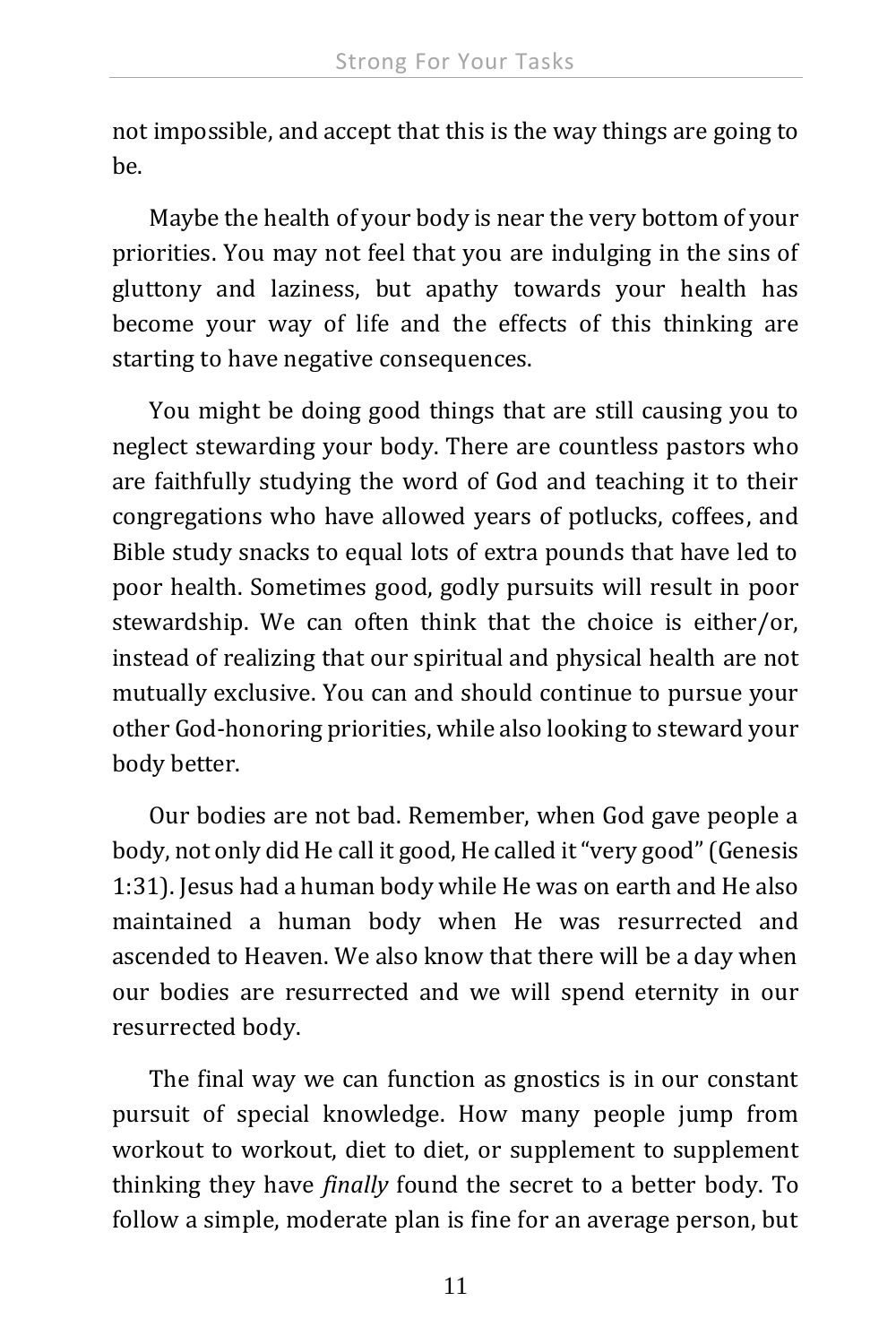*they* need something more advanced, complicated and confusing. Sound familiar? It hurts my heart every time I hear someone spouting off misinformation about their new extreme diet, intense workout or detox tea, treating it as if it is somehow better than practicing moderation.

Stewardship stands in the gap between aestheticism and antinomianism by saying, "your body is a good gift from God, therefore take care of it!" while at the same time saying, "God has given us the good gift of delicious food. Enjoy it in a way that brings glory to Him." Stewardship is about enjoying food and exercise in such a way that we are not turning to it for satisfaction; rather we are enjoying it because we have found satisfaction in the One who truly satisfies. Stewardship is a balancing act of caring without idolizing and enjoyment without hedonism.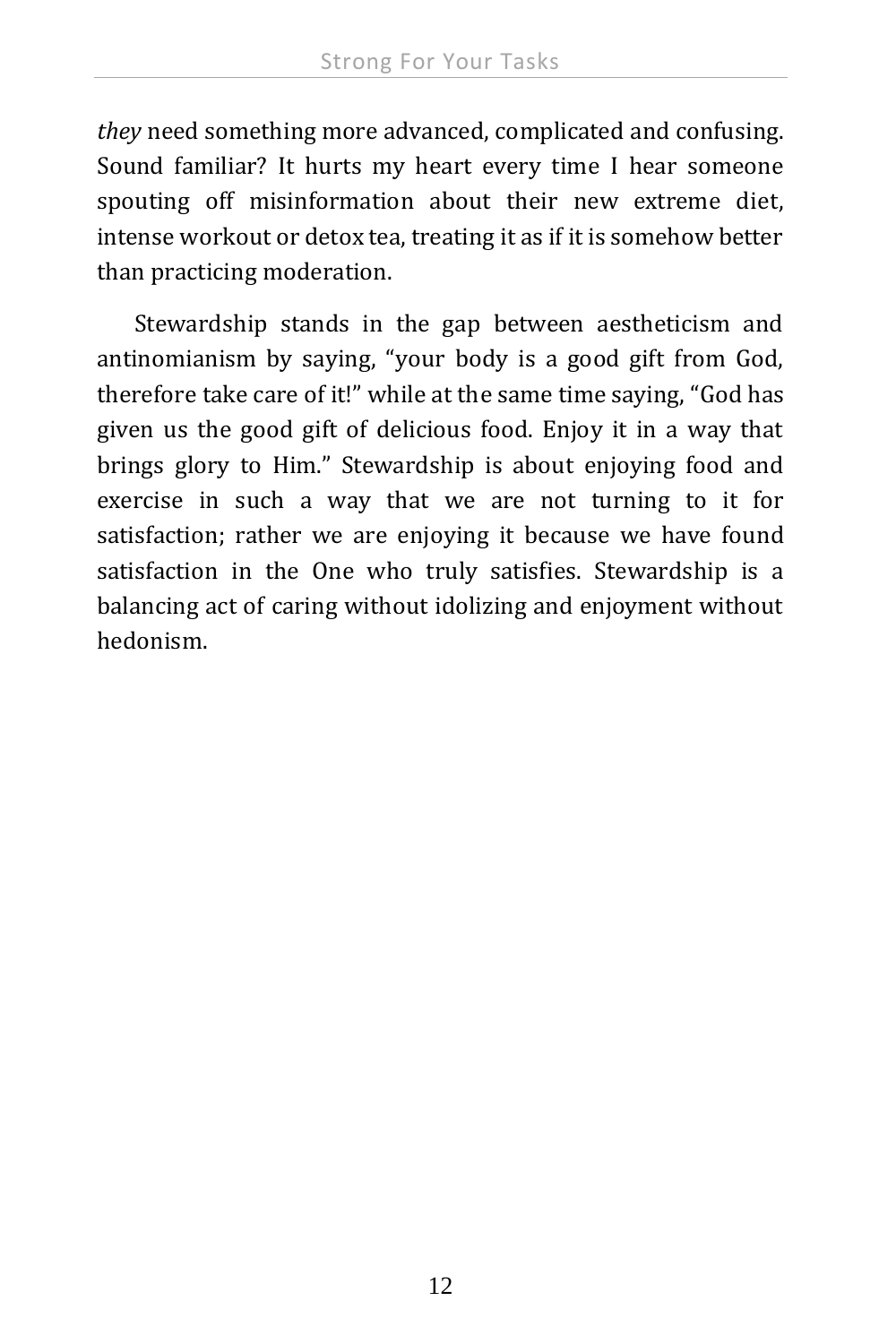# **Personal Training**

- How would pursuing stewardship of your body vs traditional goals (weight loss, muscle gain, measurements, etc.) change your life?
- Do you tend towards denying pleasure or pursuing pleasure? In what ways?
- In what ways are you currently stewarding your body well? In what ways are you not stewarding your body well?
- Do you spend too much time and attention on "healthy" pursuits? Neglecting the things God has commanded you to do? Placing your worth in your physical appearance?
- Are you keeping a pet-sin of gluttony or laziness? Are you loving food more than The Giver of food? Is comfort your idol?
- Has the stewardship of your body simply fallen off of your radar? Is it something you desire to give more attention to but don't know where to start?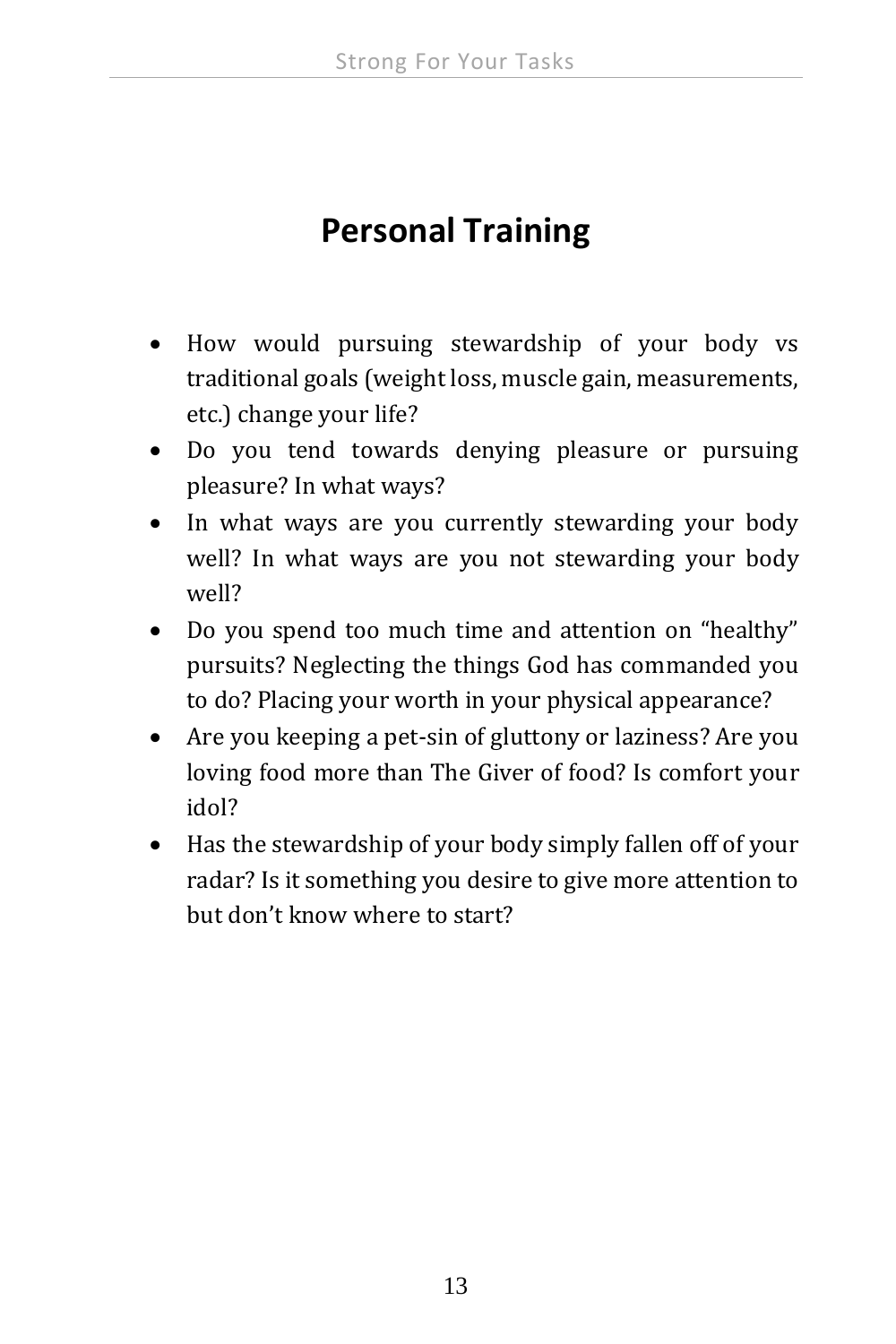# <span id="page-18-0"></span>Chapter 2 **A Biblical Case for Stewardship**

*The earth is the Lord's and the fullness thereof, the world and those who dwell therein, for he has founded it upon the seas and established it upon the rivers. Psalm 24:1-2*

 $\mathbf{W}^\text{here most ``Christian''}$  diets fall flat is they either take a few verses out of context and use them as proof texts, or they  $\bm{V}$  verses out of context and use them as proof texts, or they take descriptive passages and turn them into prescriptive plans. If I make diet and exercise out to be more than the Bible says it is, it can lead people to believe that they are sinning when they fail to comply with my arbitrary standards.

Stewardship is different. With stewardship, we recognize that the Bible isn't a book about diet and exercise, but it does provide principles pointing to stewarding our bodies. Our whole journey towards stewardship and health is based on principles. We are never guaranteed health through lifting weights and eating vegetables. However, we know that if we do these things consistently, we are more likely to become healthier.

For example, I've seen people (my former self included) take 1 Corinthians 6:19-20 which says, "do you not know that your body is a temple of the Holy Spirit within you, whom you have from God? You are not your own, for you were bought with a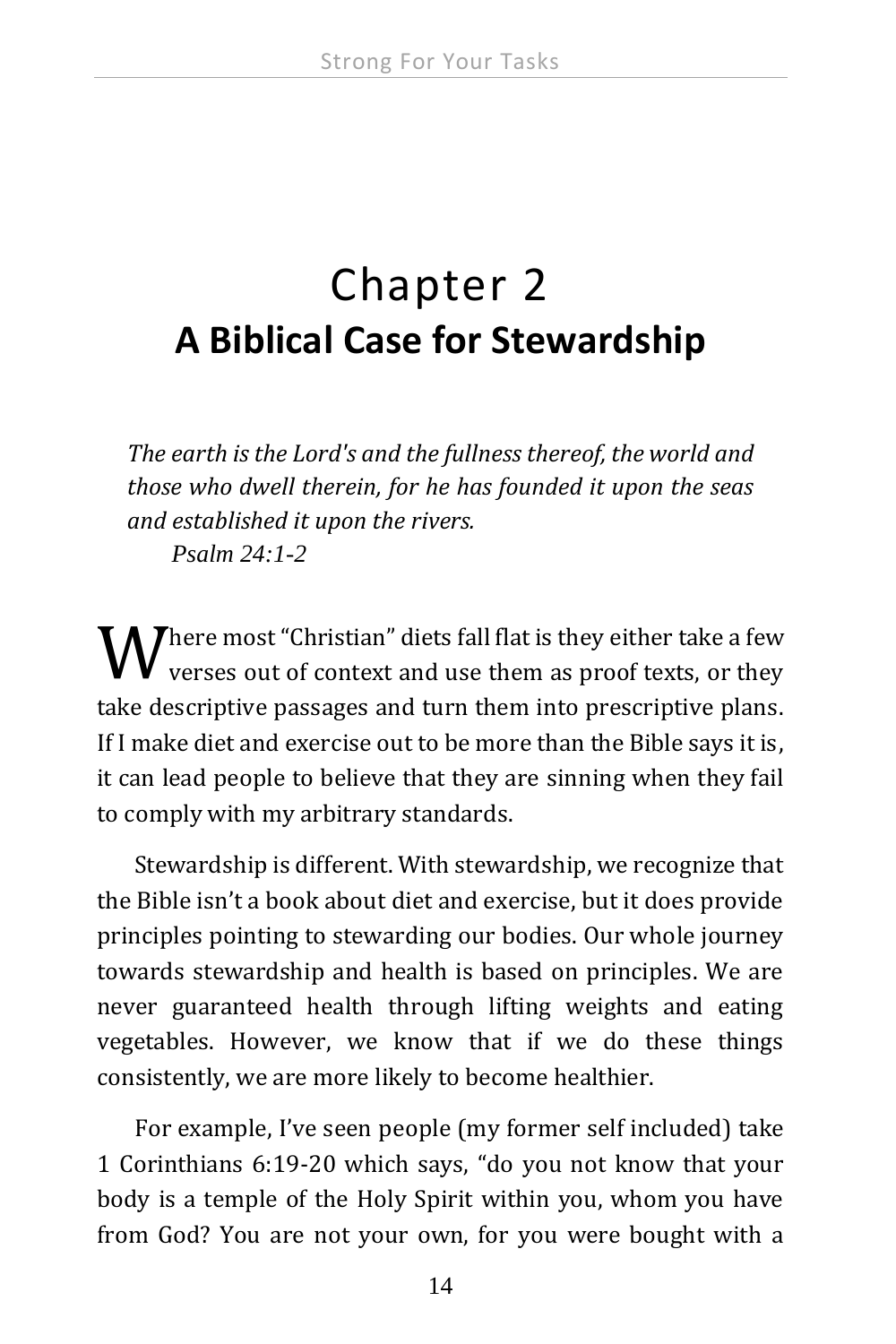price. So glorify God in your body," and make it all about their physical health. Paul did not have green smoothies and workout plans in mind when he was writing this to the church in Corinth. Paul is writing to the Corinthians about fleeing sexual immorality. The verse isn't at all about what they were eating or drinking; *however,* it does give us a principle that can guide our health journey.

We know that our bodies are the dwelling place of the Holy Spirit (see also Romans 8:11). 1 Corinthians 6 also tells us that our bodies belong to God. Finally, Paul exhorts the Corinthian Christians to glorify God in their bodies. We can see that God doesn't want us to be reckless with our bodies. Paul tells Christians to "present their bodies as living sacrifices" as an act of worship (Romans 12:1). How we treat our bodies is not without consequence, both spiritually and physically. So even though Paul was addressing the Corinthians about sexual immorality specifically, we can still glean the principle that because our bodies are a dwelling place of the Holy Spirit we should not defile them with sin, whether that is sexual immorality or gluttony.

When God was giving instructions for the tabernacle, the place where He dwelled among His people in the Old Testament, He was very specific (Exodus 25-30, 35-40). He wanted His dwelling place to be to His exact specifications. Nothing was overlooked and nothing was done haphazardly. At the same time, the purpose of the tabernacle was not to be the object of worship. While the tabernacle would have been an amazing sight to behold, its purpose was to be a place where God could dwell among His people (Exodus 25:8). If *we* are now the dwelling place of the Holy Spirit, we need to make sure that we are stewarding our bodies, while at the same time not pursuing vanity as our end goal. Our bodies were not meant to be the object of worship, but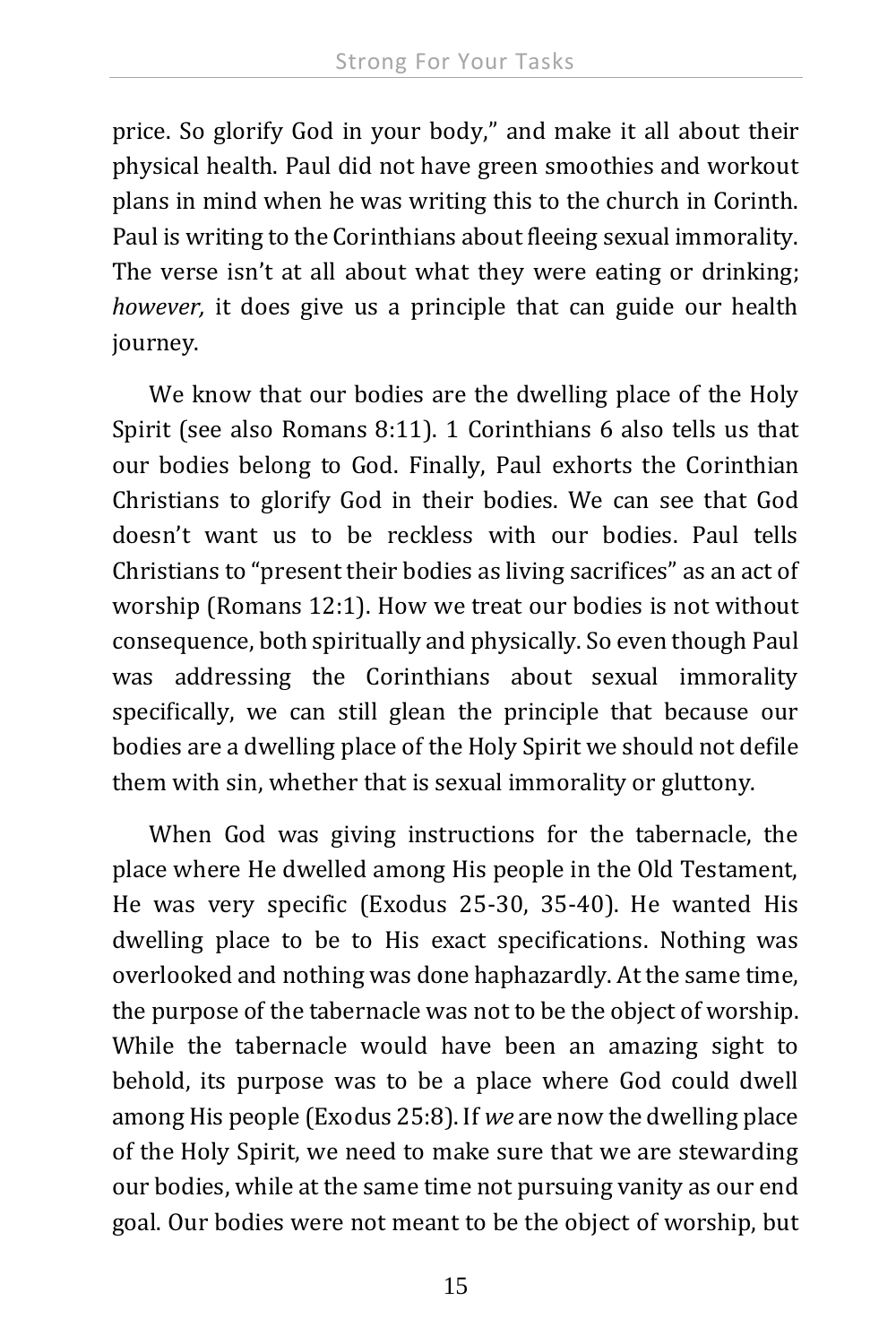rather to house the One we are to worship.

Many fitness pursuits make vanity the end goal. However, if our goal is to flaunt our body rather than to demonstrate Christlikeness, we've totally missed the point. As D.L. Moody said, "Our greatest fear should not be of failure, but of succeeding at something that doesn't really matter." What a shame it would be to biohack our way to optimal health, but fail to secure eternal life. Health is a good thing to desire, but it should not become a god that we worship.

Our bodies should be kept healthy so that we are able to take God's love to all nations, baptizing and making disciples, teaching them everything Christ has commanded (Matthew 28:19-20). Instead, we often use exercise to fuel our pride. Our end goal is less about praising him and more about earning the praise of others. We want others to think we're special. We want people to want to be us. We want people to find us desirable. To sum it up, we want to lead others into sin. We want to be the object of their jealousy, lust, and worship. We want them to covet our body. It doesn't take more than a few seconds on social media to see this at work: Scantily-clad individuals showing off all of their hard work and dedication, screaming for the validation of faceless strangers; People who feel the need to expose themselves for the approval of others.

We should never try to be a stumbling block for our neighbor, and we also need to avoid the trap of coveting our neighbor's body: "You shall not covet your neighbor's house; you shall not covet your neighbor's wife, or his male servant, or his female servant, or his ox, or his donkey, **or anything that is your neighbor's**" (Exodus 20:17).

It can be easy to scroll mindlessly through pages of half-naked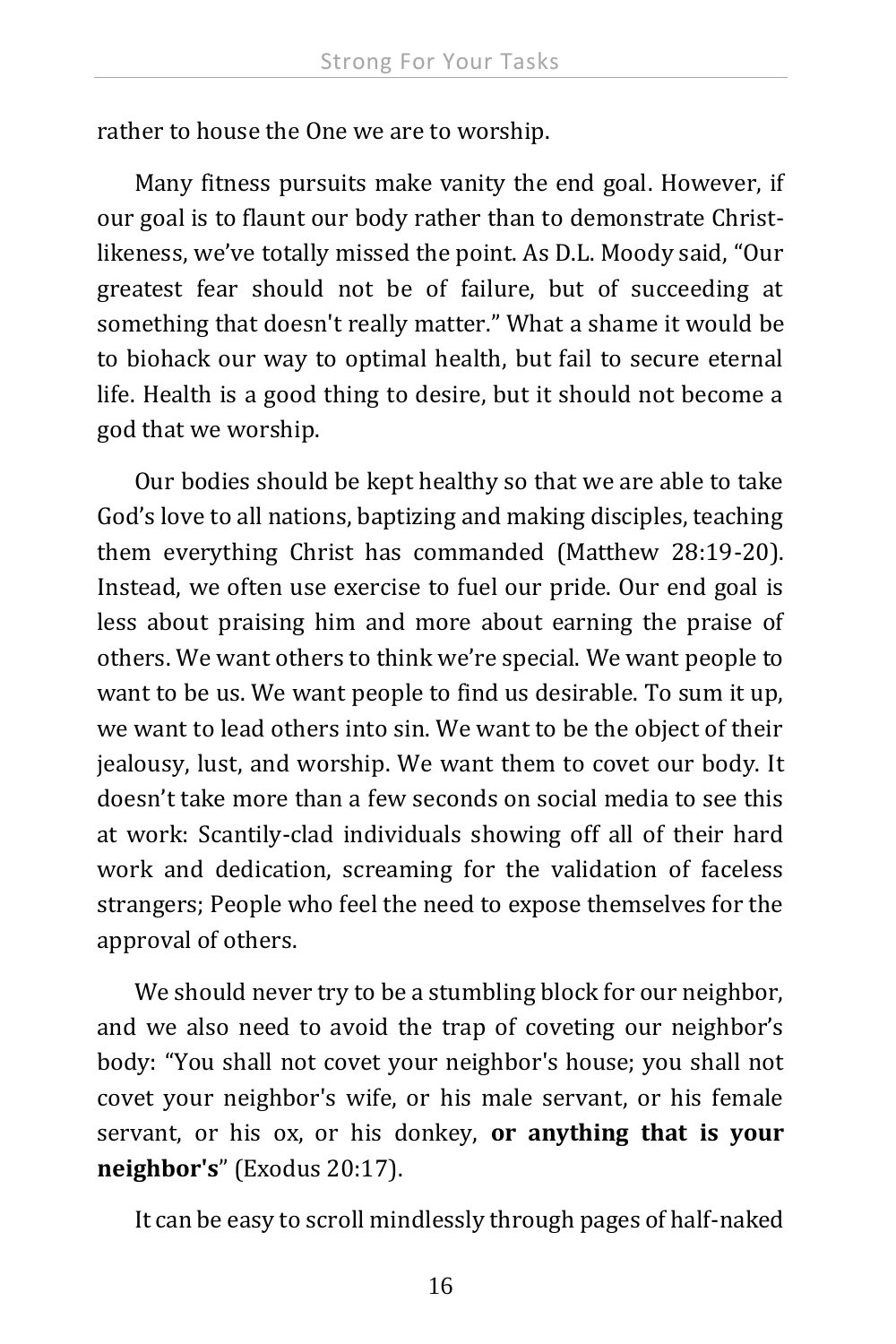fitness influencers, picking out your goal body. Or to find your mind wishing you had the physique of your coworker, that guy at the gym, or the waitress that just brought you your meal. You need to be careful to guard your heart from coveting. As Proverbs says, "Watch over your heart with all diligence, For from it flow the springs of life" (4:23). What may seem like a good activity for gaining motivation can often lead your heart astray. It puts the emphasis solely on the outward appearance. And while you are coveting, you are also minimizing Image Bearers down to their physical attractiveness. This flies in the face of the character of God laid out in 1 Samuel 16:7: "But the Lord said to Samuel, "Do not look on his appearance or on the height of his stature, because I have rejected him. For the Lord sees not as man sees: man looks on the outward appearance, but the Lord looks on the heart." When we judge people's physical appearance and use them as our measuring stick, we sin.

Jesus' invitation to follow Him begins with denying oneself (Matthew 16:24, Mark 8:34, Luke 9:23). Paul also talks a lot about putting our flesh to death (Romans 6:6, Romans 8:13, Galatians 2:20, Galatians 5, Colossians 3:5). Denying your sinful nature and desires is key when it comes to stewarding your body. This journey will not be easy – if it were, everyone would be doing it already. There will be times you will be tempted to give into old desires of gluttony, over-restriction, laziness, or self-worship. In those moments you must remember that to follow Christ you must put to death your "flesh with its passions and desires" (Galatians 5:24).

#### **Discipline**

Another biblical principle we can draw from is discipline. As the great philosopher Inigo Montoya once said, "You keep using that word, I do not think it means what you think it means." When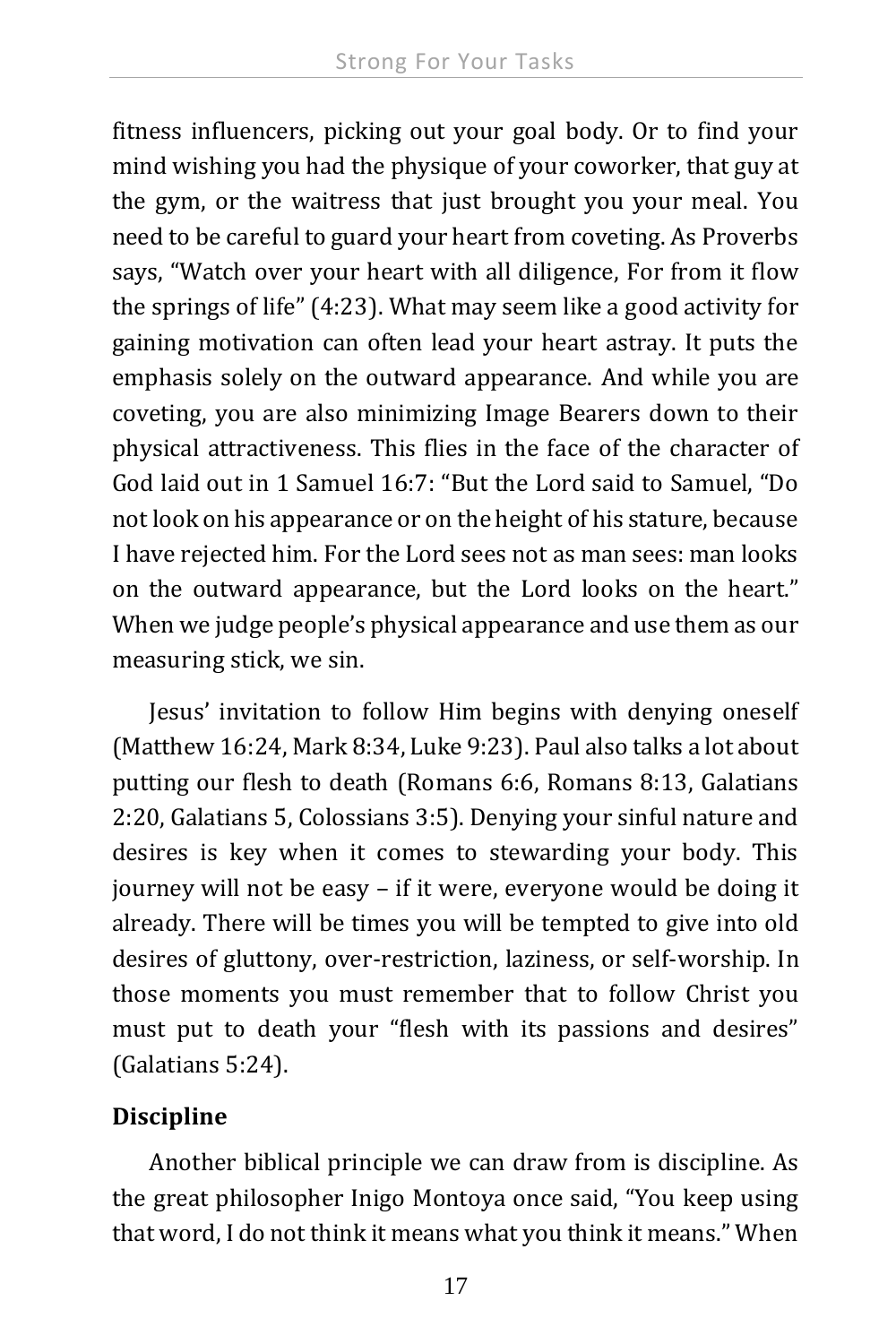many think of discipline, the first image their brain typically conjures up has to do with punishment. While that might be an aspect of discipline, I think a richer definition of the word is to train, correct, or, as the root of the word would suggest, disciple.

As a parent, I am called to love my children. One of the ways I do this is to discipline them. When I see sinful behaviors being revealed, I need to intervene on their behalf. I need not only to stop the behavior, but I also need to direct them going forward. My goal isn't to send them to their room to allow them to sit in guilt, hoping that it will crush them to the point of obedience, but rather I want them to realize that life is full of joy when we're walking in obedience to Christ. The same is true with disciplining our bodies. Our goal should never be to punish ourselves for overeating, but rather to call out sin in our lives and help ourselves recognize that oftentimes abundance comes through abstinence.

If you've grown up in the church, you've likely heard of spiritual disciplines. Acts such as reading your Bible, prayer, fasting, etc. are all ways we discipline ourselves, not as punishment, but as ways to train ourselves in godliness. These acts might not always be enjoyable at the time, but through consistency we will begin to see the return on investment. With these various disciplines, it is unlikely that one single event will change your life forever; however, by putting in the time, day after day, year after year, you will see each of those small deposits adding up, preparing you for the day when you eventually need to make a withdrawal. You will also see that the disciplines themselves will become a joy and delight.

When you are disciplining your body, you shouldn't view it as punishment for poor behaviors. You should be training it so that it is better able to be used as an instrument of worship. Working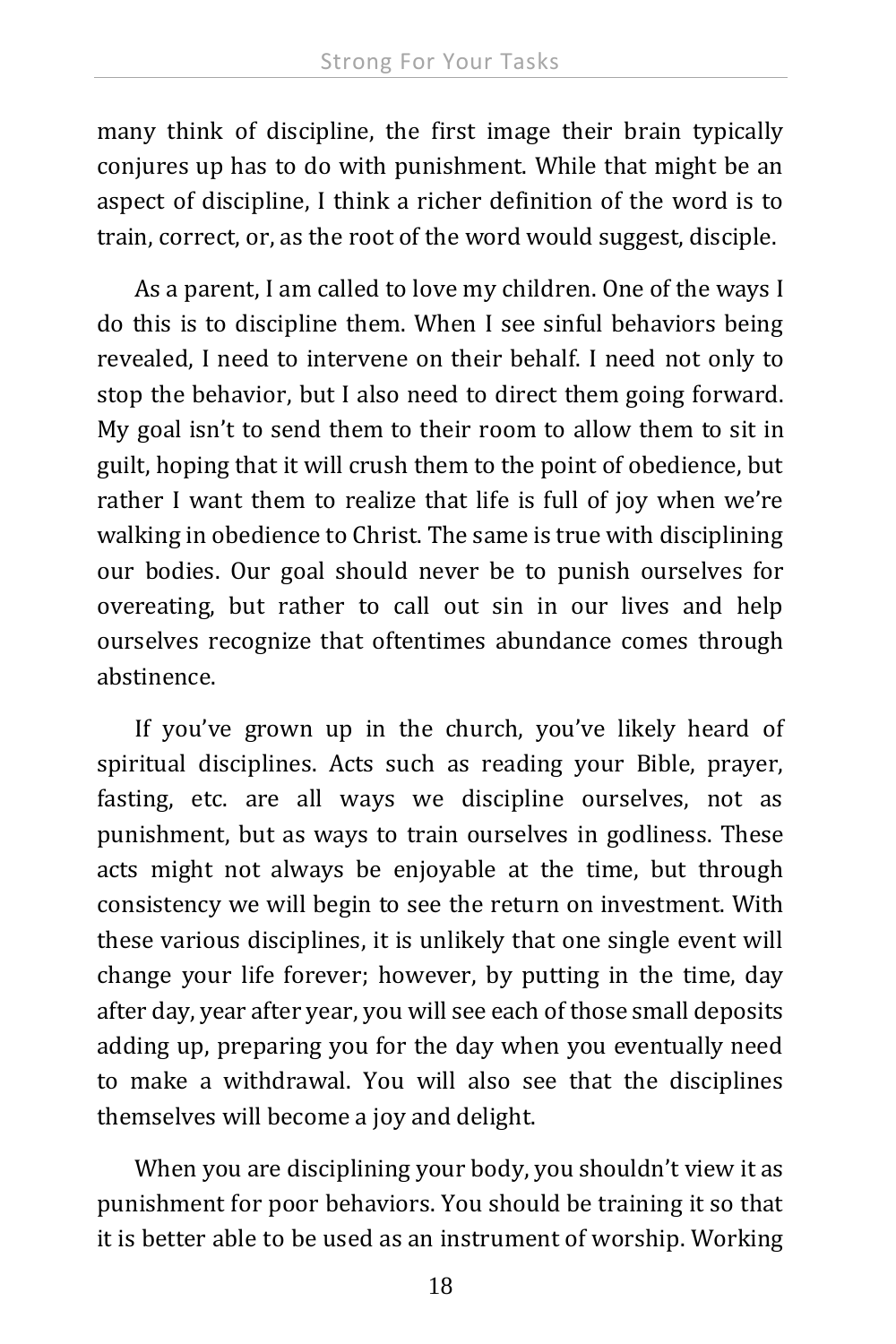out because you hate yourself is far less enjoyable than working out because you love God and want to honor Him with your body. Just like the spiritual disciplines, one salad or one workout won't make you instantly healthy, but if you are consistent in disciplining your body, you will eventually see the fruit that it bears.

Discipline in one area of life encourages discipline in other areas. Spiritual disciplines and physical disciplines work together. Your physical body and spiritual health are not completely separate.

While no discipline is pleasant, "later it yields the peaceful fruit of righteousness to those who have been trained by it" (Hebrews 12:11). Discipline isn't about avoiding pleasure, but rather about pursuing freedom. As pastor JT English said, "Discipline brings freedom, not slavery."<sup>1</sup>

<sup>&</sup>lt;sup>1</sup> English, JT, co-host. "Knowing Faith" #28 - Lightning Round: Q&A (Podcast). December 26, 2018. https://apple.co/33KJsoh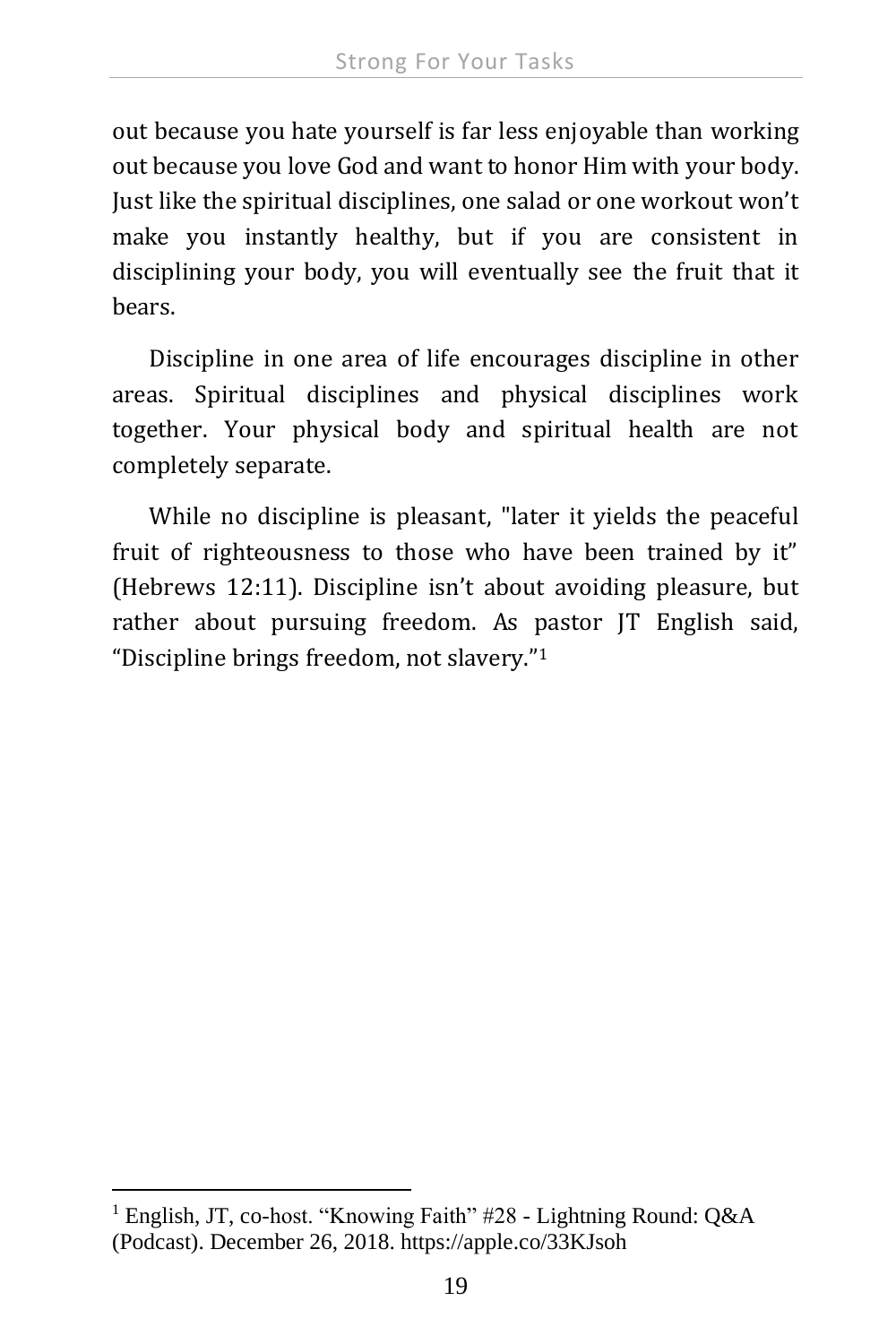## **Personal Training**

- Is there something you are pursuing that doesn't matter?
- In what areas do you need to practice denying your sinful desires?
- How does viewing discipline as "disciplining" or training rather than punishment change the way you treat/think about your body?
- How might discipline bring freedom in your life?
- Have you been careless about where you find your "inspiration" for fitness? Has covetousness, judgmental thoughts, or lust been able to flourish? How can you better guard your heart?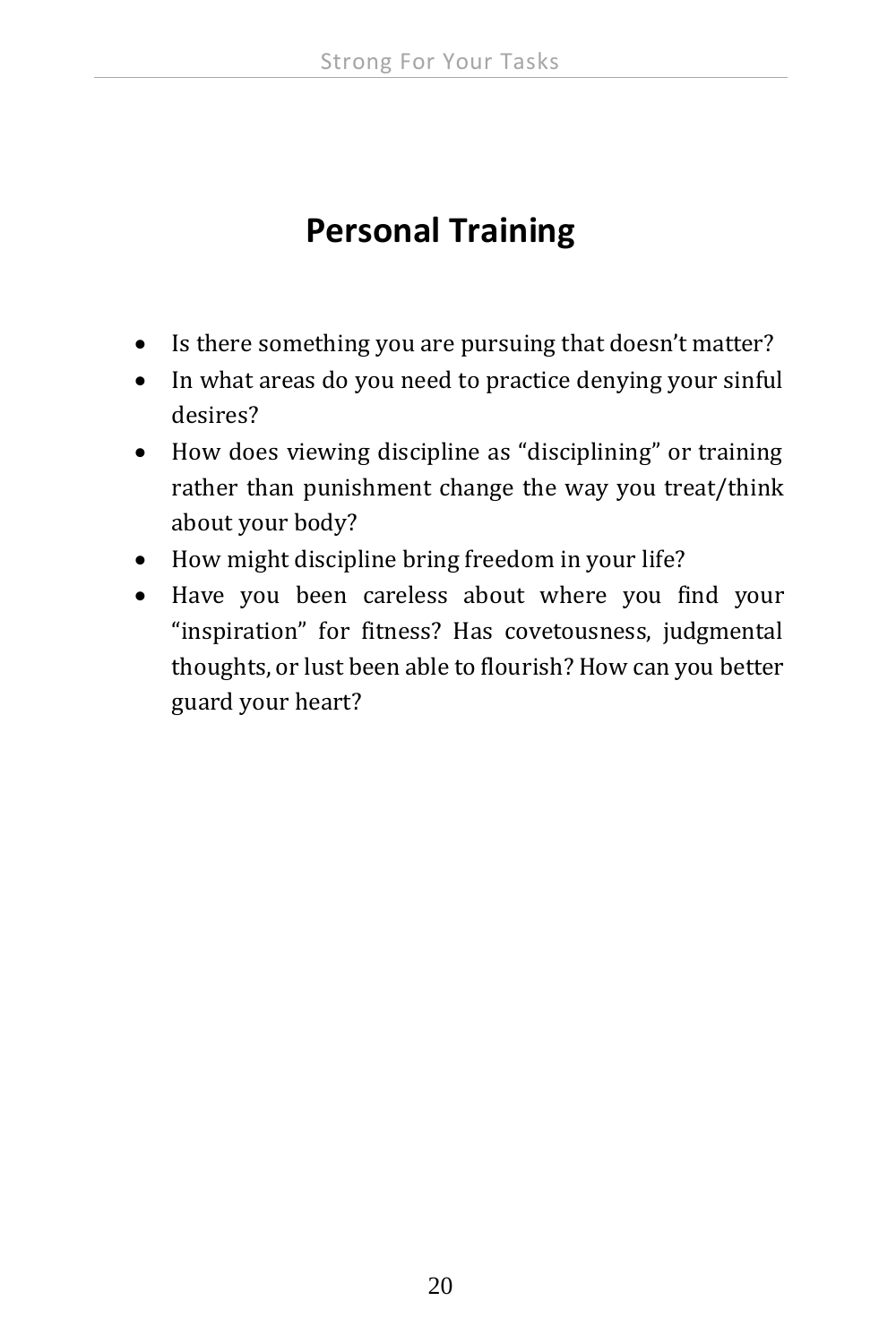# <span id="page-25-0"></span>Chapter 3 **A Practical Case for Stewardship**

*Behold, to the Lord your God belong heaven and the heaven of heavens, the earth with all that is in it. Deuteronomy 10:14*

 $\int$  ur lives as Christians are more than just theology. There is a practical working out of our faith (Philippians 2:12-18). practical working out of our faith (Philippians 2:12-18). These works are not necessary for salvation, but rather are the natural outflowing of a transformed life.

When it comes to stewardship, the following are some practical reasons why it is the standard of health you should strive to attain:

#### **Personal**

As much as the idea of stewardship is applicable to everyone, it is very personal when put into practice. While the goal of stewardship is the same, how that is lived out will be different for everyone. For some, this is the point in the book where you start freaking out. You want to know exactly what to do, when to do it, and for how long to do it. You want the meal plan and the macros for everything you need to eat. Others will breathe a huge sigh of relief that you no longer have to try and keep up with that 20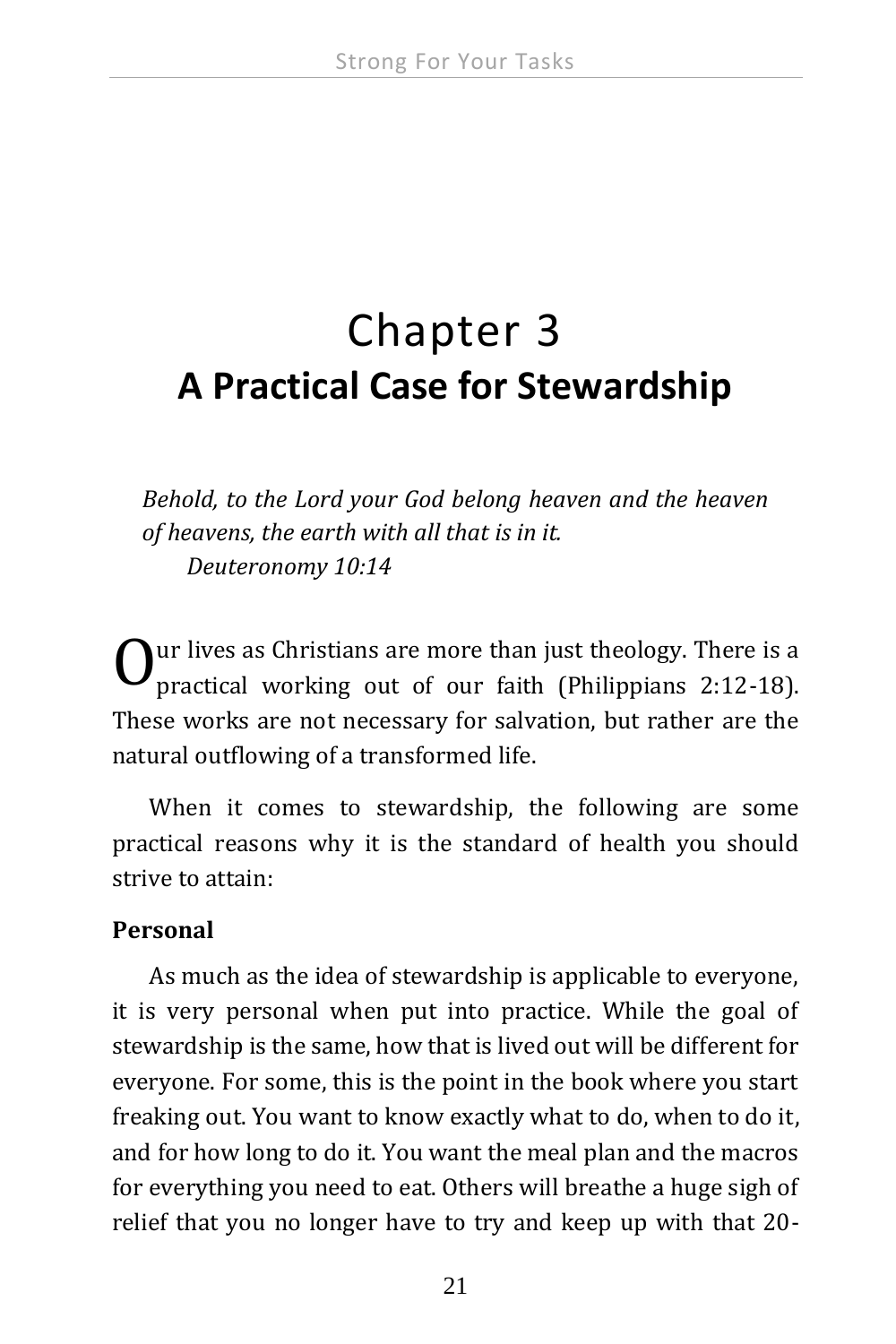something trainer at the gym putting you through their favorite workouts and diet.

When you are working on stewarding *your* body, know that there is no objective standard of stewardship. You don't need to obtain certain levels of strength. You don't need to achieve low levels of body fat or scale weight. Some people may look at you and scoff at how "out of shape" you are. Stewardship is about humbly and quietly taking care of your body in a way that allows you to love God and love people to your full ability.

Proverbs 31:17 (NIV) says, "She sets about her work vigorously; her arms are strong for her tasks." Notice how it doesn't specify *how* strong she is, but she is simply strong for *her* tasks. She is strong to take care of her family and business. No mention of her weight. No mention of her waist size. All we know is that she is a fruitful woman who is strong enough to do *her*  tasks.

Because stewardship is so personal, it also makes it attainable. You don't need to be as strong as me. I don't need to be as strong as you. Each one of us has our own unique tasks that will require various amounts of strength and health. If you are able bodied and strong, maybe your tasks involve helping your neighbor when they're moving. Or, maybe your level of strength and ability currently allows for you to lie in your bed, interceding for your friends and family. Neither of these tasks is more or less meaningful. While both require different levels of strength, both are ways through which we can fulfill the command to love God and love people (Matthew 22:36-40).

#### **Adaptable**

As your life changes, stewardship will change along with you. Stewardship isn't about sitting down for an evening, making a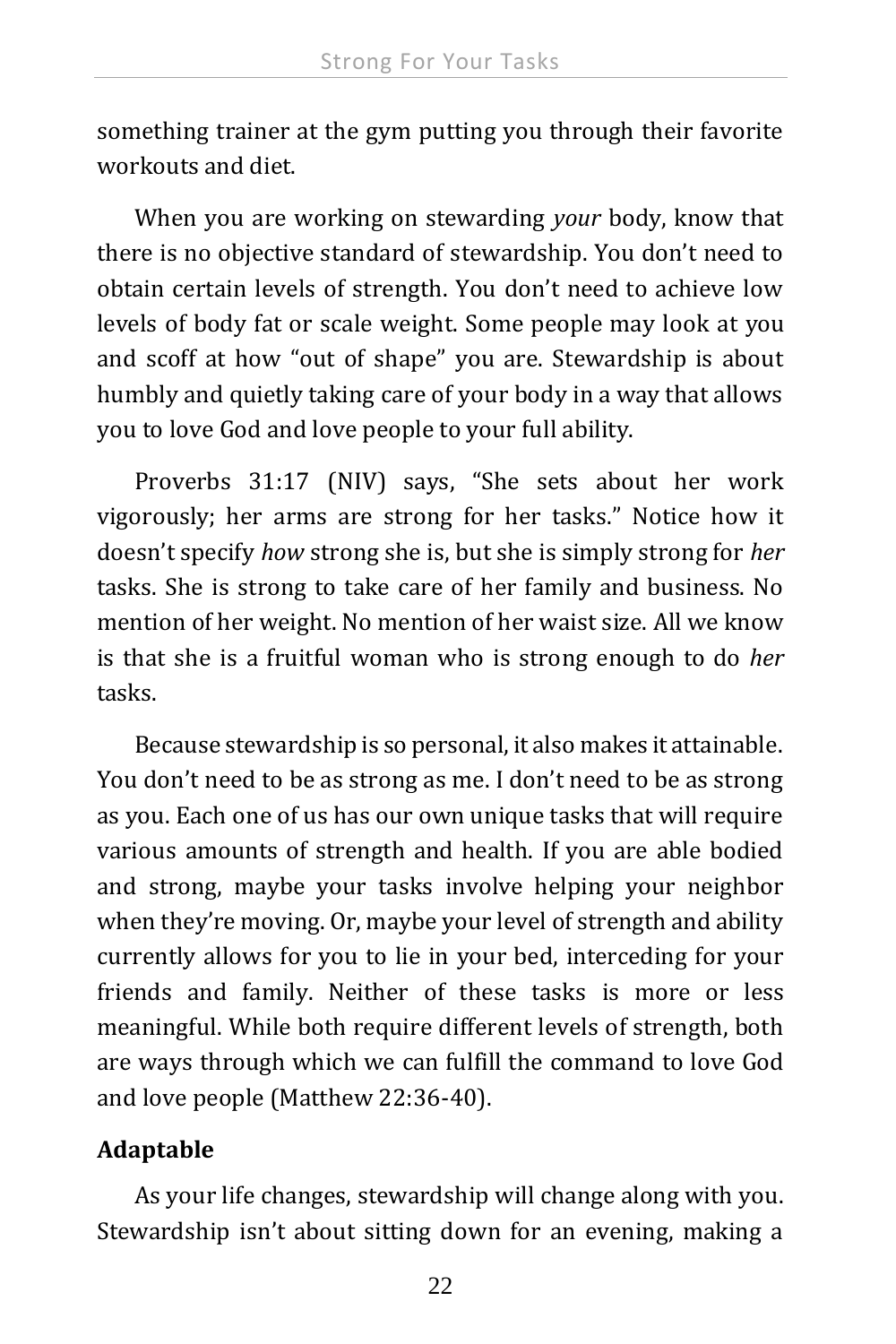plan, and following it for the rest of your life. Stewardship is about constantly considering how to glorify God with your body in various seasons.

I remember talking to a woman once who was gung ho to get in the best shape of her life. She was ready to run, lift weights, eat salads, and do all the other stuff a fit person does. The big problem? She was three weeks postpartum. In this season, stewarding her body should have included rest and recovery, not high-intensity intervals.

When we are stewarding our bodies, our health and fitness is more like a dial than like a switch. Instead of on-or-off, all-in or all-out, stewardship promotes more or less. For example, there will be times when things are running smoothly and you are able to get to the gym, plan and prep all of your food, and healthy choices come very easy. There will be other seasons where everything hits the fan and your only goal is to survive. Instead of having the all-or-nothing attitude and giving yourself permission to make every unhealthy choice you desire, think of it as turning the dial down a bit and making as many healthy choices as you can, knowing that it won't be perfect. In the midst of the chaos, maybe you can only workout once in a week instead of your usual four times – that's okay! You might not eat vegetables at each meal, but that doesn't mean you have to resort to eating exclusively candy and donuts. Your stewardship will adapt with you, and there is no problem with lowering your expectations for seasons or occasions.

After the birth of each of my children, I've had to battle against the all-or-nothing mindset. While I still try to find ways to get my workouts in, the extra snacks, casseroles, and baking dropped off by caring friends and family, not to mention the new "sleep" schedule make eating well very difficult and the temptation to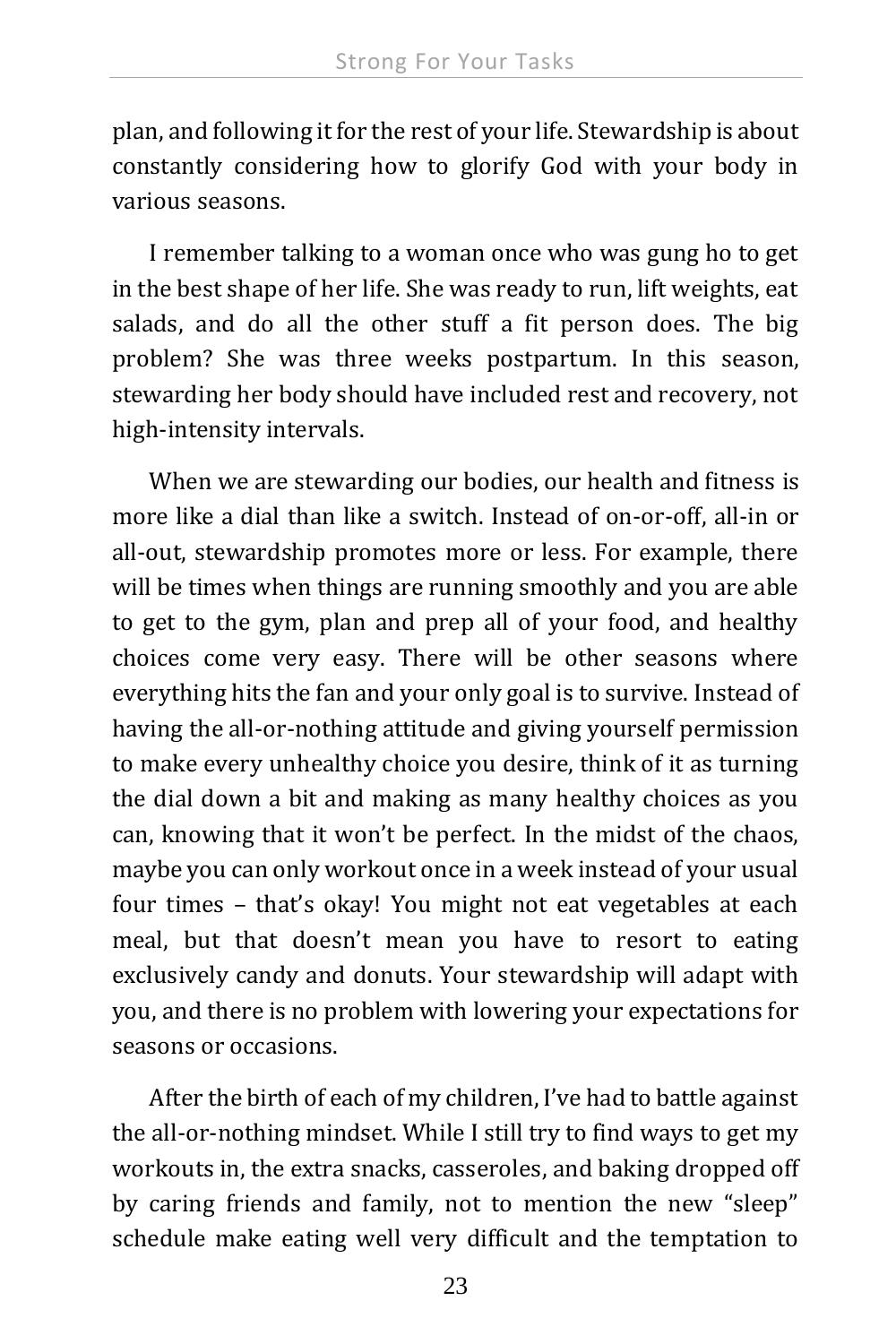throw stewardship aside becomes strong. In these moments I've reminded myself that things don't have to be as they once were, nor will they always be like this. My stewardship can adapt with the different seasons. I don't have to eat in an ideal way. I may add some body fat while losing some strength. That's okay. My call as a husband and father is not to be the strongest man on the block, but to love God and lay down my life for my family. When seasons change, my stewardship can change right along with it.

#### **Enjoyable**

Finally, stewardship can be enjoyable. If you don't enjoy how you eat or exercise, you probably won't do it for very long. While there will be some rough patches as you begin to break old habits to form new ones, you should be able to enjoy the lifelong process of stewardship.

Stewardship is a lifelong pursuit. You need to recognize that life is going to happen along the way. Instead of proclaiming that you will never eat sugar again, maybe you look to eat a little bit less for the next couple of days. By trying to do too much, too soon, you run the risk of burning out and going back to your old, familiar way of life. Even a small amount of change is going to be hard for most people. Because stewardship doesn't have a finish line, and there is no race to get there.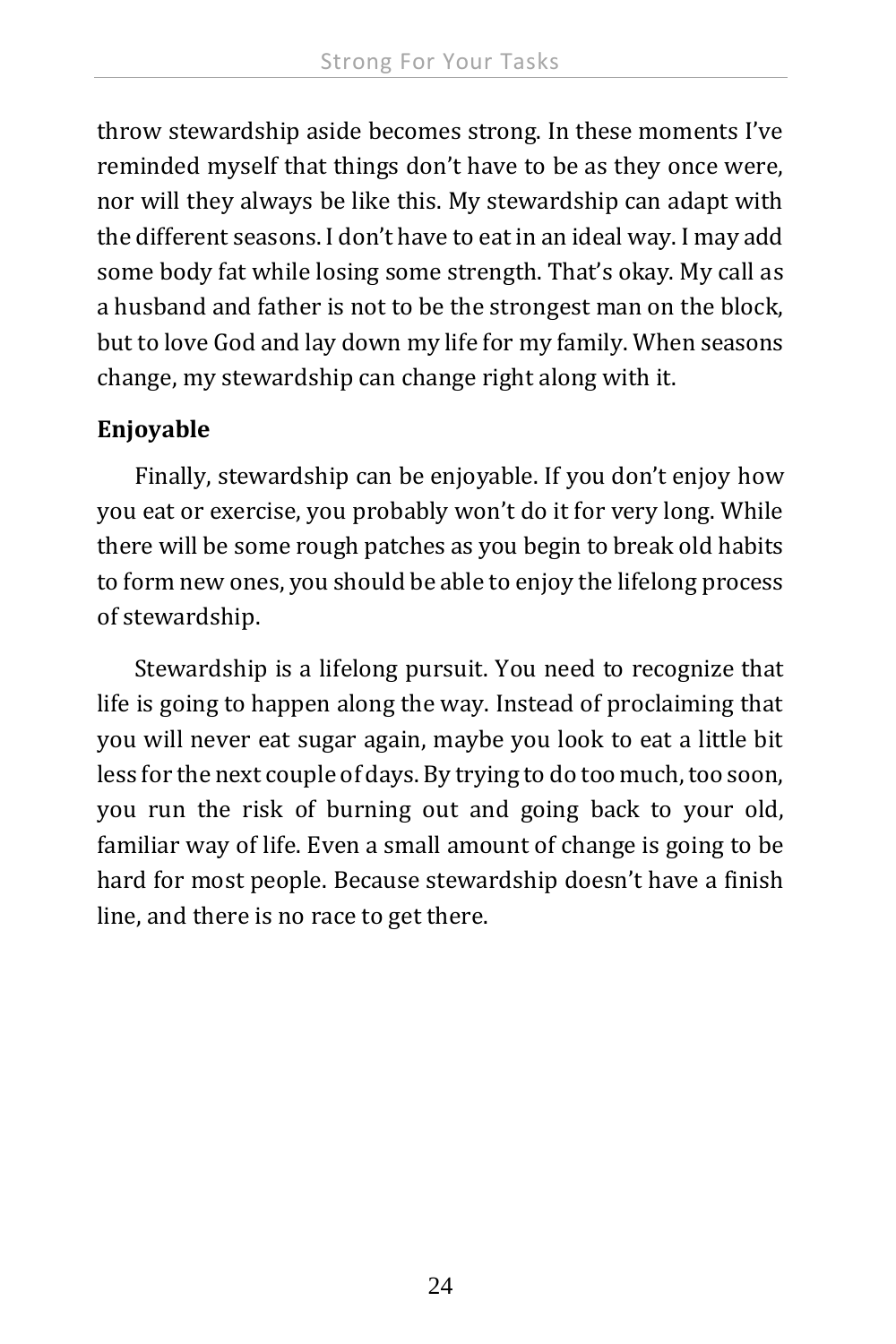## **Personal Training**

- What are your tasks in this season? How could better stewardship of your health help you accomplish these tasks more effectively?
- Looking ahead to the future, how could stewarding your body now help you attain those future goals?
- How do you feel that your current health and fitness has hurt your ability to perform your tasks? Or, how do you feel that your current pursuit of health has distracted you from the tasks God has called you to?
- How could you implement the "dial" thinking into the stewardship of your health instead of falling prey to the all-or-nothing approach?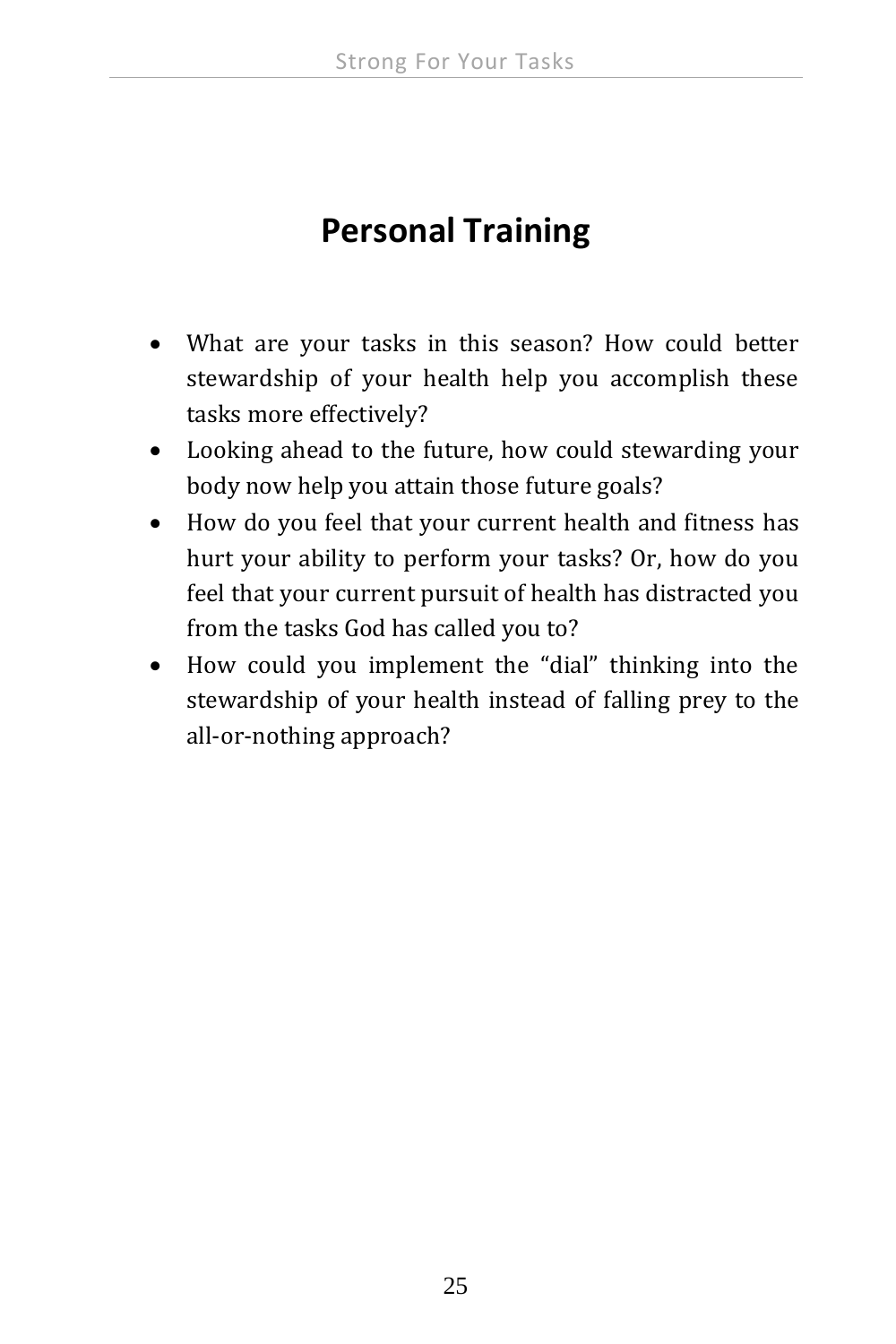# <span id="page-30-0"></span>Chapter 4 **A People Set Apart**

*"For I am the Lord your God. Consecrate yourselves therefore, and be holy, for I am holy. You shall not defile yourselves with any swarming thing that crawls on the ground. For I am the Lord who brought you up out of the land of Egypt to be your God. You shall therefore be holy, for I am holy." Leviticus 11:44-45*

ou've likely skipped... I mean thoroughly read through the  $\boldsymbol{Y}$ ou've likely skipped... I mean thoroughly read through the book of Leviticus during your Bible-reading plan at some point in your life. After God miraculously sets His people free from Pharaoh (Exodus 1-14), you find a large group of people wandering around in the desert. After 400 years in an Egyptian culture, God's people found themselves without any identity of their own. While God had gotten the Israelites out of Egypt, He was now working on getting Egypt out of the Israelites. Coming from a polytheistic culture, YHWH—the God of the Bible—would have been one god among many other gods.

In the book of Exodus, God gives the Law to Moses to establish a covenant with His chosen people (Exodus 19:5-6). The primary purpose of the law, whether they realized it then or not, was to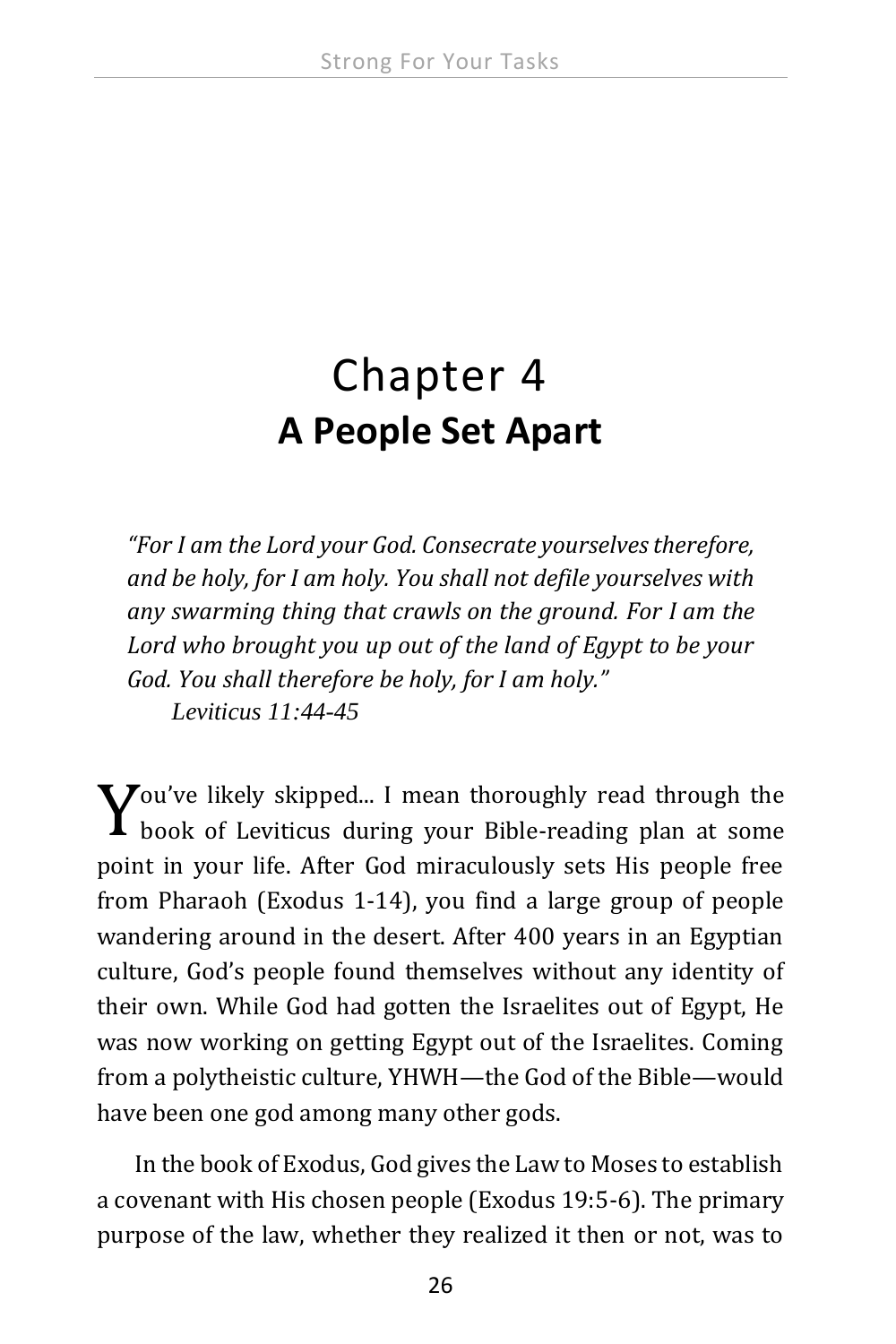show the people their inability to live a pure life (Romans 3:19- 20, 7:7) and to show them their need for a Savior. Another purpose was to make God's people holy or set apart from the neighboring nations. One of the ways God did that was through their diet.

Read Leviticus 11 and Deuteronomy 14:3-21.

God gives some specific commands regarding the Israelite's diet by identifying clean (eat these) and unclean (avoid these) foods.

Lots of God's laws make sense to us. Commands of don't murder (Exodus 20:13), don't beat your servant (Exodus 21), and don't sleep with your family members (Leviticus 18) seem like common sense. Yet in the midst of this God cares about what His people are eating.

Why?

The answer is found at the end of Leviticus 11: "*For I am the Lord your God. Consecrate yourselves therefore, and be holy, for I am holy... For I am the Lord who brought you up out of the land of Egypt to be your God. You shall therefore be holy, for I am holy"* (44- 45), and echoed in Deuteronomy 14:21: "For you are a people holy to the Lord your God."

The reason God gives these commands is to have his people be holy, or set apart, from the nations around them. By abstaining from certain foods, His people were bringing glory to the God of Israel. Even in the Old Testament, God was showing people to eat and drink to the glory of God.

There are some people who think, as Christians, we should still be following a Kosher diet and eating in the same way that God commanded the Israelites. While a detailed discussion on "to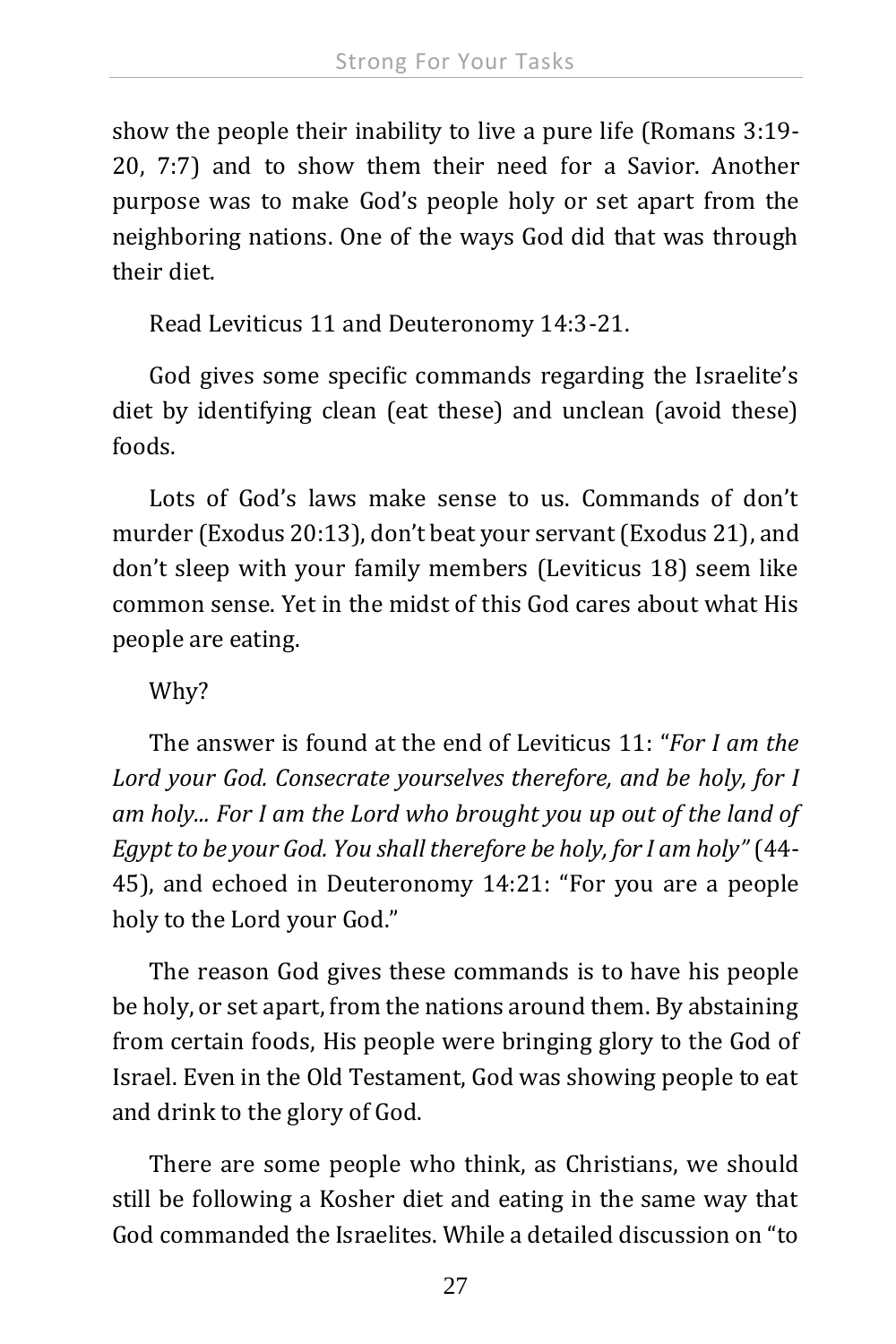Kosher, or not to Kosher" goes beyond the scope of this book, I believe that New Testament believers are free from the food restrictions laid out to the Israelites.

During the Jerusalem Council recorded in Acts 15, the apostles and some elders met together to discuss which parts of the law Gentile-believers needed to follow. They settled on four points (Acts 15:29): abstain from eating what has been sacrificed to idols, from eating blood, from eating what has been strangled, and from sexual immorality. Notably, three of the four guidelines are related to food.

Instead of worrying about Kosher food rules, we want to realize that eating habits can set us apart from the world around us. One way we can do this is by focusing more on *how* we eat versus *what* we eat. What if we ate our food with thanksgiving to God instead of mindlessly shoveling down everything in sight? What if we denied ourselves that second piece of cake, not because we can't eat it, but because we are already satisfied? What if we ate in a way that fueled our body to "go into the world making disciples, baptizing them in the name of the Father and of the Son and of the Holy Spirit, teaching them to observe all that Christ has commanded" (Matthew 28:19-20), instead of restricting our intake as much as possible as a means of punishing or perfecting our body? What if you had freedom from counting calories and obsessing over every bit of food that passed your lips? The world would stop and notice.

#### **Food Morality**

As humans, we are constantly trying to show our worth to those around us. We desire to prove ourselves to be righteous in the judging eyes of others. We want to be worthy of their admiration and worship. We want to be like God.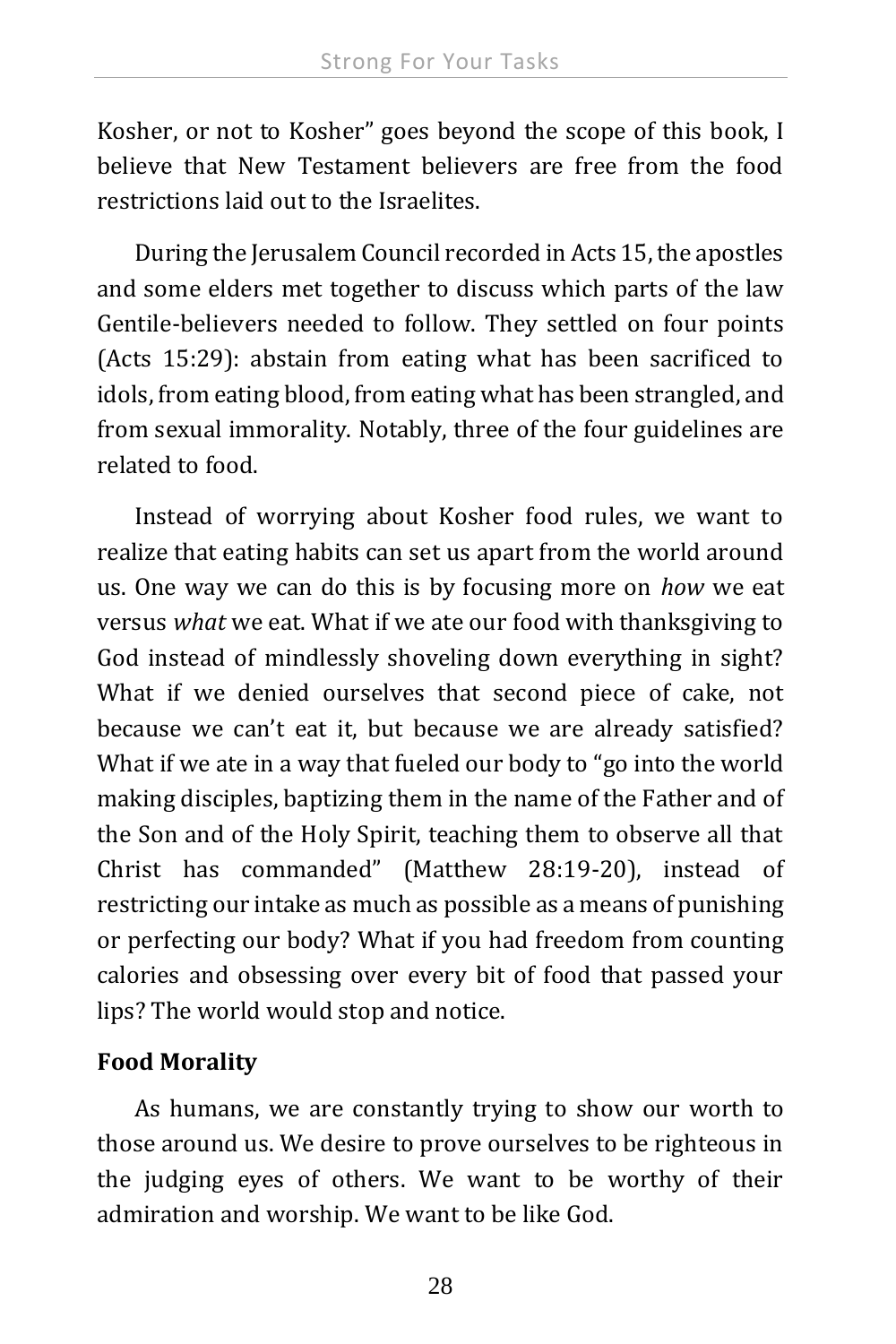At the same time, we are also trying to justify ourselves before our condemning conscience. Unless we have seared our nagging conscience, we all know that we are sinners. We all know that we fall short. And, we will try all matters of things to justify ourselves and quiet that pesky conscience.

Because the law of God shows us how far short we fall from His standard of goodness, we are often tempted to create our own standard of goodness. Our diet allows us to create false standards of righteousness. We replace "thou shall not murder" with "thou shall not eat burgers" and "keep the Sabbath holy" with "eat organic produce only." When we give ourselves diet rules, we create a standard that allows us to feel superior to those around us. It can be tempting to say that foods are good or bad. The problem is that we're adding moral standards to amoral objects. Ice cream is not morally bad or evil, nor does it make you such by consuming it (Matthew 15:11). We can very quickly become legalistic in our eating and exercising, thinking that anyone who does not live up to *our* standards is somehow lesser.

These arbitrary standards are also the source of tremendous amounts of guilt. The standards that we set are often far higher than they need to be. Abstaining from meat does *not* make you morally superior to other people. Yes, Adam and Eve ate only plants in the garden, but God also gave Noah permission to eat animals (Genesis 9:1-3), not to mention that Jesus, as a Jew, would have observed the Passover, eating meat. Your choice to abstain does *not* make you righteous before God.

Paul writes in Romans 14:1-13, "As for the one who is weak in faith, welcome him, but not to quarrel over opinions. One person believes he may eat anything, while the weak person eats only vegetables. Let not the one who eats despise the one who abstains, and let not the one who abstains pass judgment on the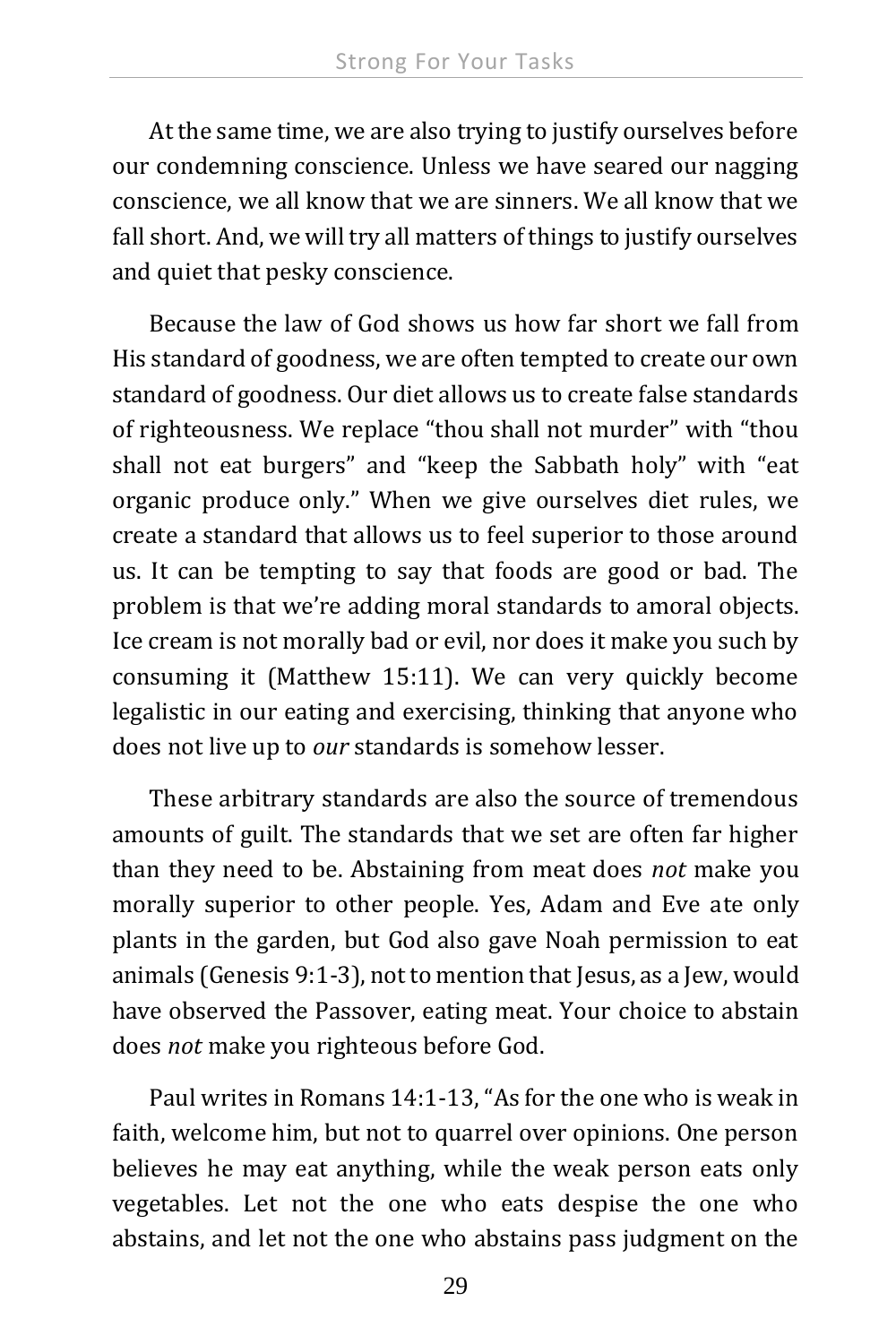one who eats, for God has welcomed him. Who are you to pass judgment on the servant of another? It is before his own master that he stands or falls. And he will be upheld, for the Lord is able to make him stand.

One person esteems one day as better than another, while another esteems all days alike. Each one should be fully convinced in his own mind. The one who observes the day, observes it in honor of the Lord. *The one who eats, eats in honor of the Lord, since he gives thanks to God, while the one who abstains, abstains in honor of the Lord and gives thanks to God.* For none of us lives to himself, and none of us dies to himself. For if we live, we live to the Lord, and if we die, we die to the Lord. So then, whether we live or whether we die, we are the Lord's. For to this end Christ died and lived again, that he might be Lord both of the dead and of the living.

Why do you pass judgment on your brother? Or you, why do you despise your brother? For we will all stand before the judgment seat of God; for it is written,

'As I live, says the Lord, every knee shall bow to me, and every tongue shall confess to God.'

So then each of us will give an account of himself to God.

*Therefore let us not pass judgment on one another any longer, but rather decide never to put a stumbling block or hindrance in the way of a brother"* (italics mine).

Paul is calling for unity between the Jews and Gentiles. He is saying that these outward actions do not add to what Christ has done for you. Whether you choose to eat or abstain from certain foods is a matter of conscience. Give thanks to God in your eating and do not pass judgment on others. Whether you are of stronger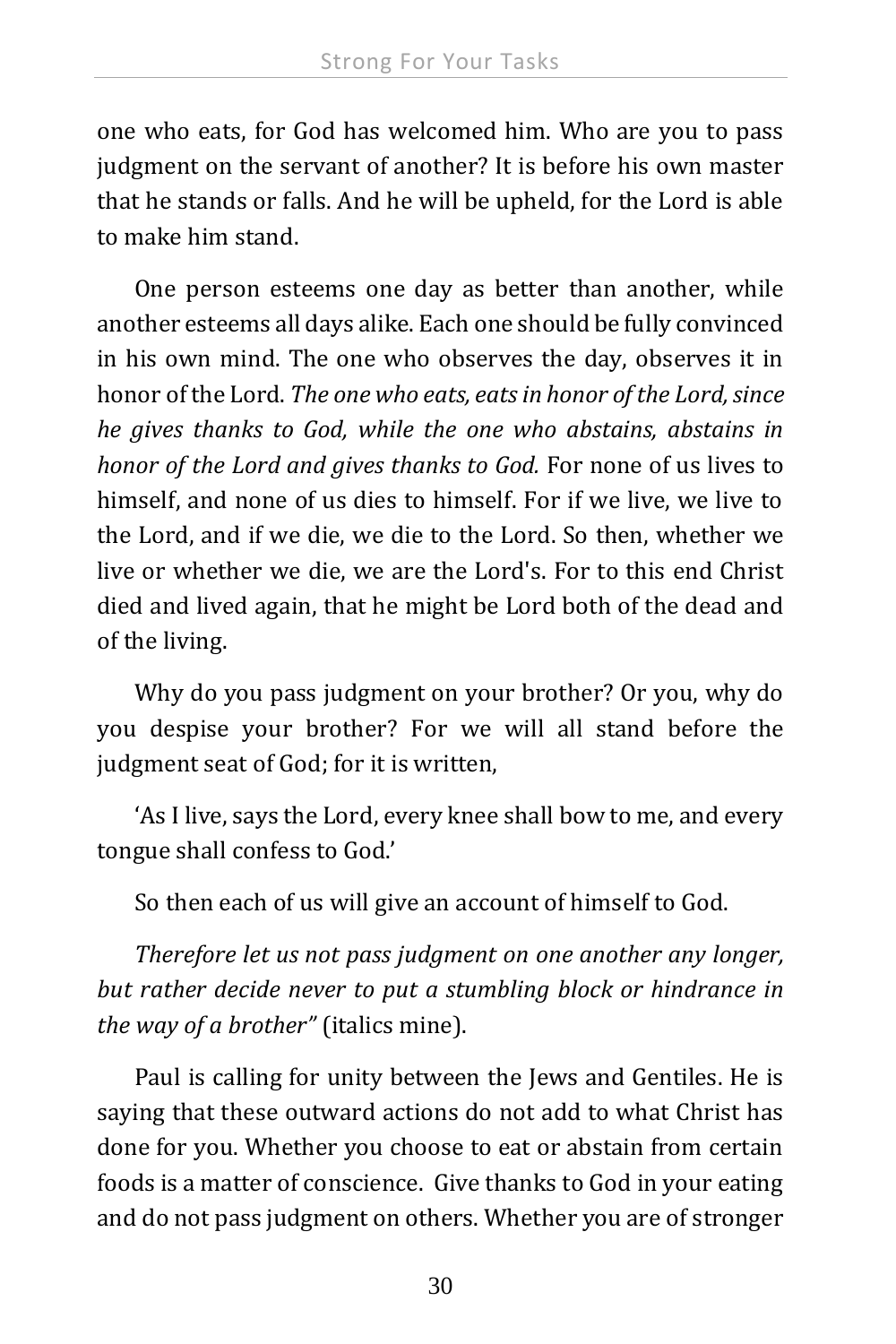or weaker conscience, be gracious with your fellow believers who hold different convictions of conscience. When our diet and exercise plans become a stumbling block to unity amongst believers, we need to repent.

Read Matthew 23:1-36.

Jesus, addressing a group of people, starts to call out the Pharisees for their hypocrisy. The Pharisees, simply put, were "Rule Followers." They were checklist-guys. They had their lists of things to do and sought favor from God by their lineage and by following the letter of the Law. Beyond simply striving to follow all of God's commands, the Pharisees added their own traditions to the commands of God. They were holding others to a standard that God never commanded and were setting their own standard for righteousness.

"Jesus said to them, 'Woe to you, scribes and Pharisees, hypocrites! For you are like whitewashed tombs, which outwardly appear beautiful, but within are full of dead people's bones and all uncleanness. So you also outwardly appear righteous to others, but within you are full of hypocrisy and lawlessness'" (Matthew 23:27-28).

While the Pharisees were checking off the boxes by their external actions, they were sinning in secret, and it was putting their souls at risk.

Too often our pursuit of health can turn us into Foodie Pharisees. We create standards that match our version of what healthy looks like and then apply that standard to others. When they fail, we assume the moral high ground.

Like a Pharisee, it's far easier to appear healthy than it is to be healthy. I have no problem ordering a salad at a restaurant under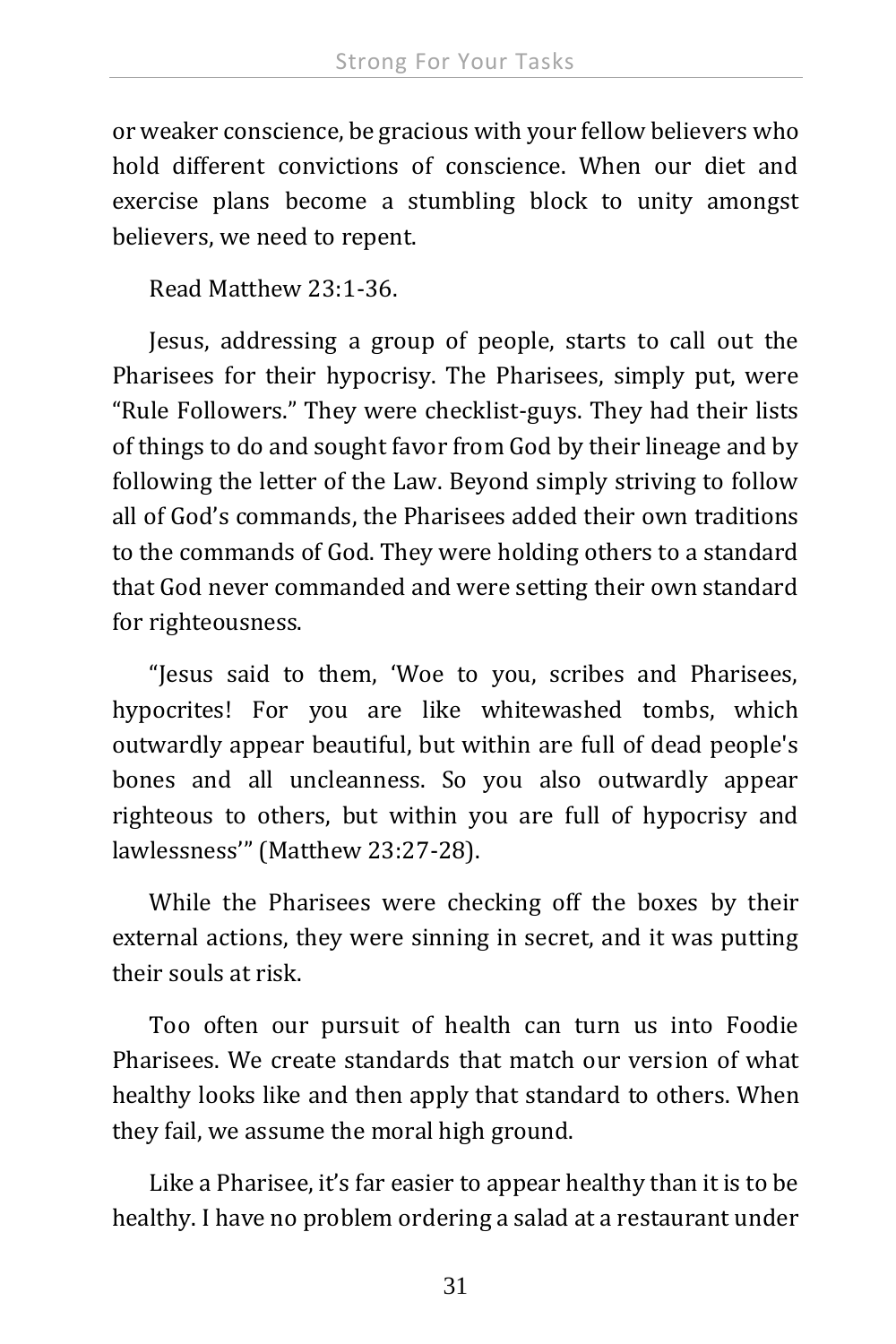the watchful eyes of friends and family. The problem comes when I get home and inhale 3000 calories of unnecessary food. I become a white-washed tomb, appearing healthy while being full of gluttonous hypocrisy.

As Paul writes, "We ourselves are Jews by birth and not Gentile sinners; yet we know that a person is not justified by works of the law but through faith in Jesus Christ, so we also have believed in Christ Jesus, in order to be justified by faith in Christ and not by works of the law, because by works of the law no one will be justified.

But if, in our endeavor to be justified in Christ, we too were found to be sinners, is Christ then a servant of sin? Certainly not! For if I rebuild what I tore down, I prove myself to be a transgressor. For through the law I died to the law, so that I might live to God. I have been crucified with Christ. It is no longer I who live, but Christ who lives in me. And the life I now live in the flesh I live by faith in the Son of God, who loved me and gave himself for me. I do not nullify the grace of God, for if righteousness were through the law, then Christ died for no purpose" (Galatians 2:15- 21).

You are not justified by the works of The Law—especially your own law. Hitting your macros perfectly, achieving optimal vegetable intake, and avoiding processed food does not improve your standing before God. If righteousness were attainable through our diet, then Christ died for no purpose.

### **Free To, Free From**

In the same breath, you need to hear what I'm *not* saying. I am not saying that all food is healthy for you. There is a major difference between morally good/bad and healthy/unhealthy. Paul also wrote, "'Everything is permissible,' but not everything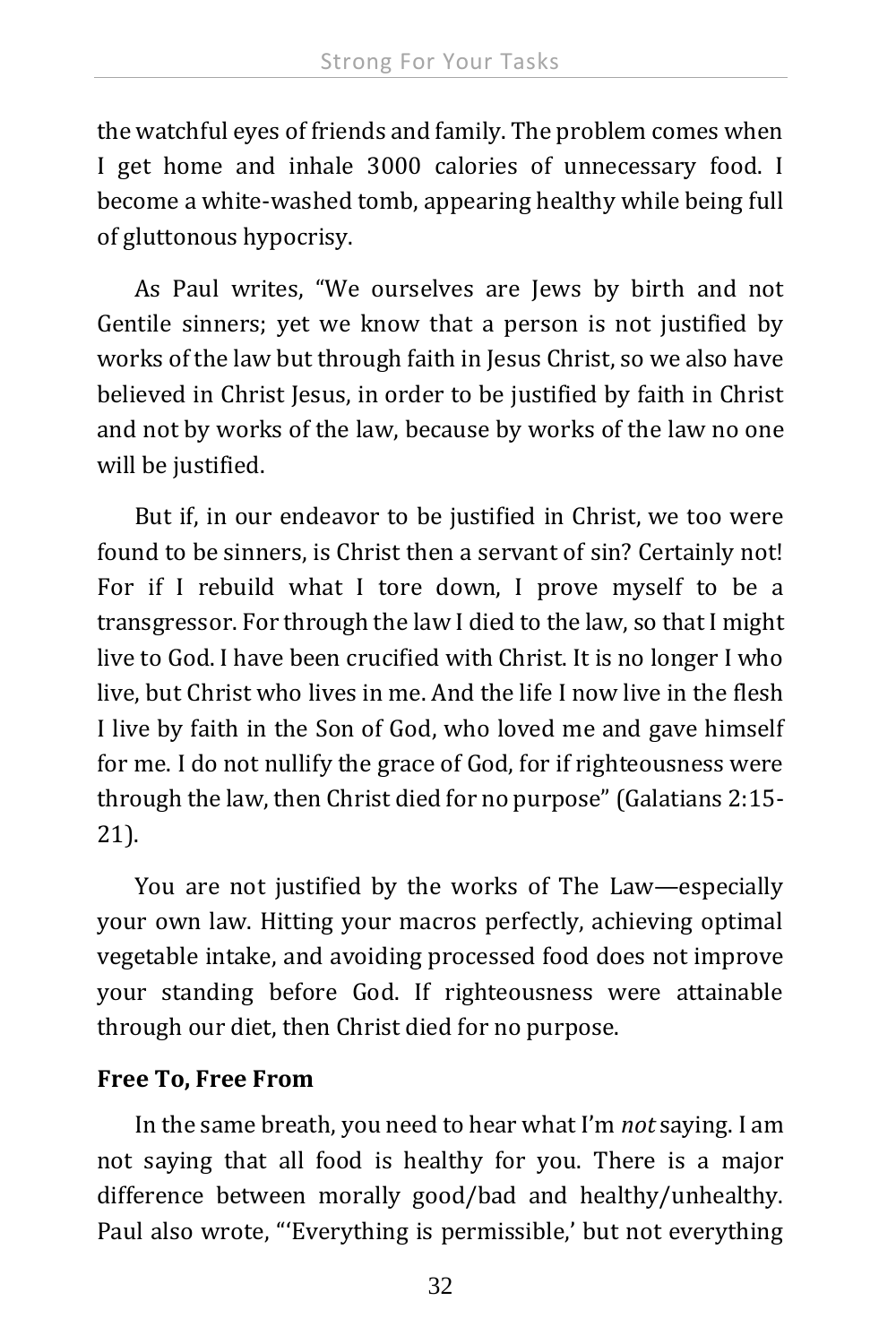is beneficial. 'Everything is permissible,' but not everything builds  $up''$  (1 Corinthians 6:12, CSB). He would later echo that by writing, "'I have the right to do anything,' you say—but not everything is beneficial. 'I have the right to do anything'—but not everything is constructive...Eat anything sold in the meat market without raising questions of conscience, for, 'The earth is the Lord's, and everything in it'" (1 Corinthians 10:23, 25-26).

In these passages, Paul is addressing the issue of Christian freedom. What *can* Christians do and what *should* Christians do? We could look at this principle and say, "We are free to eat any food we want, but not every food is going to make me healthier." You are free to eat cookies, but we also need to realize that they likely won't provide our body with lots of nutrition.

As Christians, we have freedom in Christ. When it comes to our eating and exercise, we are *free to* eat foods we want to eat and exercise how we want to exercise. Before you go and rip open that bag of chips you've been avoiding, realize that not everyone is free to do these things. We must also make sure that we are free from the trap of sin that our eating or exercise choices may bring.

There are some people who, by exercising their freedom in Christ to eat all things, will actually be gratifying their flesh. You might have foods known as *trigger foods*. These are foods that when you start to eat them, you won't stop until you have eaten them all. When self-control (a fruit of the Spirit) goes out the window, you are acknowledging that you are no longer free, as you are showing that you are still enslaved to your sinful nature. This realization needn't be met with a feeling of condemnation, but rather an awareness of your current place in your sanctification. God is transforming you into the image of Christ, one degree at a time (2 Corinthians 3:18). Repent of your lack of self-control and gratification of gluttony, and receive the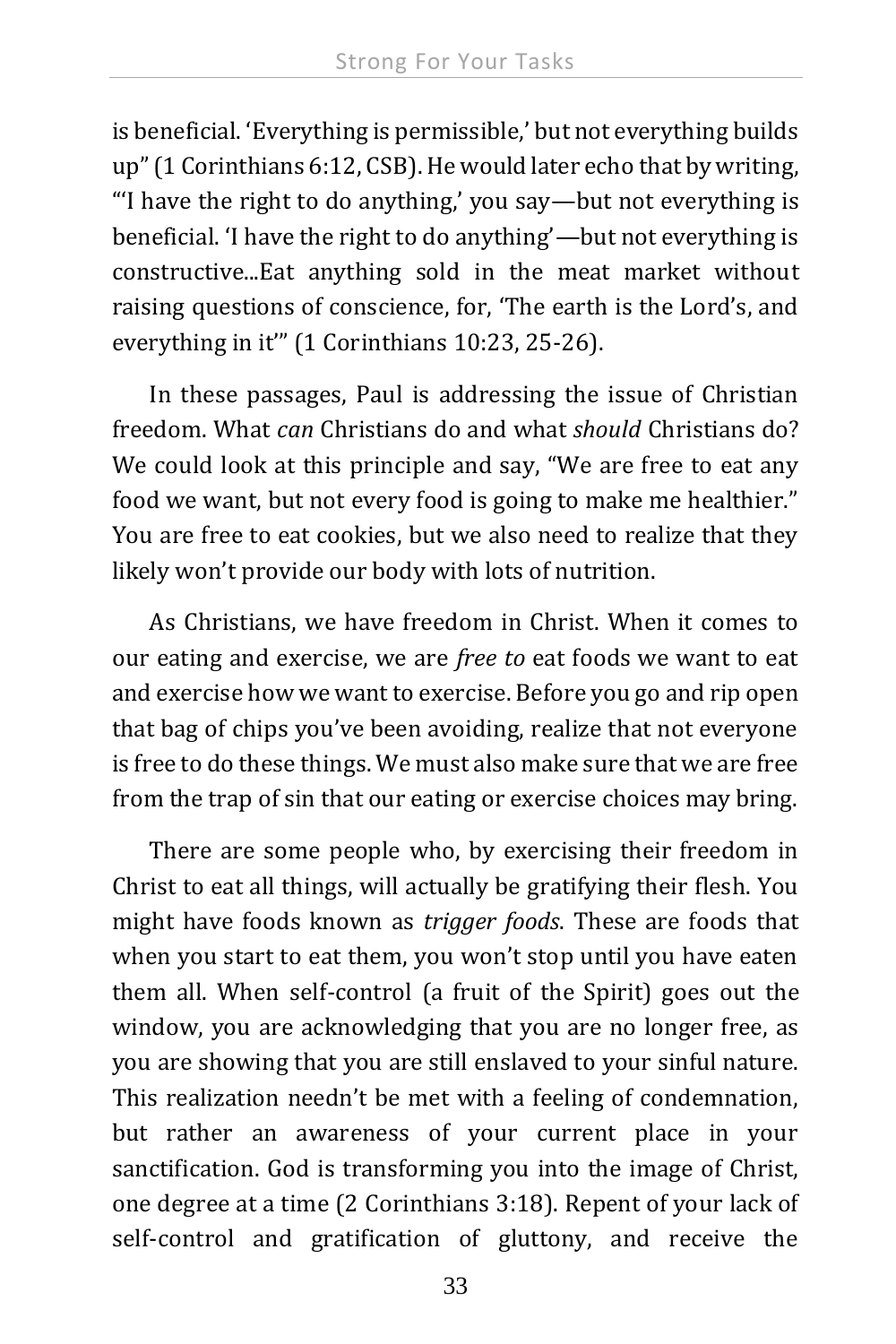forgiveness of Christ. There may come a day when you are no longer enslaved by your fleshly desire to eat all the things, but until then, placing boundaries around the foods you eat is wise. As Paul wrote, "For you were called to freedom, brothers. Only do not use your freedom as an opportunity for the flesh, but through love serve one another" (Galatians 5:13). You are *free to* eat cookies, but are you *free from* cookies? If one cookie triggers you to eat ten, you are not *free from* nor are you free *to*.

This is part of the balancing act that makes stewardship so personal. One person can enjoy a single slice of pizza, while that same slice of pizza will trigger a binge to end all binges in someone else. For those people, their stewardship is different. That doesn't mean you can never enjoy some of these foods. However, it may mean that you abstain for a time from foods that lead you to sin. If Jesus taught you to tear out your eye that caused you to sin (Matthew 5:29), it's safe to assume He would support avoiding cookies that lead to gluttony and hedonism for a while.

### **Sola Nutrimen**

The Protestant Reformation of the 16th century used five key points in opposing Roman Catholic theology: *Sola Scriptura*  (Scripture alone)*, Sola Fide* (Faith alone)*, Sola Gratia* (Grace alone)*, Solus Christus* (Christ alone)*,* and *Soli Deo Gloria* (to the glory of God alone).

For most of us, when we think of food, we might fall into the belief system of *Sola Nutrimen* or, nourishment alone. You've likely heard the saying, "food is fuel." This statement is very true; we do need food to fuel our bodies. Some will take this a step further and talk about how you wouldn't put regular unleaded fuel into a sports car, so why would you put "junk" into your body? Yes, food is fuel. We need energy to move and function.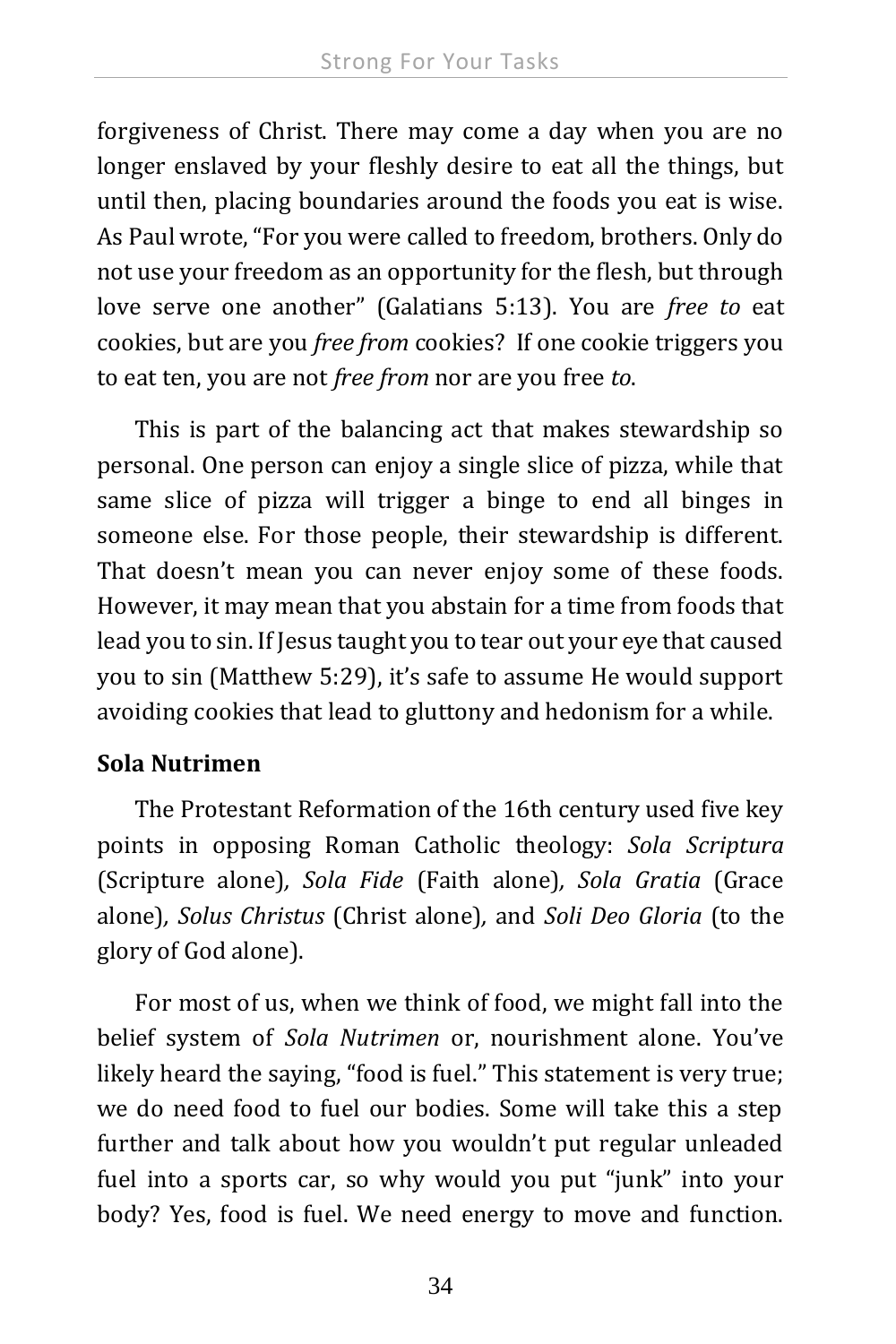However, food is not *only* fuel and you are not a sports car. While that saying sounds nice and may even provide a moment of inspiration, it oversimplifies things. A sports car does not deal with emotions, nor is it overly social. It doesn't have a job, responsibilities, stress or need to sleep because, well, it's not alive. It is not an Image Bearing human. You are. You are not a machine. Different areas of your life do not function in isolation. While food does fuel your body, that is not the only purpose of it.

The first thing to realize is that food is a gift: "And God blessed them. And God said to them, 'Be fruitful and multiply and fill the earth and subdue it, and have dominion over the fish of the sea and over the birds of the heavens and over every living thing that moves on the earth.' And God said, 'Behold, **I have given you** every plant yielding seed that is on the face of all the earth, and every tree with seed in its fruit. You shall have them for food'" (Genesis 1:28-29, emphasis mine).

Food is a gift, so we need to be sure that we are receiving it with thanksgiving. In Paul's first letter to Timothy (4:3b-4), he tells Timothy that some "require abstinence from foods that God created to be received with thanksgiving by those who believe and know the truth. **For everything created by God is good, and nothing is to be rejected if it is received with thanksgiving**, for it is made holy by the word of God and prayer" (emphasis mine).

A disproportionate amount of my good memories involve ice cream. If there were a food that a health guru would tell you to avoid, it would be ice cream: high sugar, high fat, dairy, and gluten (because you can't have ice cream without cookie dough chunks). Outside of calcium and trace protein, there is nothing "healthy" about ice cream. However, the look on my kids' faces when they get their ice cream cone is totally worth it. Using ice cream as a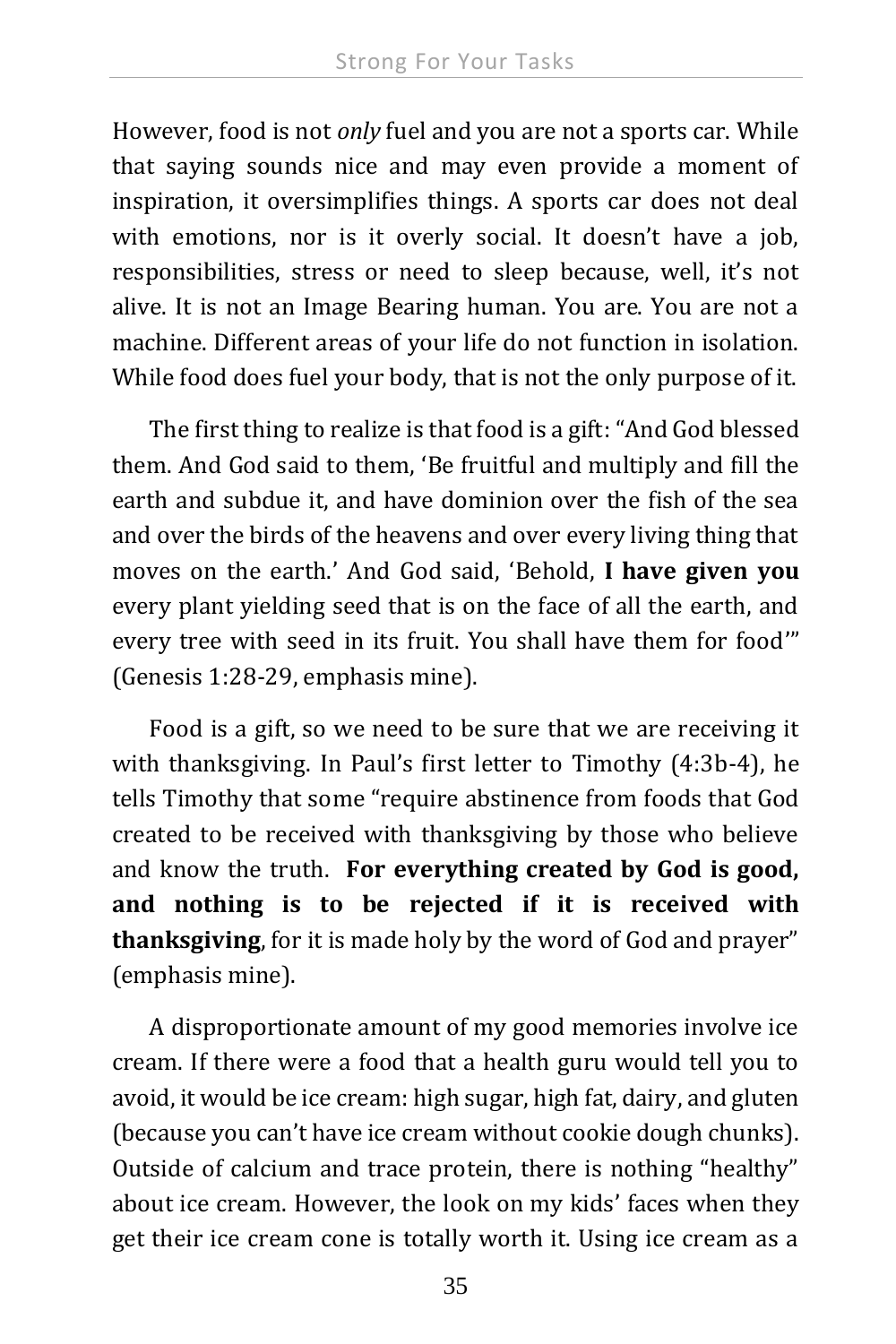way for our family to bond is a way that we choose to exercise our Christian freedom from strict dietary laws.

When we receive foods with thanksgiving, our hearts are being stirred up for God. As we partake in good food with good people, we are reminded of God's goodness. This means that I don't allow my dietary preferences to stand in the way of Christian fellowship or fellowship with unbelievers. If the offerings at church potluck aren't part of my normal diet, I don't make a scene or fuss, but rather enjoy what is available because of the freedom I have through Christ. If offering hospitality to my neighbors involves eating processed hotdogs with gluten-rich buns, I do so with joy and thankfulness.

Food serves as a great way to bring people together. As a teacher, one of my goals is to get to know my students beyond just their report card marks. I know that each individual in my class is an Image Bearer of their Creator and must be valued. One of the ways that I strive to get to know them is through Pizza Tuesday. Each Tuesday, I bring pizza for a small group of students and we spend the lunch hour together eating pizza and talking. There are no requirements other than show up and eat pizza. While we eat, we talk. I am well aware that there are healthier things in the world than pizza. However, I don't think there would be the same eagerness and excitement for *Celery Tuesday*. Food can be an incredible aid to building relationships.

Another value that food offers is pleasure. Has it ever dawned on you that God didn't *have* to make food taste good? Instead, as an act of grace towards humanity, He made food for us to enjoy. When the hungry Israelites were wandering around the wilderness (Exodus 16), they began complaining to Moses, "Would that we had died by the hand of the Lord in the land of Egypt, when we sat by the meat pots and ate bread to the full, for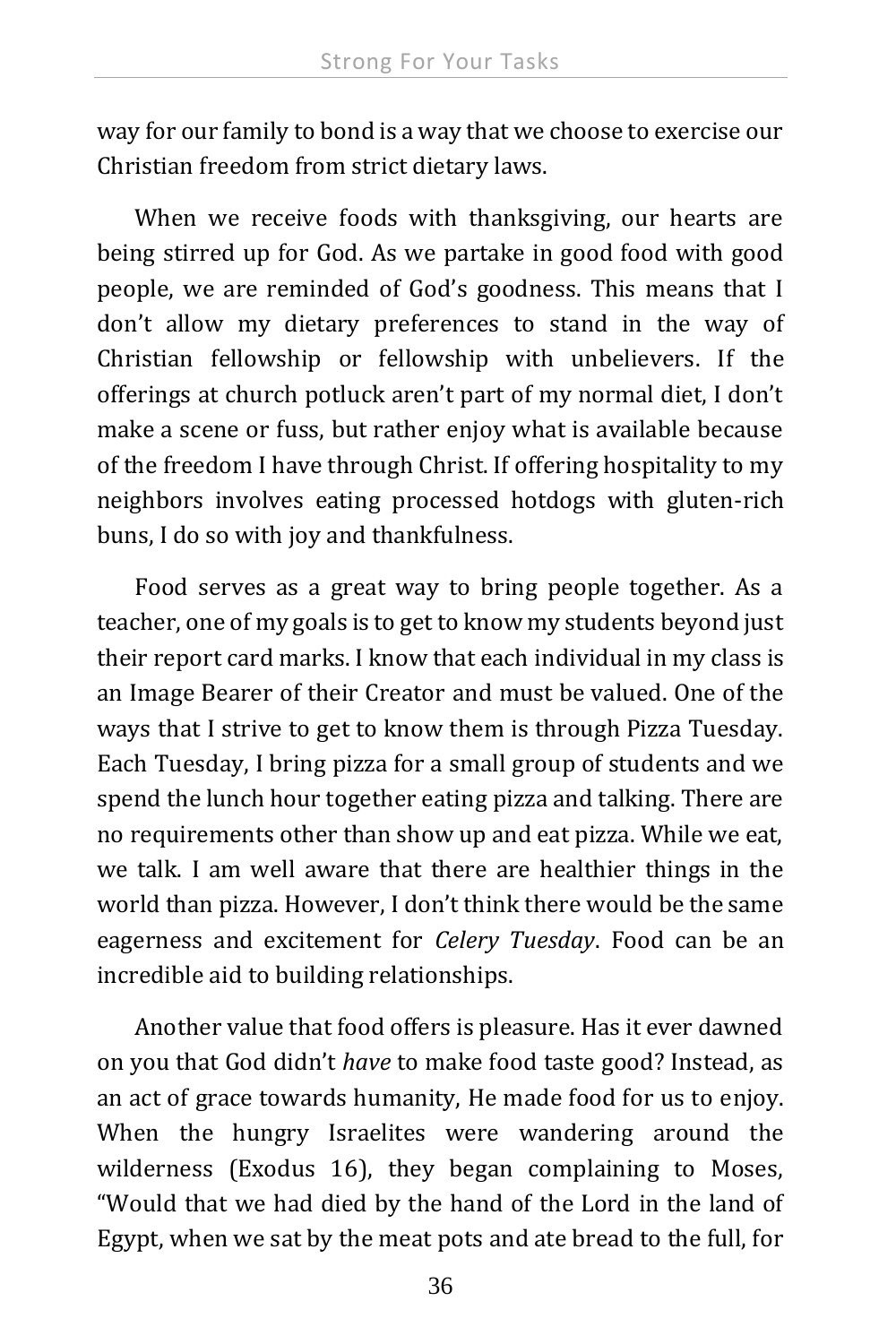you have brought us out into this wilderness to kill this whole assembly with hunger" (3-4) Then God provided for their dietary needs. Not only did God provide meat and bread, but the bread tasted "like wafers made with honey" (16:31) He didn't just give them a multi-vitamin and an acai bowl, He gave them food that tasted good!

God has given us food to eat and we are free to eat it. You don't need to eat only vegetables, but you can. You don't only need to eat Kosher, but you can. You don't need to cut out carbs, but you can. We want to be evaluating how eating certain foods affect our ability to perform the tasks God has called us to, not making the foods we eat a matter of right or wrong.

When assessing how you steward your eating, remember that there isn't an absolute right or wrong way to steward your body. If eating gluten, dairy, or nuts affects your ability to perform your tasks, stewardship might mean cutting them out. While some diets may be healthier than others, there isn't a perfect diet that everyone should follow.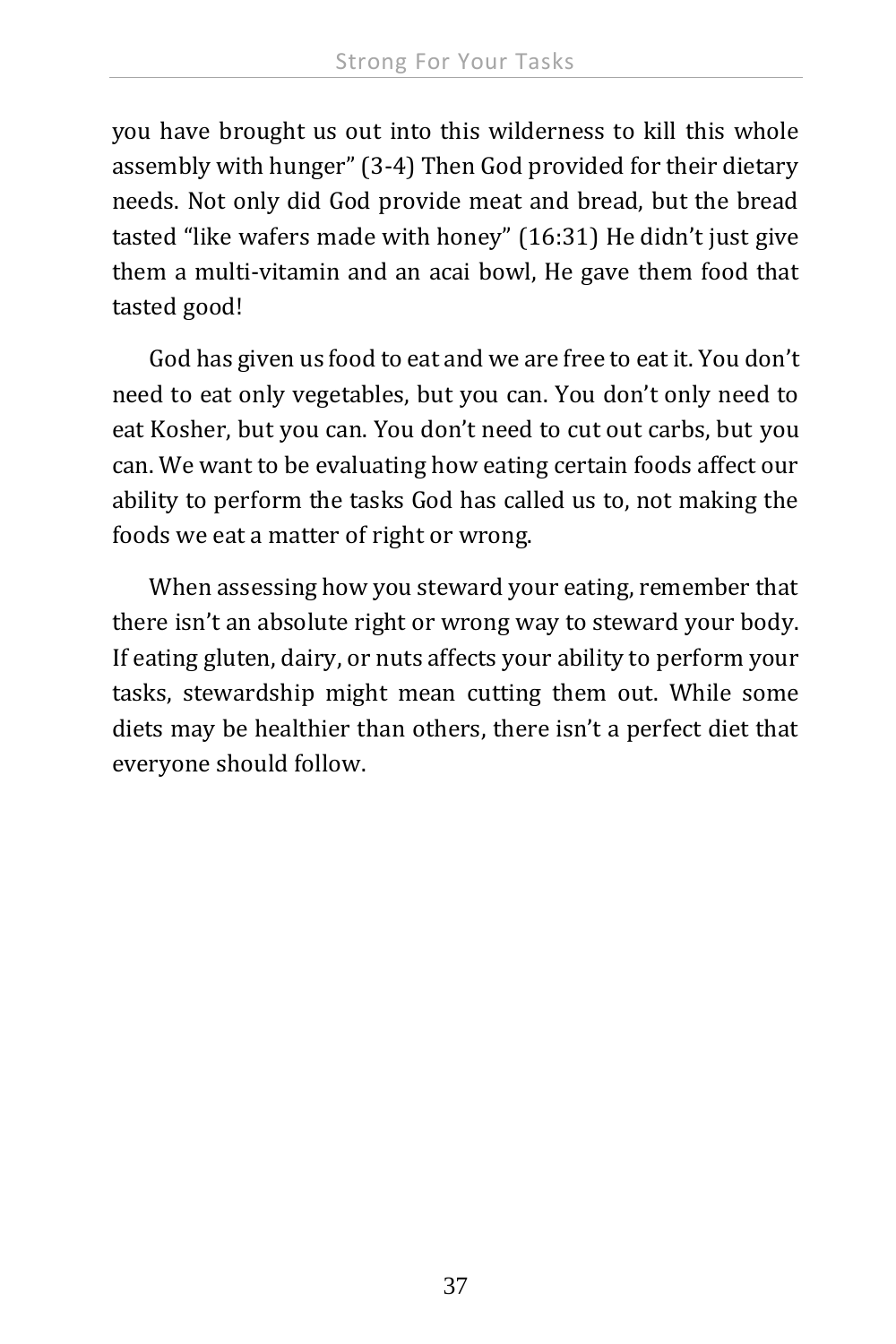## **Personal Training**

- What sort of food rules have you tried? How have those worked for you?
- Have you passed judgment on others for their dietary choices?
- Has food become a standard of morality for you? How so?
- Are there certain foods you are not free to eat because you are not free from eating them?
- How could you increase thankfulness for the foods you eat?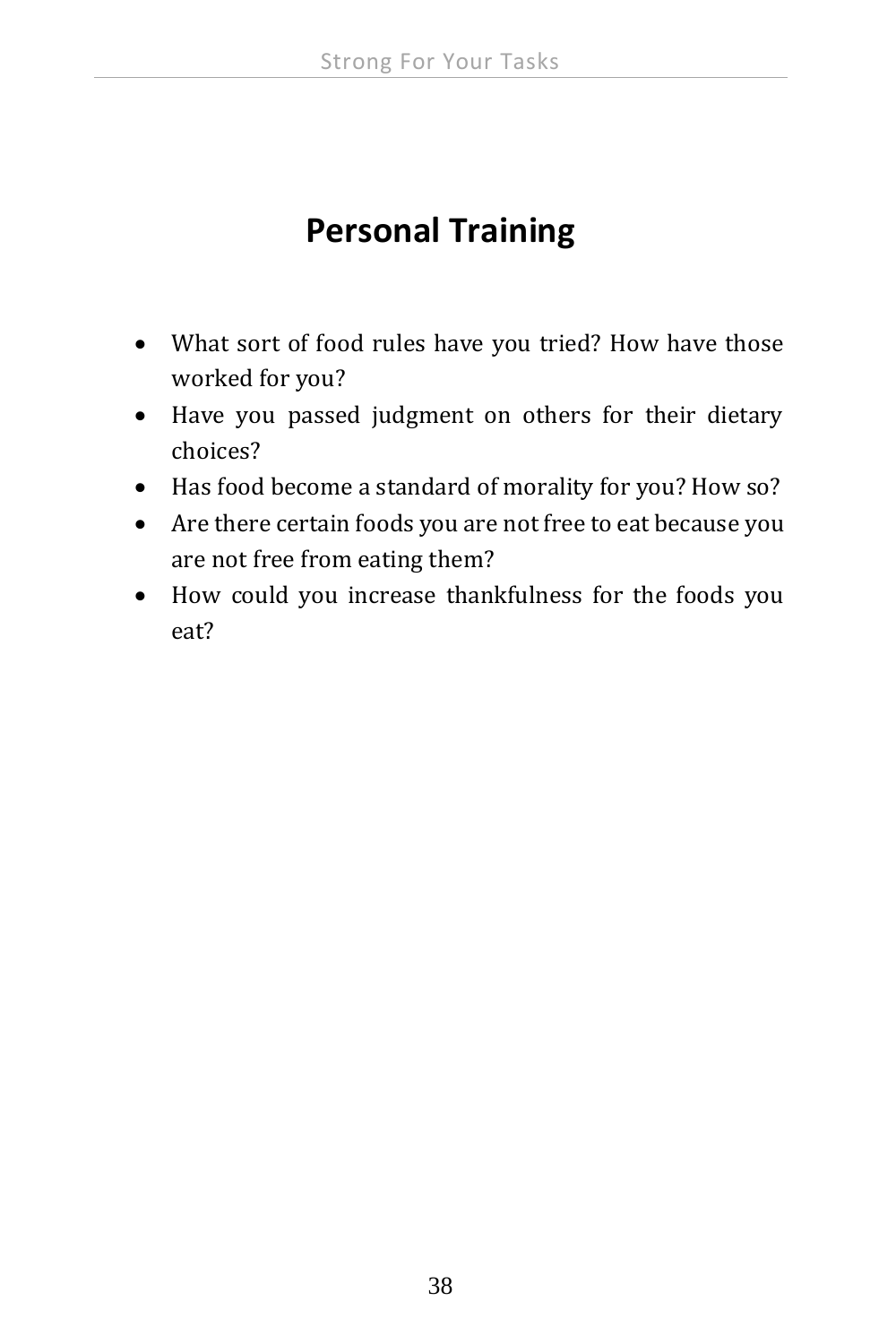# Chapter 5 Strong Enough

*And you shall love the Lord your God with all your heart and with all your soul and with all your mind and with all your strength.* 

*Mark 12:30*

 $\mathbf{W}^\text{hen}$  it comes to physical exercise, the Bible does not have a lot bot to say. There isn't a single verse that gives prescriptive lot to say. There isn't a single verse that gives prescriptive exercise advice. Many people will point to 1 Timothy 4:8 to show the importance of exercise, but again, we need to see what is actually being said. Paul says to Timothy, "for while bodily training is of some value, godliness is of value in every way, as it holds promise for the present life and also for the life to come." Paul isn't saying, "Timothy, you need to work out, bro!". Paul is saying, "Timothy, you know how important it is to take care of your physical body. Physical training benefits you for this momentary life, how much *more* should you care about your soul? Pursue godliness above all else." Paul is using the importance of physical training to emphasize the greater importance of godliness. With that being said, there are a few verses that can give us guiding principles to help us rightly think about how we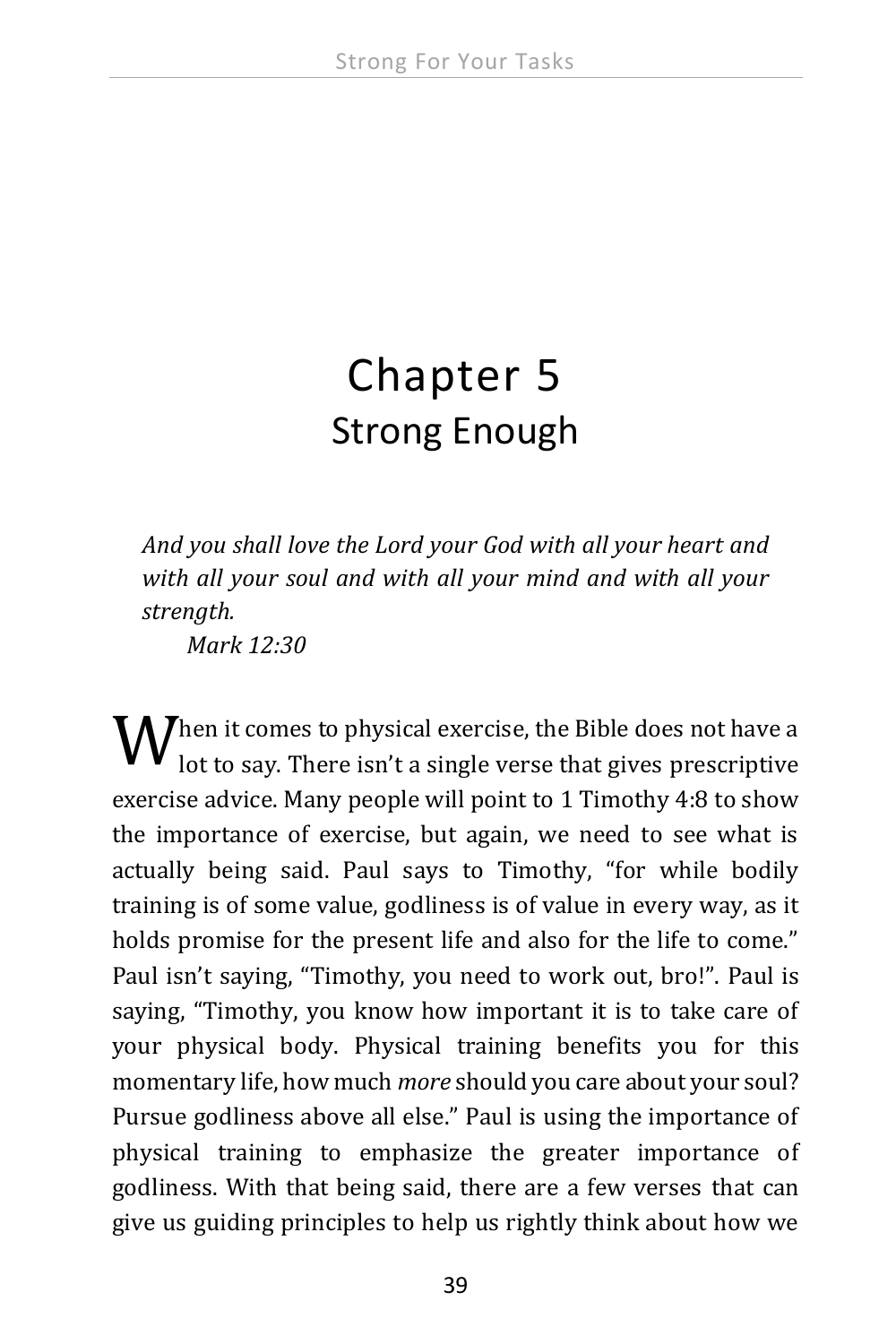should work out.

Genesis 2:15 says, "The Lord God took the man and put him in the garden of Eden to work and keep it." This tells us a few things: First, physical labor is good for us. God, pre-Fall, tells Adam to work. Secondly, it tells us that our human bodies are *designed* to work. This verse isn't talking about going to the gym and lifting weights. It was talking about physical labor – Adam was the first farmer.

The first way you can honor God with your body is by being as active as you are able. Our bodies were not designed to sit around all day doing nothing. Our everyday lives have become far more sedentary than any generation before us. Even in an attempt to be active, I find it very difficult to get 4,000, let alone 10,000 steps in every day. This includes walking to and from work *and* teaching PE. For most people, to get the same benefits of the work given to Adam, they will need to incorporate some sort of resistance training into their days. This doesn't have to be a lot, but you should look to incorporate whatever activity your body allows for each day. Your body was created to move and work, and moving it as much as you are able will benefit your health immensely.

Another passage that talks about physical labor is Proverbs 31:10-31. This "excellent wife" is a hard worker. She makes food (15), gardens (16), spins yarn (19), helps the poor (20), sews (21- 22, 24), and does not give into idleness (27). She is able to do all of these things because she is strong (17, 25). Notice how her strength is not for the sake of strength, but it is to help her in *her* tasks. She is stewarding her body. This praise-worthy woman is not lauded for her tiny waist, body-fat percentage, or ketogenic diet, but rather for her stewardship. She is using the strength God has provided to accomplish the tasks He has called her to do. We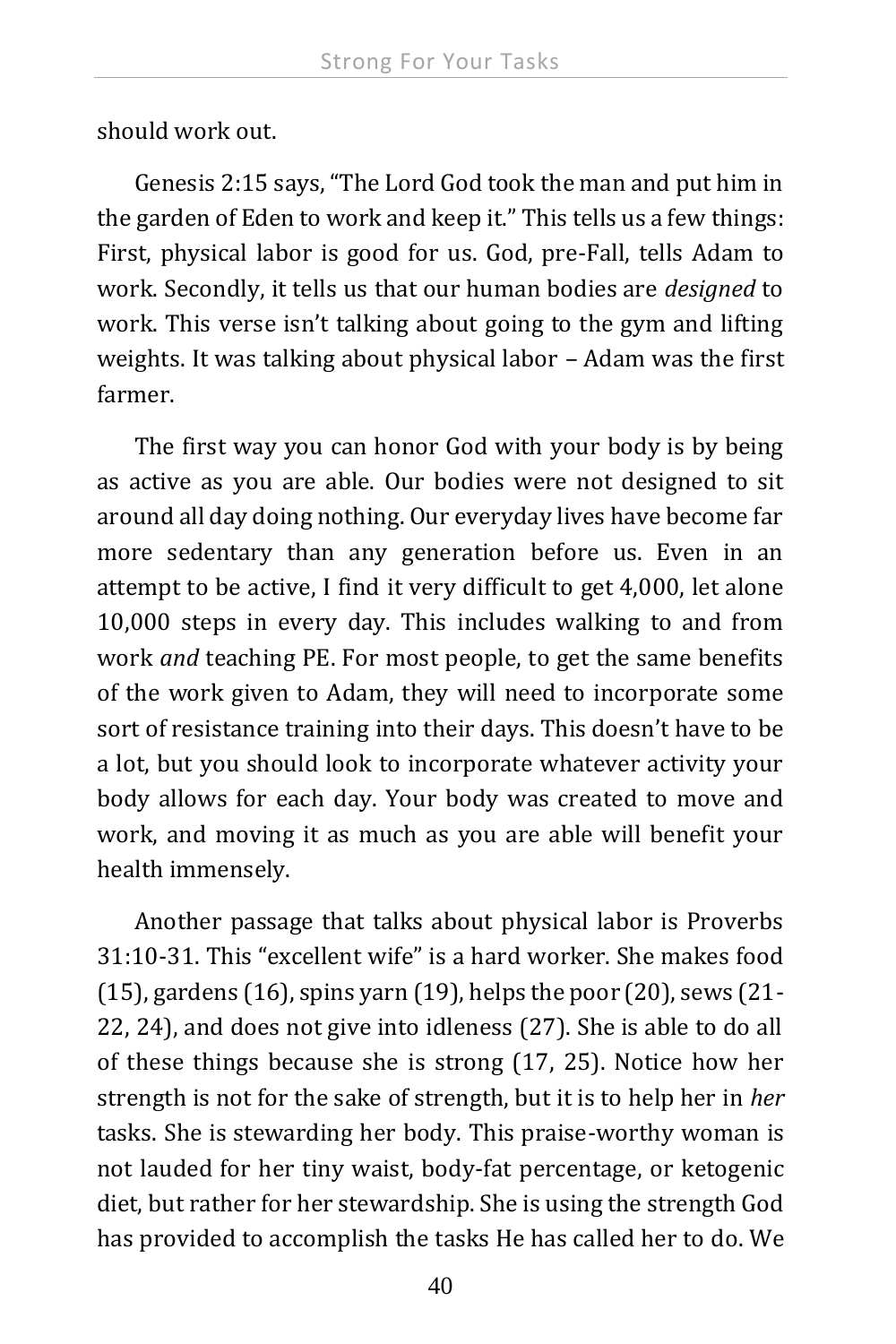would do well to follow her example and use our bodies to fulfill the good works God has prepared in advance for us. Like I said earlier, you do not need to be as physically strong as me and I do not need to be as strong as you. We should all work to build and maintain a level of physical strength and fitness to accomplish the tasks that God has laid before us.

### **The Ditches**

The ditches on both sides of the path to physical stewardship are steep. On one side, there is the ditch of neglect. If you find yourself in the ditch of neglect, it could be for a number of reasons. Many people who don't exercise avoid it because of poor experiences with it. Whether it was a coach or teacher who used exercise as punishment or a trainer or exercise program that pushed them too hard too fast, a poor first impression with exercise has led many to avoid it.

This view of exercise is strengthened every time they attempt to start working out again. In order to get the maximum amount of change in the shortest time possible, they feel the need to crank the intensity *way* up. This confirms their presuppositions that working out isn't fun – it hurts.

Alongside this group in the neglect ditch is another sub-group of people who simply don't care. While they believe, in theory, that working out would benefit them, they simply haven't made the time or effort to start. This group isn't necessarily overweight or lazy, nor are they necessarily anti-workout, it's just something they aren't overly concerned with.

The other workout ditch is the ditch of obsession. People in this ditch put an overemphasis on their physical training. The thought of missing a workout induces anxiety. This obsession goes beyond simply an enjoyment of exercise and has become a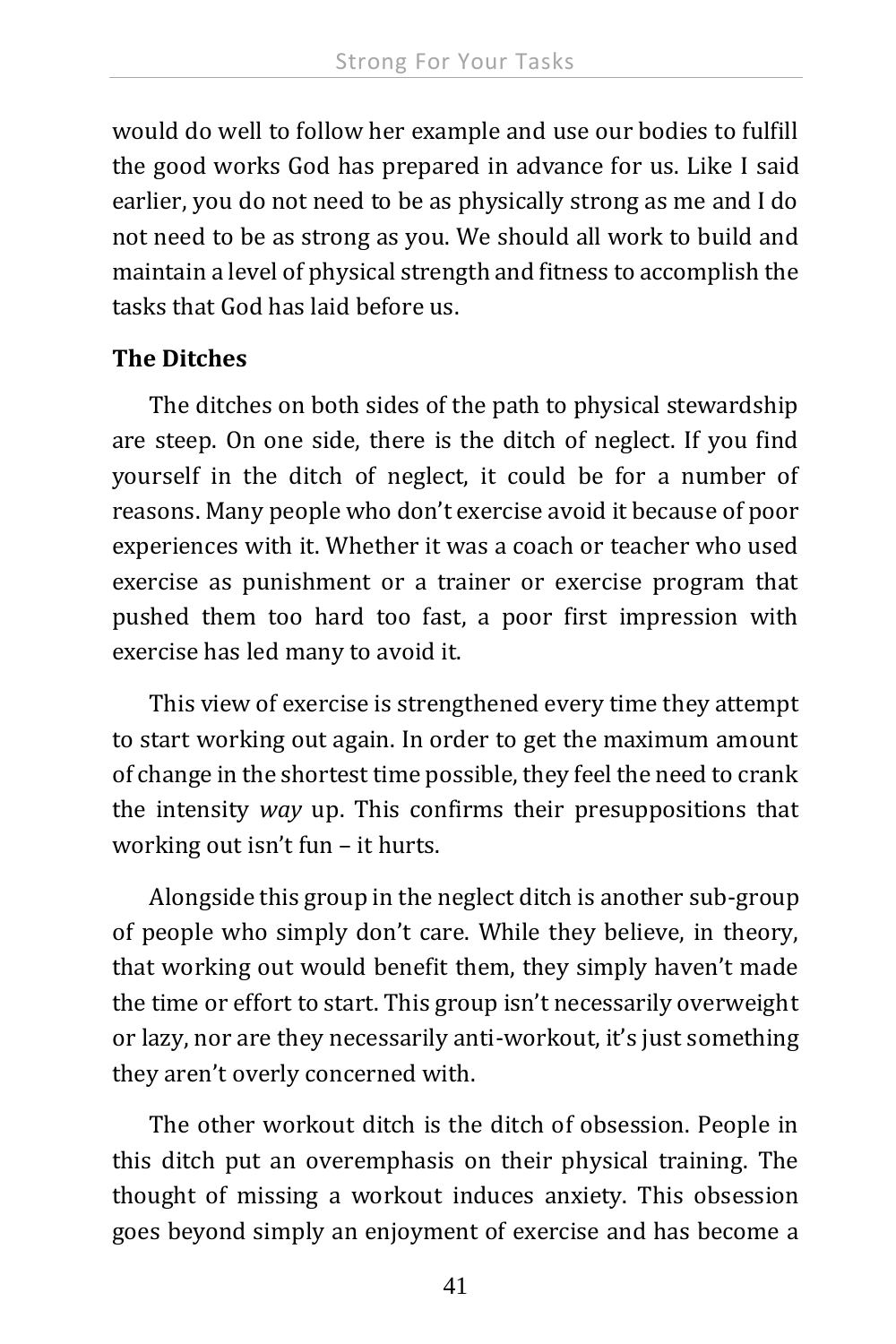dependence on it. These people *need* to exercise. Many other more important pursuits take a back seat to the gym. The first thing that is scheduled each week is their workout time and all other events are fit in around it, and often, it's time with God that finds itself on the chopping block first. People who are obsessed with working out have many motivations behind their actions. For some, they are unsatisfied with their current physique, either feeling "too fat" or "too skinny" and are desiring to create a "better" version of themselves. Others may be using the gym as an escape from a reality that is far from perfect. Regardless of what the reasons are, their workouts have begun to control their lives.

Within this group, we must also remember that just because someone goes to the gym often does not mean that they are obsessed. We cannot judge someone else's heart or motives. Perhaps, in the same way that you watch sports, read, bake, etc. this person's hobby is working out. Some people enjoy physical activity and the gym is a great way to be active. Physical activity, like food, is a good gift from God to be enjoyed. Some may also need to be in great physical condition in order to accomplish the tasks God has given them. We should not condemn the Navy Seal as "obsessed with working out" if his job requires him to be in peak physical shape.

The final group is a group of ditch hoppers. These are the people who, in an attempt to improve their health, insist on jumping over the path of stewardship, swinging the pendulum of motivation wildly from ditch to ditch. They follow up seasons of neglect with intense bouts of obsession. Their all-or-nothing approach bounces them from ditch to ditch. A simple, moderate approach doesn't get them the results fast enough, so they jump over to the ditch of obsession. When motivation dips from lack of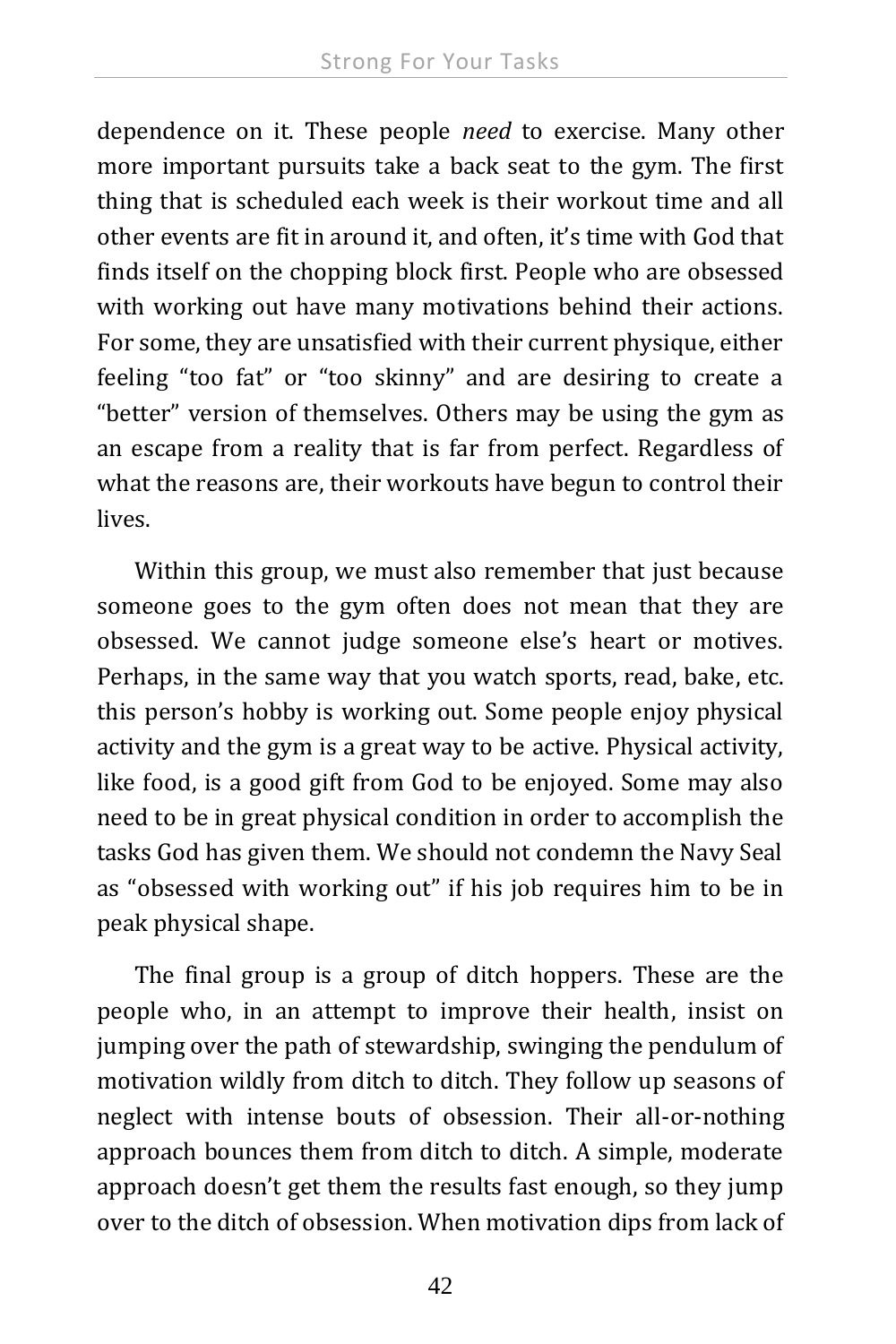results or their body's inability to take such brutal workouts, they jump back to neglect. They get caught in the cycle and struggle to get out.

The unglamorous solution for all of these groups is the same: steward *your* body. If you haven't been active and you feel that some more activity would be good stewardship, do it. It doesn't mean you need to start training to set personal bests in the gym, but maybe you incorporate some intentional, low-to-moderate physical activity a couple of times each week. If you find that the gym is causing you to miss out on more important things, it might mean taking a big breath and dialing things back a bit.

The same principal of *free to, free from* applies to working out. You are *free to* work out every day, but if your motivation for such frequent workouts is vanity, you are not *free from* working out. The flip-side is true as well – you are *free to* relax and enjoy leisure activities, but are you *free from* enjoying those same activities, or have you given in to laziness and the idol of comfort?

I have gone through many seasons where I have not been free from working out. Dragging myself out of bed early, day after day to try and sculpt my body to earn the approval of others wore me down and made me miserable to live with. While some may have used the terms, "dedicated" or "committed", I would use a different one: "slave". If the thought of taking a few days off of working out causes anxiety in you, you need to check your heart.

### **Workout as Worship**

"So, whether you eat or drink, or whatever you do, do all to the glory of God" (1 Corinthians 10:31). If we are to do *everything* to the glory of God, I imagine that would include exercise.

Working out as worship goes beyond blasting the latest *Shane*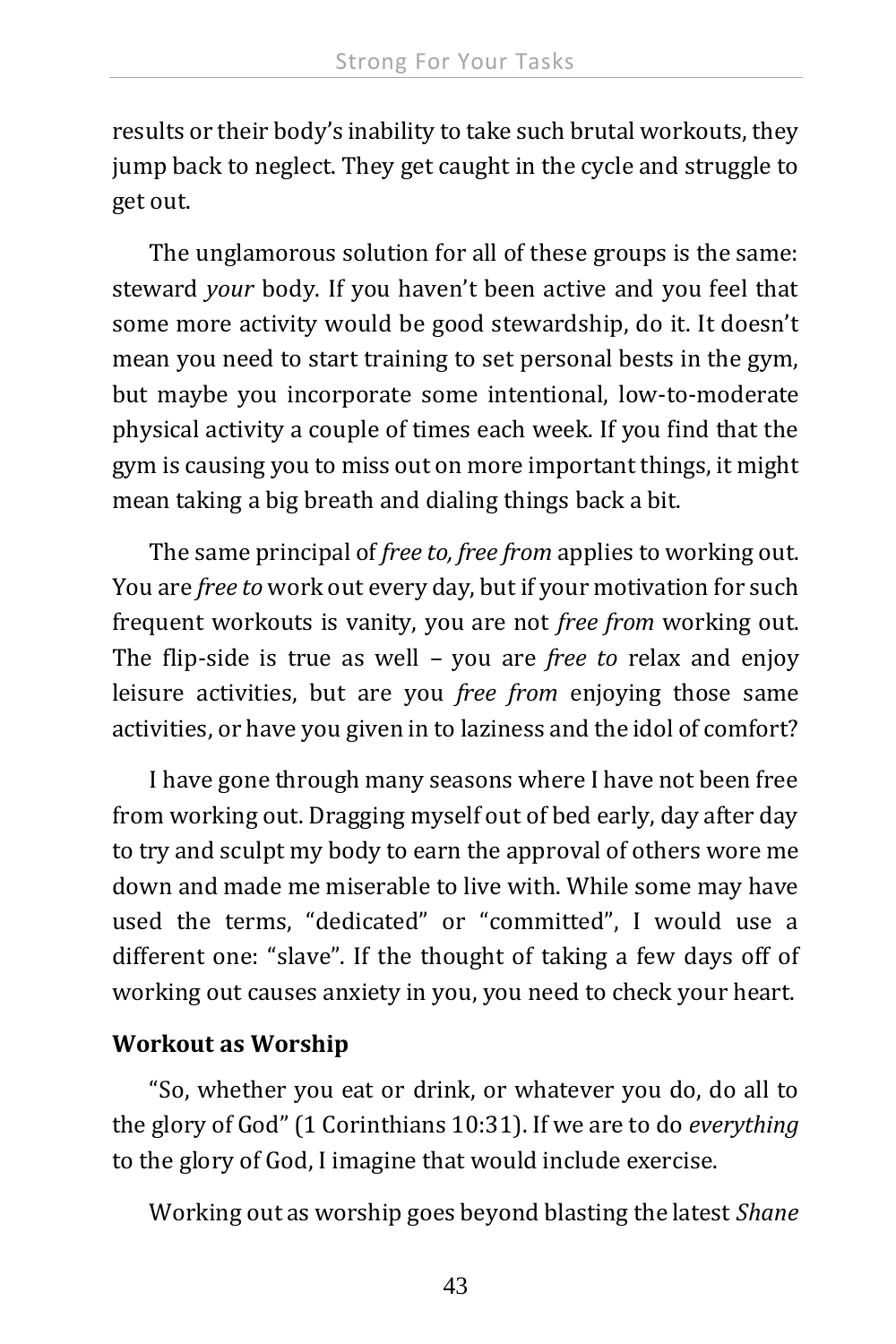*and Shane* album while you pump the weights. It's also more than evangelizing the entire gym (while those are both great things to do).

Worshipping through our workouts is about humbly going about our workout so that we can be prepared to go where God calls us to go, do what God calls us to do, and love who God calls us to love. Your workout becomes an act of worship when you are doing it for God's glory. When you limp into your workplace, complaining about how sore you are from leg-day, you are attempting to stroke your pride. In an attempt to earn approval from others, you make yourself the center of attention. Stewardship is not about making a big deal of ourselves or how much we can lift. When we are stewarding our bodies through exercise, we realize that we can go through a workout without posting about it on social media.

Using your workout as worship might not even include entering the gym at all. You might be in a season where manual labor is what is required to be strong for your tasks. While there are lots of benefits to lifting weights, they are certainly not required to steward your body. Just as different people enjoy different types of food, each person will enjoy different types of workouts (swimming, walking, lifting weights, etc.). Figure out which activity is best to help you stay strong for your tasks, while also being enjoyable so you stick with it.

But, you may be asking, "how often should I work out?" Just like eating, there is a spectrum everyone falls on. There is no magic number of times per week that you should be working out. Is your current level of activity appropriate for you to be strong for your tasks? Is your workout schedule taking away from more meaningful activities? You should re-evaluate. Is your rest between sets being counted in decades instead of minutes? Your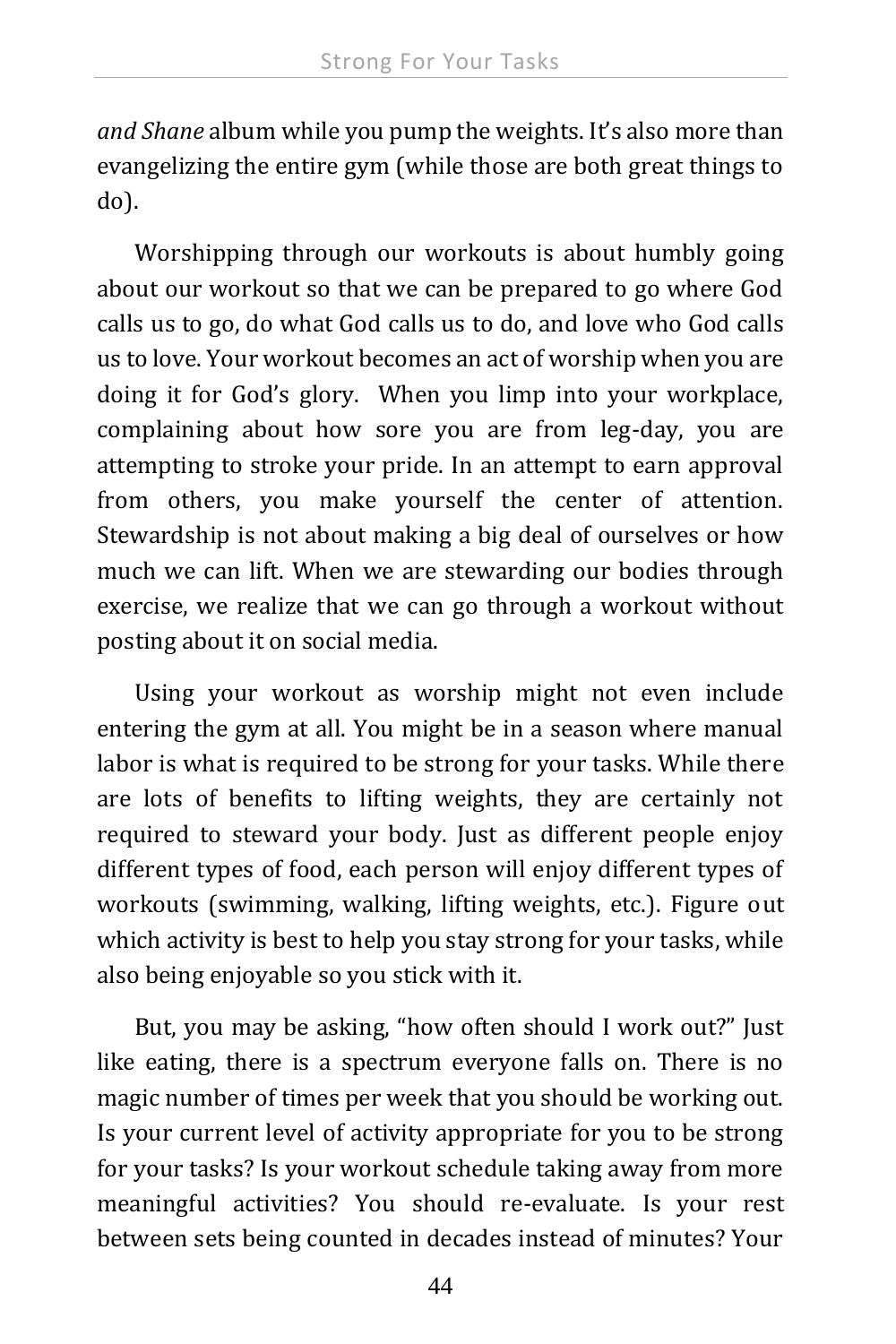workout is most likely taking more time than is profitable. Identify your priorities in life and plan your schedule to match those priorities. Keeping your body moving should never be your top priority, yet neither should it fail to make it on the list, or your calendar.

I recently went through a season of being overactive. My motives were vain, and valuable family time was being sacrificed in the name of workouts. I was strongly convicted one morning while I was working out and looked and saw my family doing breakfast and morning Bible reading without me. I was totally embarrassed that I was neglecting my role of headship for a silly workout.

If you need to decrease your activity, try to find something productive to fill that time. I suggest giving it over to prayer and reading of your Bible, but it's really up to you. Another productive activity to pursue is more sleep. As laid out in the chapter on rest, physically resting is important to let your body heal. Along this line of thought, maybe taking a week or two off of working out completely is what your body and heart need to reset your priorities. It will be difficult, but can provide a lot of freedom. If your workout is taking priority over your time with God, you need to re-evaluate things.

Do you need to increase activity? If so, how much *can* (not should) you commit to doing each week? The ideal amount you want to do might not be the amount that you are able to do. Be realistic and start small. Don't worry about optimal right now. In fact, you may never work out the "optimal" amount. Figure out what you can afford to give and work it into your schedule.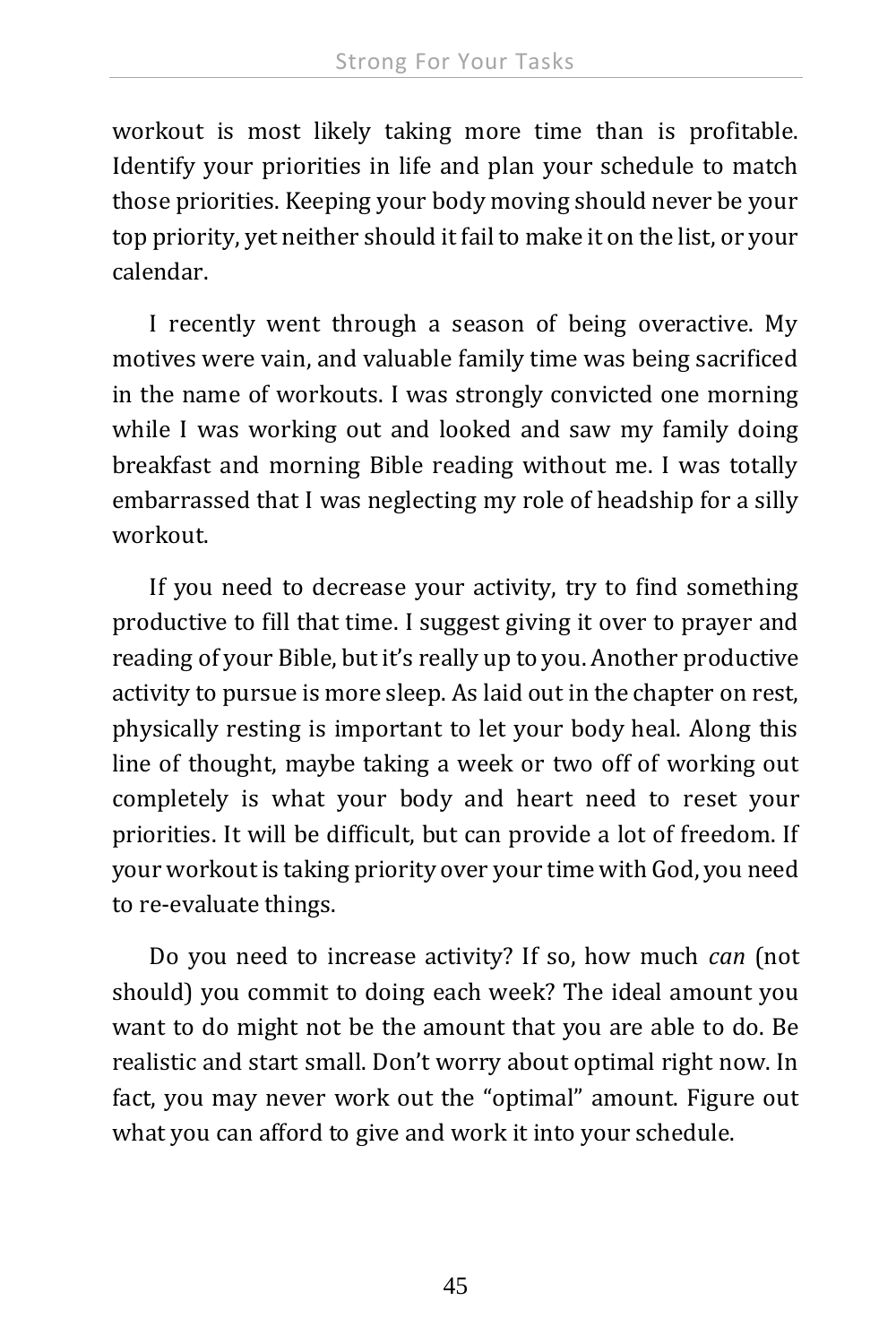## **Personal Training**

- When it comes to working out, do you feel that good stewardship would mean doing more, less, or the same amount as you currently are?
- If you are just beginning, or restarting your physical activity, what are some different types of exercise you could try? What do you enjoy? What would help you become strong for your specific tasks?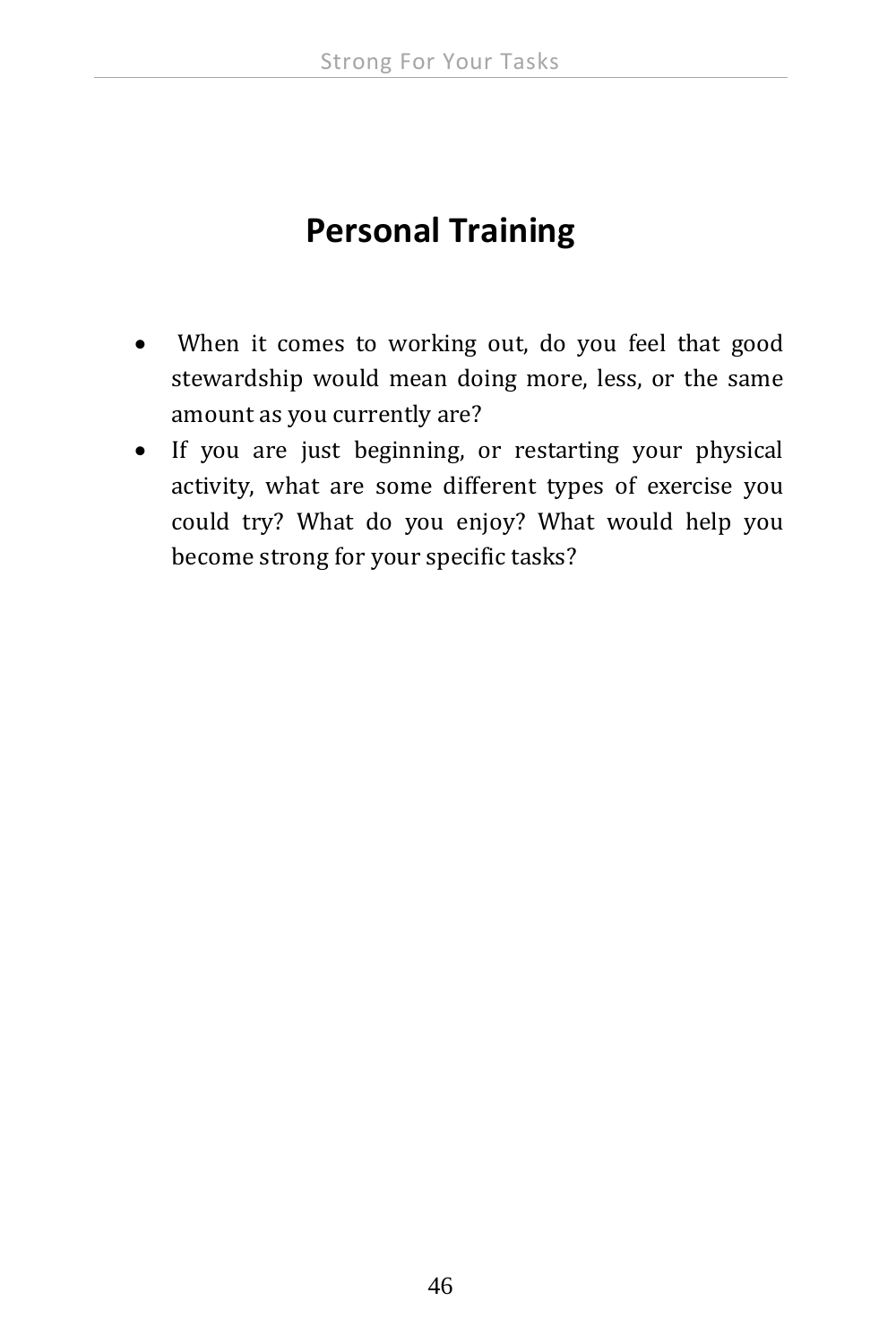## Chapter 6 **Rest**

*Thusthe heavens and the earth were finished, and all the host of them. And on the seventh day God finished his work that he had done, and he rested on the seventh day from all his work that he had done. So God blessed the seventh day and made it holy, because on it God rested from all his work that he had done in creation. Genesis 2:1-3*

he last area we'll look at, but likely the most important one, is The last area we'll look at, but likely the most important one, is rest. Rest is important for a number of reasons. If you've spent any time around a tired toddler, you can testify to that. No amount of reason, *Peppa Pig,* or snacks can settle down your over-tired two-year old. When you think of it, we're not much different. When you are tired, you begin to do things that you wouldn't normally do. For many, if they are going to make a compromising decision, it will happen when they are lacking rest.

### **Sabbath**

Another, and maybe more important reason why rest is so important is because somewhere between the commandments of "Have no other gods before Me" and "Do not covet" sits a command to rest.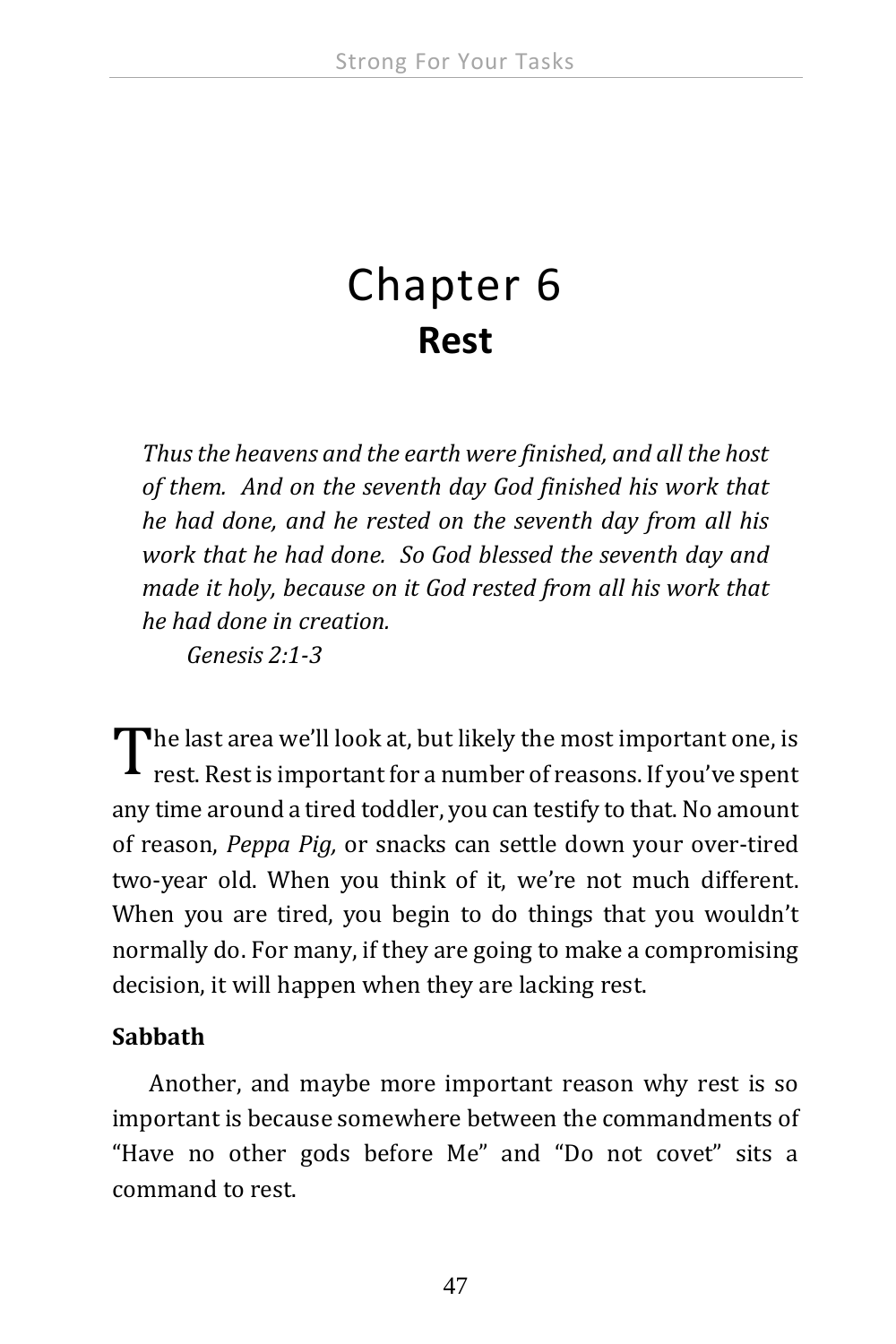"Remember the Sabbath day, to keep it holy. Six days you shall labor, and do all your work, but the seventh day is a Sabbath to the Lord your God. On it you shall not do any work, you, or your son, or your daughter, your male servant, or your female servant, or your livestock, or the sojourner who is within your gates. For in six days the Lord made heaven and earth, the sea, and all that is in them, and rested on the seventh day. Therefore the Lord blessed the Sabbath day and made it holy" (Exodus 20:8-11).

Now there are some people who would argue that the Ten Commandments are not for Christians today, but I want you to consider the following:

Firstly, which of the other nine commandments would we say were only for the Israelites? Are Christians allowed to violate any of the other nine because they were given specifically to Moses to give to the Israelites? We would say that it's absurd to think Christians are no longer commanded not to murder or not to commit adultery. If we look at how Jesus viewed the ten commandments, He seems to take things even *further* (Matthew 5:21-30). Jesus is looking at the *spirit* of the law instead of the letter. If we look at the command to keep the Sabbath holy, we should be looking at the heart of it. Remember, God's law is perfect. If the other nine lead to the flourishing of both individuals and nations, there might be something for us to gain from number four.

Many people have said that commandments two through ten are ways that we practically live out number one – that the rest of the list are ways that we keep ourselves from idolatry. When we dishonor our parents, we are idolizing self, when we covet we are idolizing stuff, when we commit adultery we are idolizing sex, etc. When we decide not to rest, we are committing the idolatry of productivity.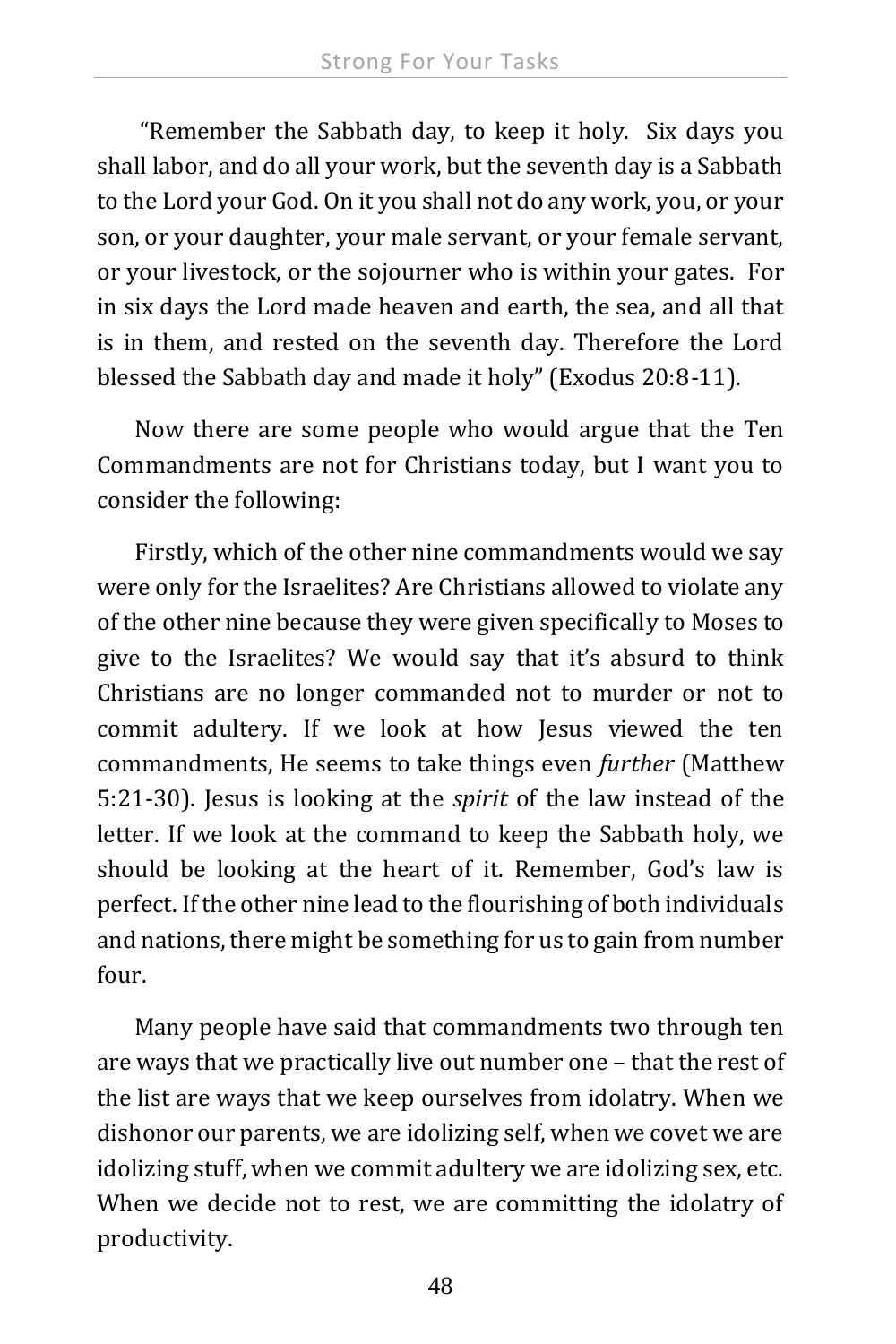When we refuse to rest we are putting ourselves in the role of the one who holds all things together. In our pride, we think that if we were to take even a single day off of work everything would fall apart. We somehow think that God didn't anticipate our circumstances when He gave this commandment.

Notice how this commandment includes more than resting. After the initial command to remember the Sabbath, it says to work for six days. We are commanded to work hard for six days so that on the seventh we will be able to rest. This commandment applies to all people of all personality types. If you are a real gogetter and the thought of *only* working six days seems laughable, you've been commanded to rest. If you are more sloth-like in your approach to life, you've been commanded to work for six days, then rest.

There are also some who might be pushing back with, "But I thought we aren't under the Law?" and you would be correct. Also, notice how in the New Testament Jesus takes aim at the heart of the law:

"You have heard that it was said to those of old, 'You shall not murder; and whoever murders will be liable to judgment.' But I say to you that everyone who is angry with his brother will be liable to judgment; whoever insults his brother will be liable to the council; and whoever says, 'You fool!' will be liable to the hell of fire" (Matthew 5:21-22).

As Christians, it's less that we *have* to rest, but rather that we *get* to rest. We serve a God who is fully in control even when we are at our most vulnerable. We trust that while we sleep He is still ruling over the cosmos. In the same way, as we take a Sabbath, He is holding together every detail of our lives.

### **Rest vs Leisure**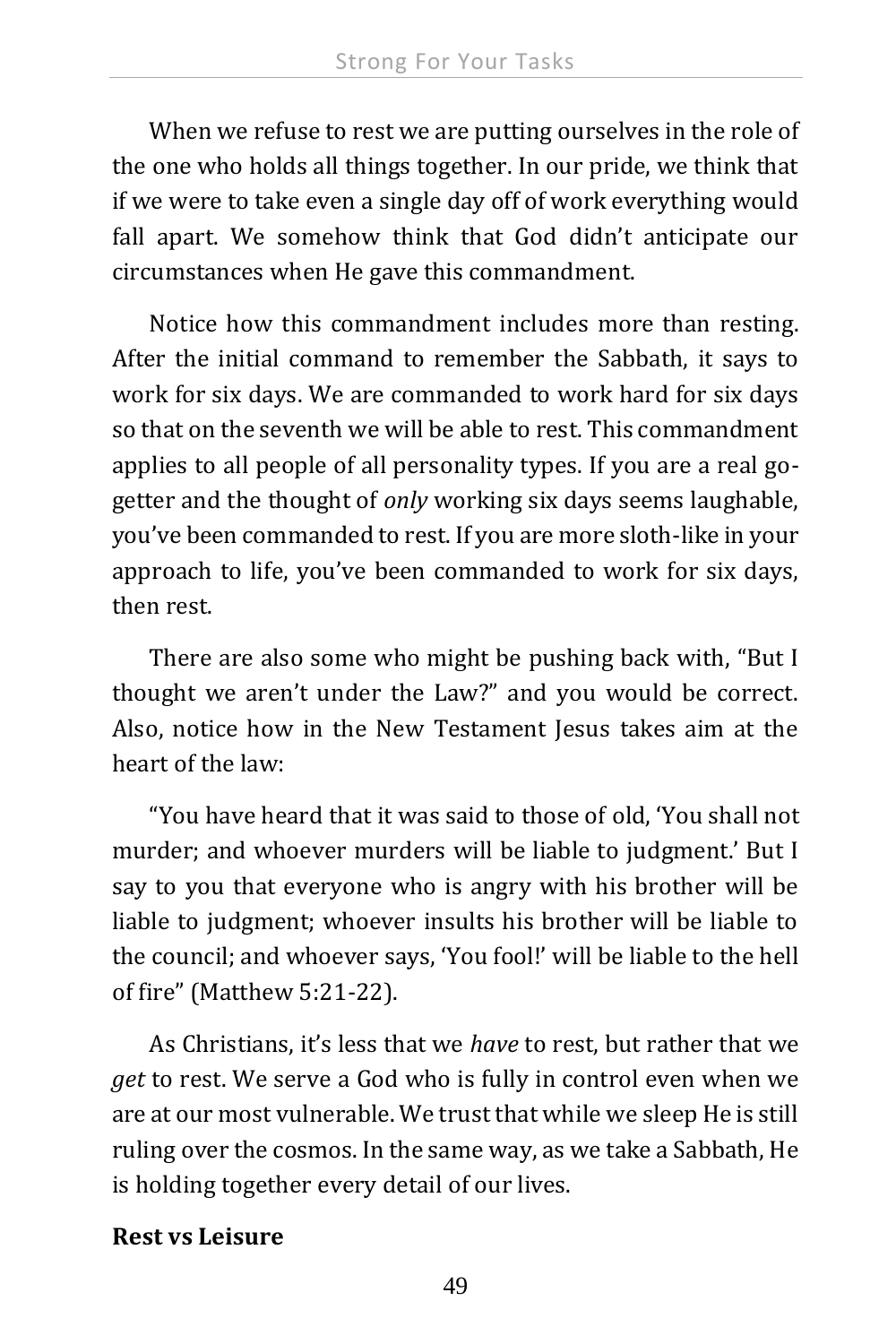When it comes to resting, we often confuse it with leisure. The command to sabbath isn't simply to have fun, but it is to give a day to the Lord. Leisure is a good thing – remember our goal is not to deny any physical pleasure. However, leisure can very quickly become laziness. Proverbs has a lot to say about being lazy: 6:6; 10:4-5,26; 12:24,27; 13:4; 14:23; 18:9; 19:15; 20:4,13; 24:30-34; 26:13-16.

Some people are very good at leisure. To sit down and binge watch a show, to spend hours on social media, or to lose yourself in a hobby comes very naturally to some people. But, this type of leisure is not the command to observe Sabbath, and it will not bring you true rest.

Growing up in a Christian household, my family and I were regular attendees of our church. Upon coming home we would often watch football and spend most of the day relaxing. This was really comfortable and I continued this rhythm well into my adulthood.

Last year, when my wife and I decided to move to a small town, we got connected to a local church instead of commuting back to our previous church. One of the things that threw me for a loop was that the church went *all day.* They started the service at 10:30, which was followed by coffee, which was followed by potluck lunch, which was followed by a Bible study. I remember my initial reaction was a little less than excited. *How could I possibly give an entire day to the Lord?* After a few weeks however, it became clear – this was a very good thing. Yes, I missed out on watching some football. Yes, there were times when I would rather be doing other things, but while my usual response to leaving church was exhaustion, in this new rhythm, I left feeling refreshed. Sundays were no longer just another day of leisure unto myself, but became something much more significant.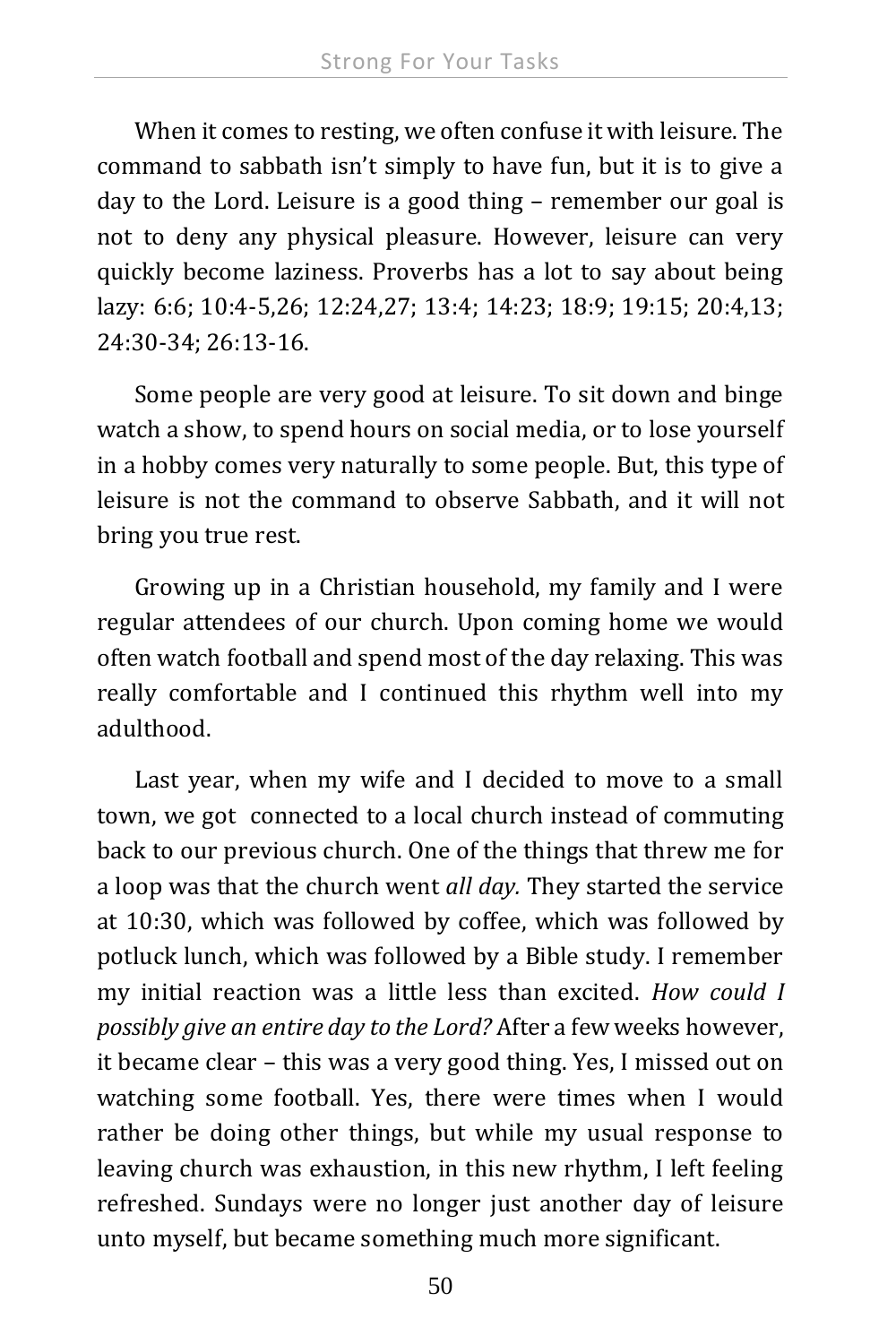Our Sabbath day is supposed to be a day unto the Lord, not simply a day where we indulge all of our personal desires. That doesn't mean that we deny ourselves pleasure, but it means that we prepare our hearts for it and treat it seriously. We work hard in preparation for our day unto the Lord and make sure that our day of rest is oriented around Him. Christ is where we as Christians find our true rest. So, as we attend church, enjoy a delicious meal with friends and family, spend time in God's creation, or whatever we choose to do with the Sabbath, we find our pleasure in Him and thank Him for the earthly pleasures we may enjoy during our day of rest.

All that being said, we need to make sure that we are not passing judgment on others who view the Sabbath differently than us. In the book of Romans, Paul writes, "One person esteems one day as better than another, while another esteems all days alike. Each one should be fully convinced in his own mind. The one who observes the day, observes it in honor of the Lord" (14:5- 6). Paul mentions two groups of people – some who esteem one day, some who esteem all days. Paul is saying that it is a matter of conscience.

Not everyone will sabbath like you – and that's okay. Remember, stewardship is very individual and how you steward your time and energy will look different than other people. Some people's Sabbath will involve being in church all day, others will not. We are all called to find our rest in Christ and honor the Lord, and beyond that, it is a matter of conscience.

As believers, our view should not be that we *have* to rest, but rather that we *get* to rest. While the rest of the world is toiling away, we can be set apart by how hard we work and how we put our trust not in our own efforts, but in a God who sustains us, even while we rest. While the world is pursuing meaningless vanity,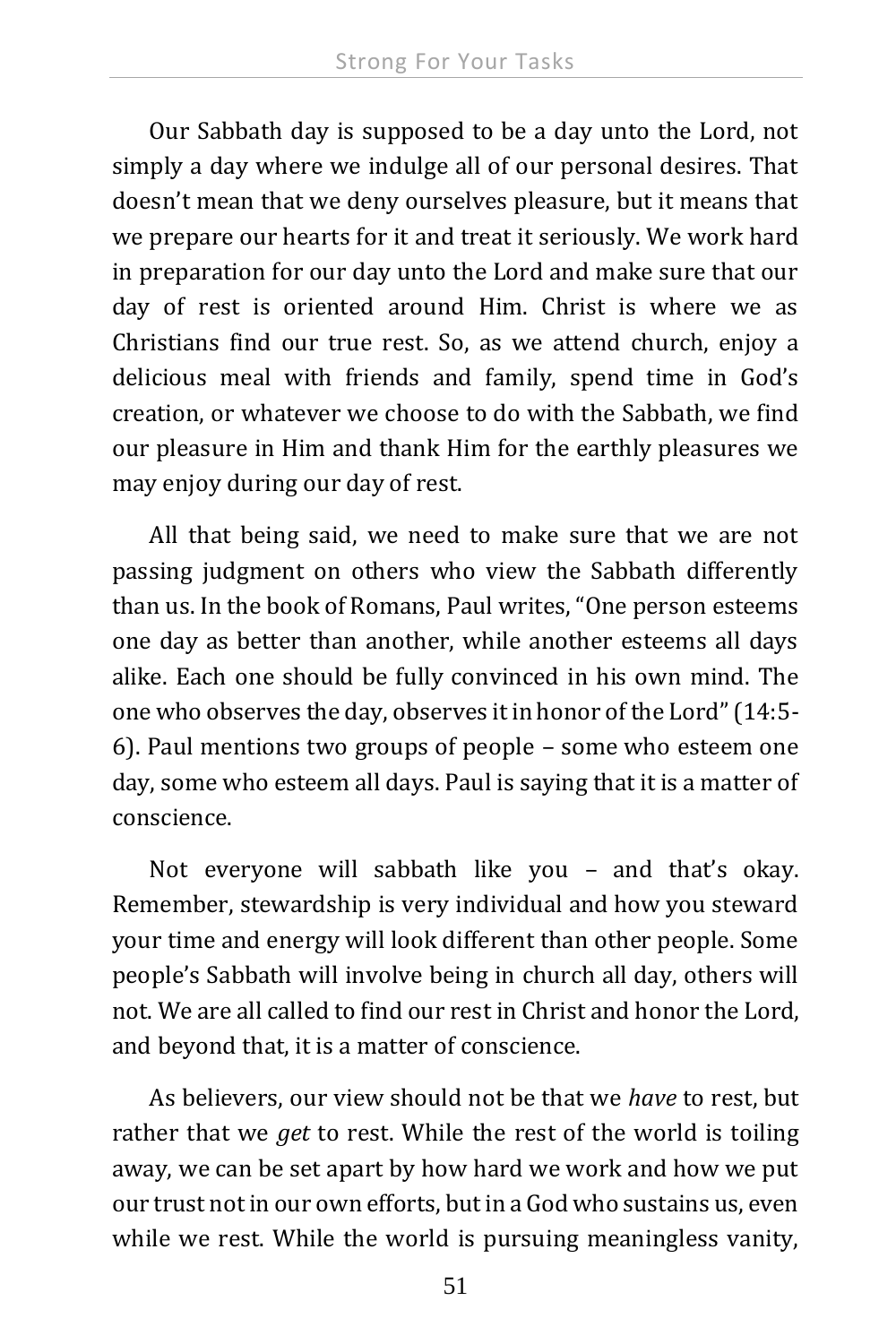you can pursue a deeper relationship with God through resting.

### **Sleep**

Rest is not just limited to the Sabbath, but also found in our sleep. There are very few things that are as humbling as sleeping. When we sleep, we are admitting that the world will continue to function without us being on guard. We are putting our trust in the hands of the Creator. We are acknowledging our limits—that we are not God. Part of being human means that you are limited. As the Psalmist says, "the lines have fallen for me in pleasant places" (Psalm 16:6). As long as you have a body, you are bound by certain limits that are beyond your control. You need to eat. You need to sleep. You are not God.

If you are not getting quality sleep, your body will not function as it should. Not sleeping well can lead to a number of health problems including increased stress and appetite, low energy and motivation, and decreased mood. It's easy for me to know when I'm not sleeping well – I will want to eat anything and everything. My cravings go through the roof. Not only do I crave more foods, but I also don't care that I'm indulging in gluttony. By not sleeping, I am negatively impacting other areas of my life. I become less enjoyable to my wife and children, I become burdened by the weight of guilt from poor eating choices, and I am less ready, willing, and able to serve those in need.

Your sleep patterns have the ability to affect many areas of your life. I recently made the decision to shift some of my priorities to include more time in the Word. This shift meant a few other things had to happen as well. First, I needed to wake up earlier. This meant going to bed earlier. To do this, I utilized some apps to lock down my phone and computer after a certain time at night and made sure only my wife knew the password. You may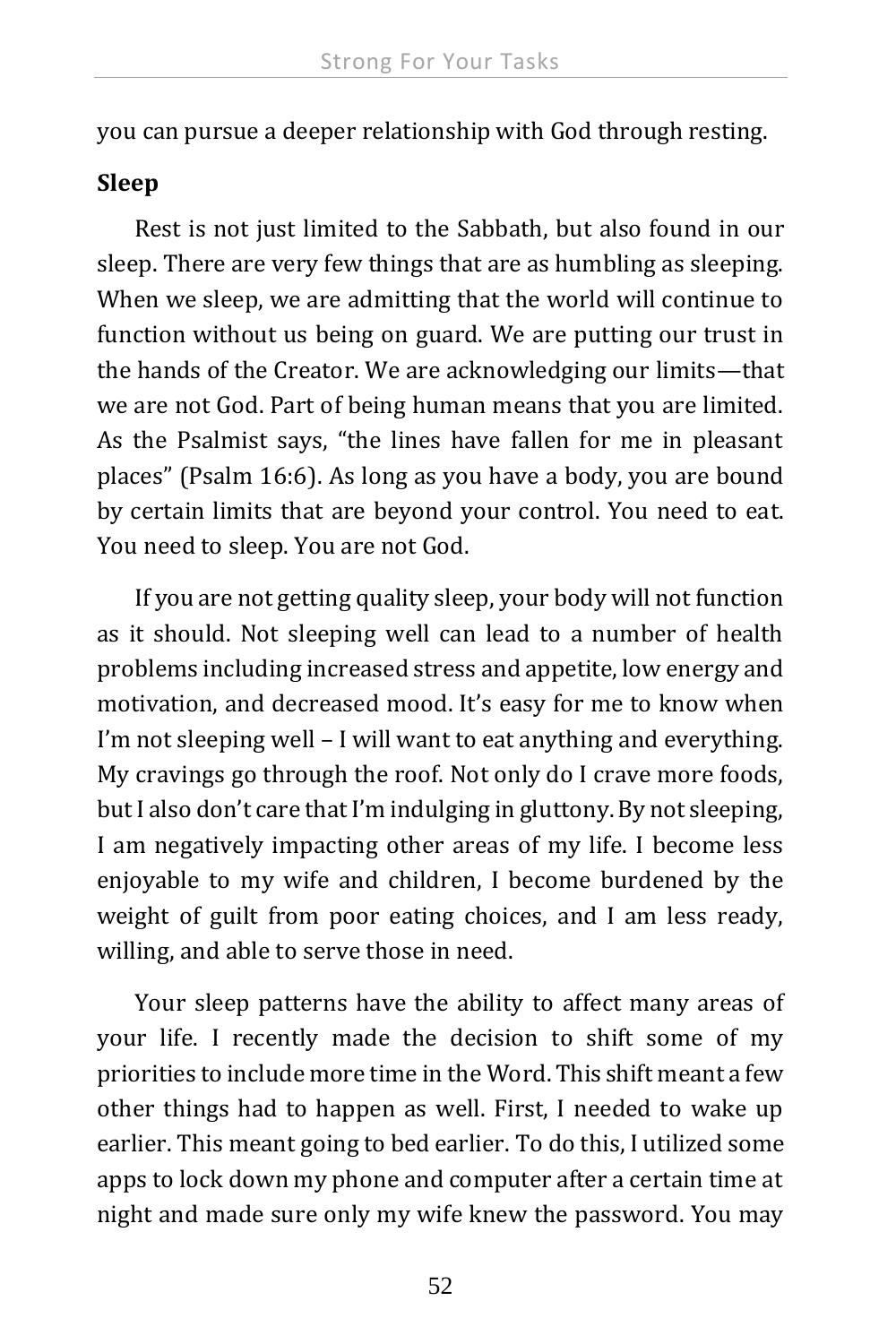need to utilize some helps like these in order to get the sleep that your body needs in order to fulfill your tasks well.

When we evaluate our rest, it's important to look at it in a couple of ways. The first is asking; are you giving a day to the Lord? I get it, you're busy and you've got things to do. Do you really think that God didn't take busy schedules into consideration when commanding His people to do this?

The second way you need to look at rest is your sleep. Sleep is often viewed as an act of weakness. Instead, sleep should be seen as an act of humility. Sleep is submitting to our mortality, acknowledging that we are not God and our mortal bodies have limits that have been set. Many of us have some form of poor sleeping habits. Remember with stewardship, we're simply looking to do the best we can. There will be seasons when optimal sleep is not possible (welcome home new baby!). Stewarding your sleep will be specific to the individual and the season of life you are in. That might mean you need to sleep more. You might need to sleep less. Maybe you should leave your cell phone out of the bedroom.

Finally, we need to look at resting from workouts. For some, this one is no problem. Resting from a workout sounds great. For others, to take a day off of working out is enough to induce an anxiety attack. Remember that it's not sinful to exercise every day, but you need to check your motives. Are your workouts serving to punish yourself for poor stewardship? Are they solely in pursuit of vanity? If that's the case you may need to take a day of rest unto the Lord and re-tune your motivations.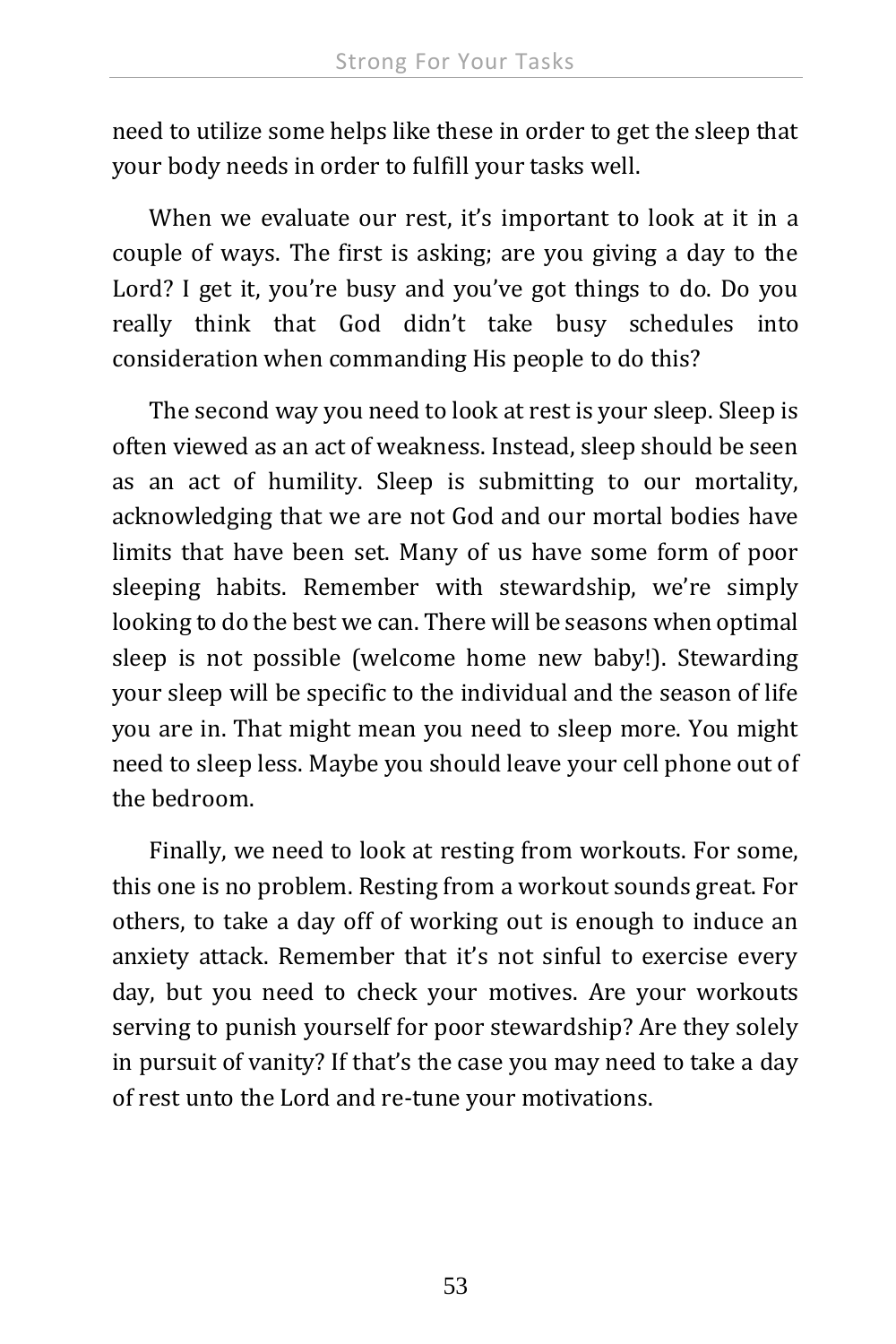## **Personal Training**

- Are you prone to hyper-productivity or laziness?
- How would taking a day of rest unto the Lord affect your life in positive and/or negative ways? What changes would have to happen for this day of rest to take place?
- Does your investment of time reflect your priorities in life? What areas of low importance are stealing your time and attention?
- Schedule an "ideal" day, based on your current season of life (you can't skip ahead to retirement or neglect your responsibilities to your family). What things do you include? What activities are you excluding? In what ways can you shift your calendar to make more of these types of days a reality?
- How would you rate your sleep out of 10? What is one small action you could take to improve it?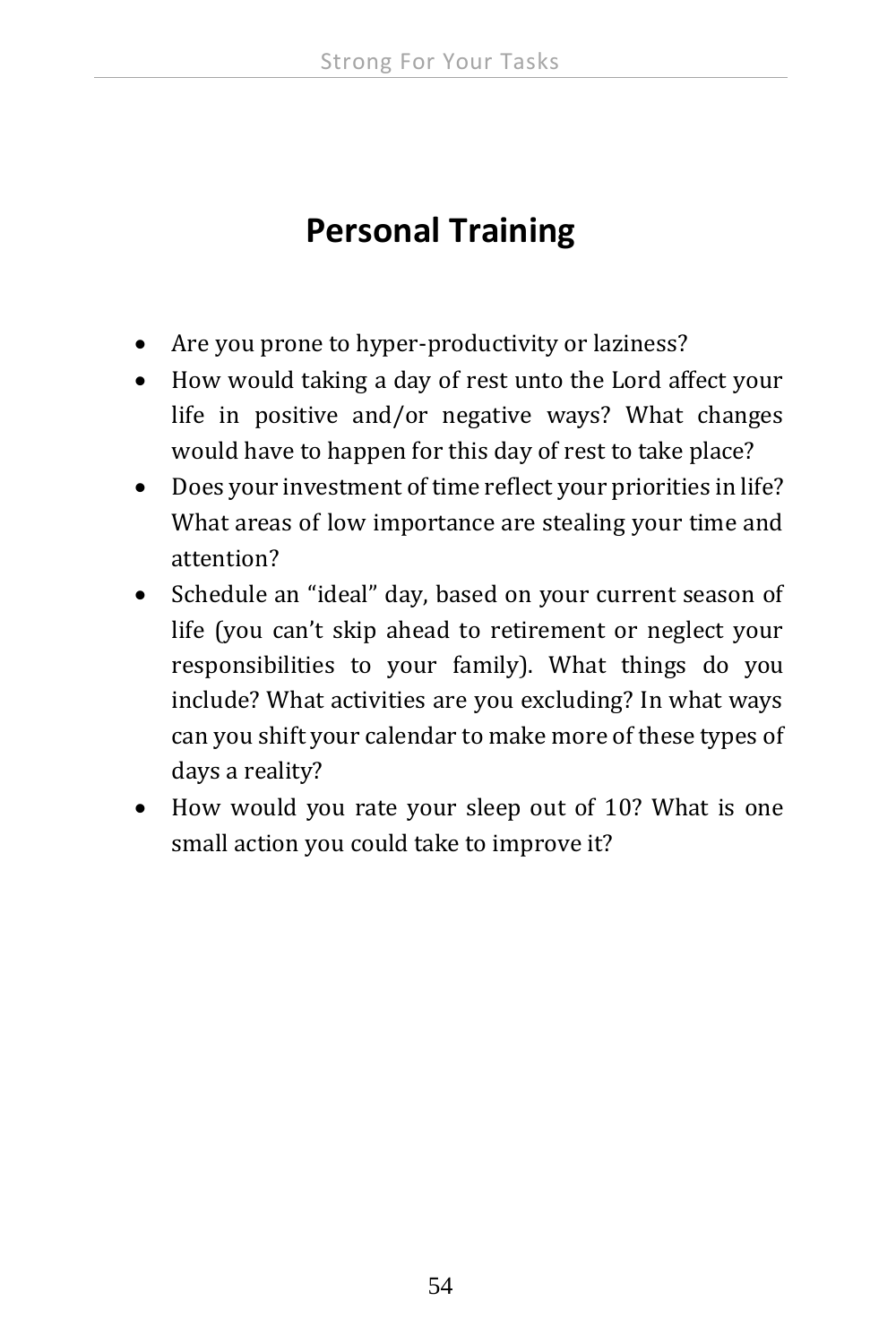# Chapter 7 **Broken World, Broken Body**

*For the creation waits with eager longing for the revealing of the sons of God. For the creation was subjected to futility, not willingly, but because of him who subjected it, in hope that the creation itself will be set free from its bondage to corruption and obtain the freedom of the glory of the children of God. For we know that the whole creation has been groaning together in the pains of childbirth until now. And not only the creation, but we ourselves, who have the firstfruits of the Spirit, groan inwardly as we wait eagerly for adoption as sons, the redemption of our bodies.*

 *Romans 8:19-23*

**T** f you find yourself less than able bodied, wondering how all of  $\prod$  f you find yourself less than able bodied, wondering how all of this applies to you, this section is for you. While most fitness programs would disqualify you based on limitations, stewardship offers you a chance to take some simple steps in the right direction.

Perhaps you were born with or have developed a disability that does not allow you to do as much physically. You may have a medical condition that does not allow for regular exercise or requires you to eat in a certain way which *does* impact your Christian fellowship. Your calling does not change: steward *your*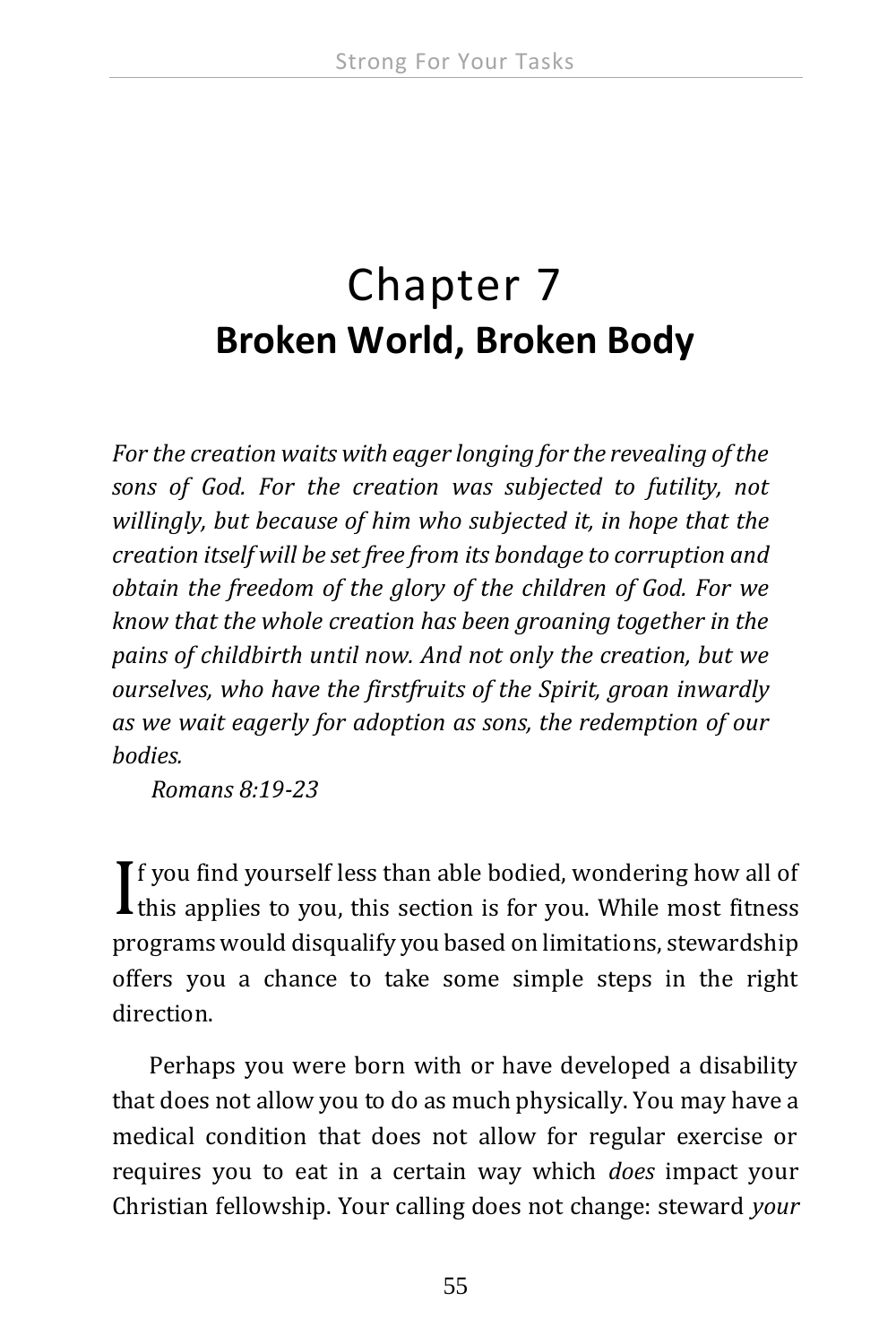body. God was not surprised when the diagnosis came. He is not holding you to a standard beyond your ability. When you steward your body, you are looking at *your* body and *your* tasks.

Living in a post-Genesis 3 world means things are not as they were created to be, nor are they as they one day will be. We groan as we await the return of Jesus and the redemption of our bodies (Romans 8:19-23). As Christians, we constantly need to be reminded that our hope is not in this body but in the one to come.

Your health is a gift, not a guarantee. Contrary to the ear tickling of some teachers, the Bible *does not* promise health on this side of Heaven. John's greeting to Gaius (3 John 1:2) does not mean that God intends everyone to be healthy. It's no different than me hoping that my friends and family are in good health. 3 John 1:2 is nothing more than a greeting. In fact, if you read on, John says, "I have no greater joy than to hear that my children are walking in the truth" (1:4). Beyond their health, John delights in brothers walking in the truth. Far greater than you experiencing earthly healing is that you can rejoice because your name is written in Heaven (Luke 10:20). Groups that promote the belief that we are promised health treat sickness as the worst thing that can happen to you. While sickness and suffering are never easy, we can trust Paul's words that the suffering we face in this lifetime is *nothing* compared to the glory that awaits us (Romans 8:18).

You may ask, *"But didn't Jesus take our sickness and illness in the atonement? Aren't we healed by his wounds as Isaiah said (Isaiah 53:5)?"* Yes, but praise the Lord He wasn't only talking about our physical bodies! If you look at the start of Isaiah 53:5, what are we being healed from? *Transgressions and iniquities*. Our *soul* is able to be healed through the life, death, burial, resurrection, and ascension of Jesus. That is much better news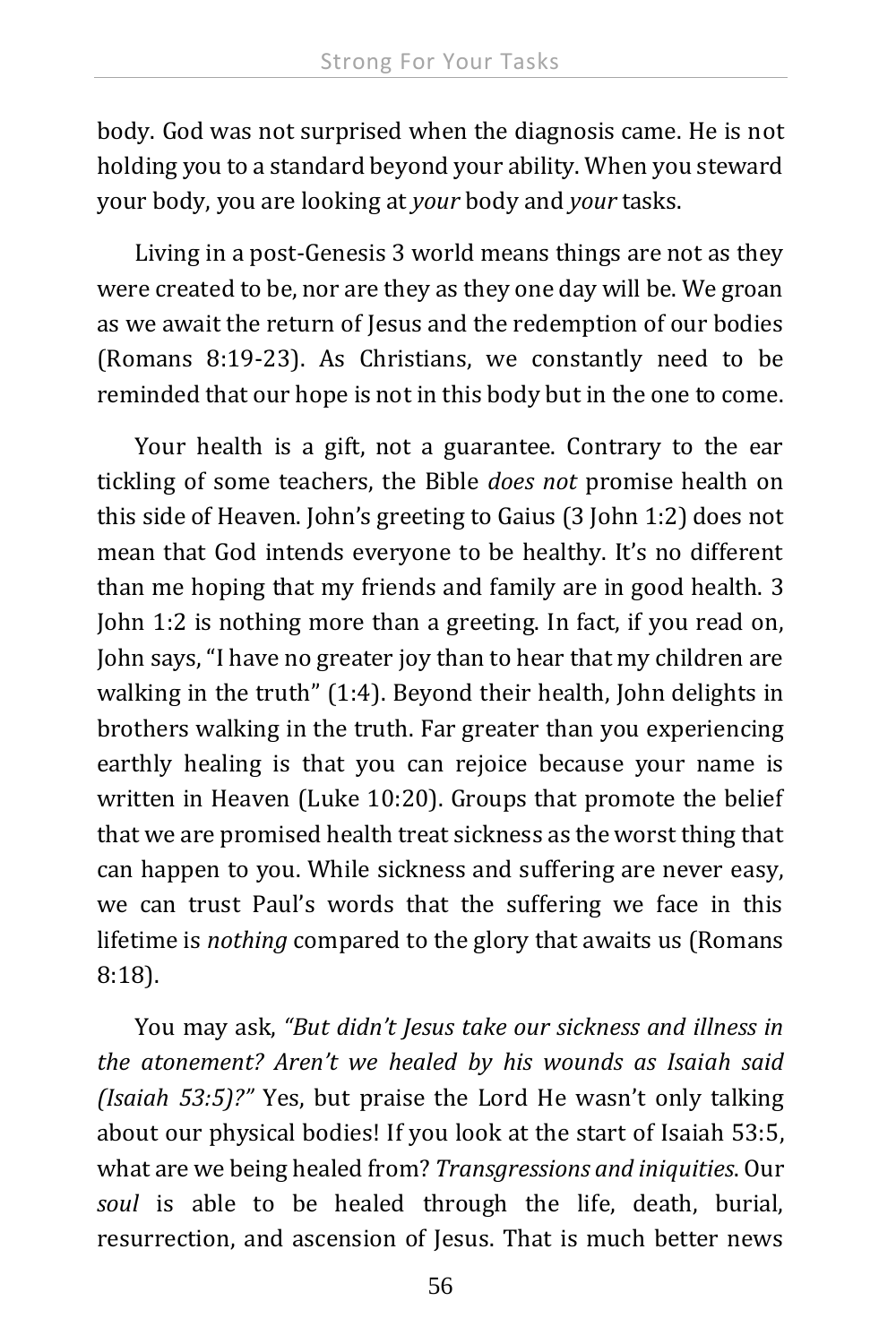than simply saying we will not be sick anymore. If you are sick or disabled, by all means, pray that God would heal you. He can and He does heal in miraculous ways today. But, if He chooses that it is for your greater good and His glory that you are not healed this side of heaven, you still have hope.

I believe that one day, "He will wipe away every tear from their eyes, and death shall be no more, neither shall there be mourning, nor crying, nor pain anymore" (Revelation 21:4), but until then, we must trust that God has something greater for us than perfect physical health.

If you find yourself sick, part of your stewardship might mean being faithful to take your medication. While it might not be ideal or the way that you wanted things to go, that is the story of our post-fall world – things are not ideal and do not always go the way we want them to.

You may be asked to steward your disability in order to bring glory to God. Your stewardship will look different than your neighbor's. You may not be able to lift weights or walk. There may be food groups that you *cannot* eat, and that's okay. You now have a unique testimony that allows you to speak on matters others don't. I can offer kind words and encouragement to cancer patients, but you can offer empathy and "I've been there too" kind of hope. If you've walked the journey before someone else, you can help them navigate it in a way that others never could. If your body is not functioning the way it is supposed to, don't lose heart. Rather, do what you can with a heart of thankfulness to God who sustains you.

Maybe your limits are not because of disability but because of the natural wearing down of your body. If this is the case steward *your* body. You don't need to be as fit as you once were,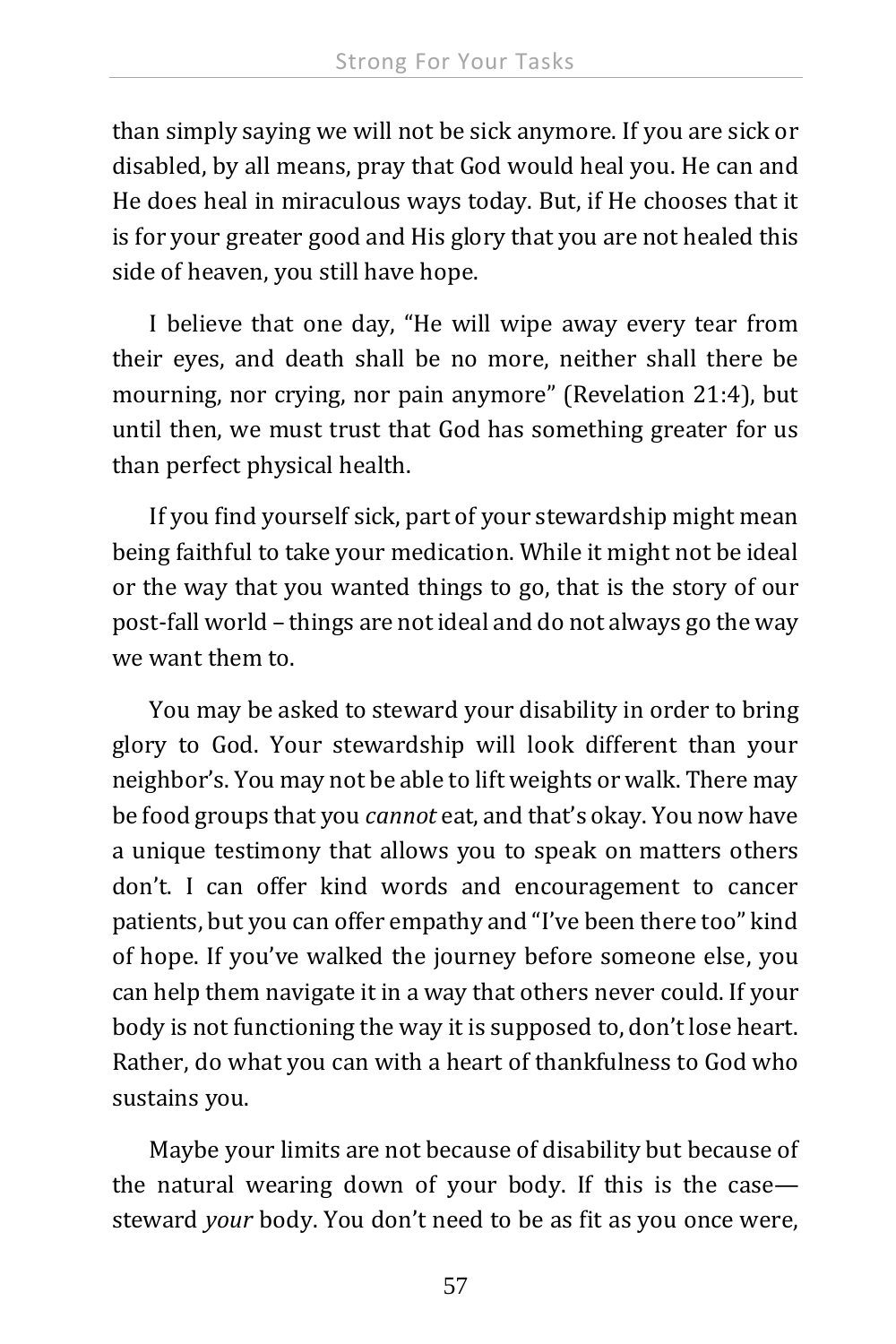but you can still do certain things that can help you grow stronger for the tasks God is calling you to do. Our society is terrified of growing old. Our desire for the fountain of youth can clearly be seen in the amount of time and money people spend to feel and look young again. People are longing for the "good old days" when things didn't ache and they too could lift heavy things. I hear a lot of, "Well when I was your age, I was in great shape too." While this may be true, what's equally true is that you are no longer the youth you once were and there's nothing you can do about that. Instead of pining for what was, look at how you can steward your body now.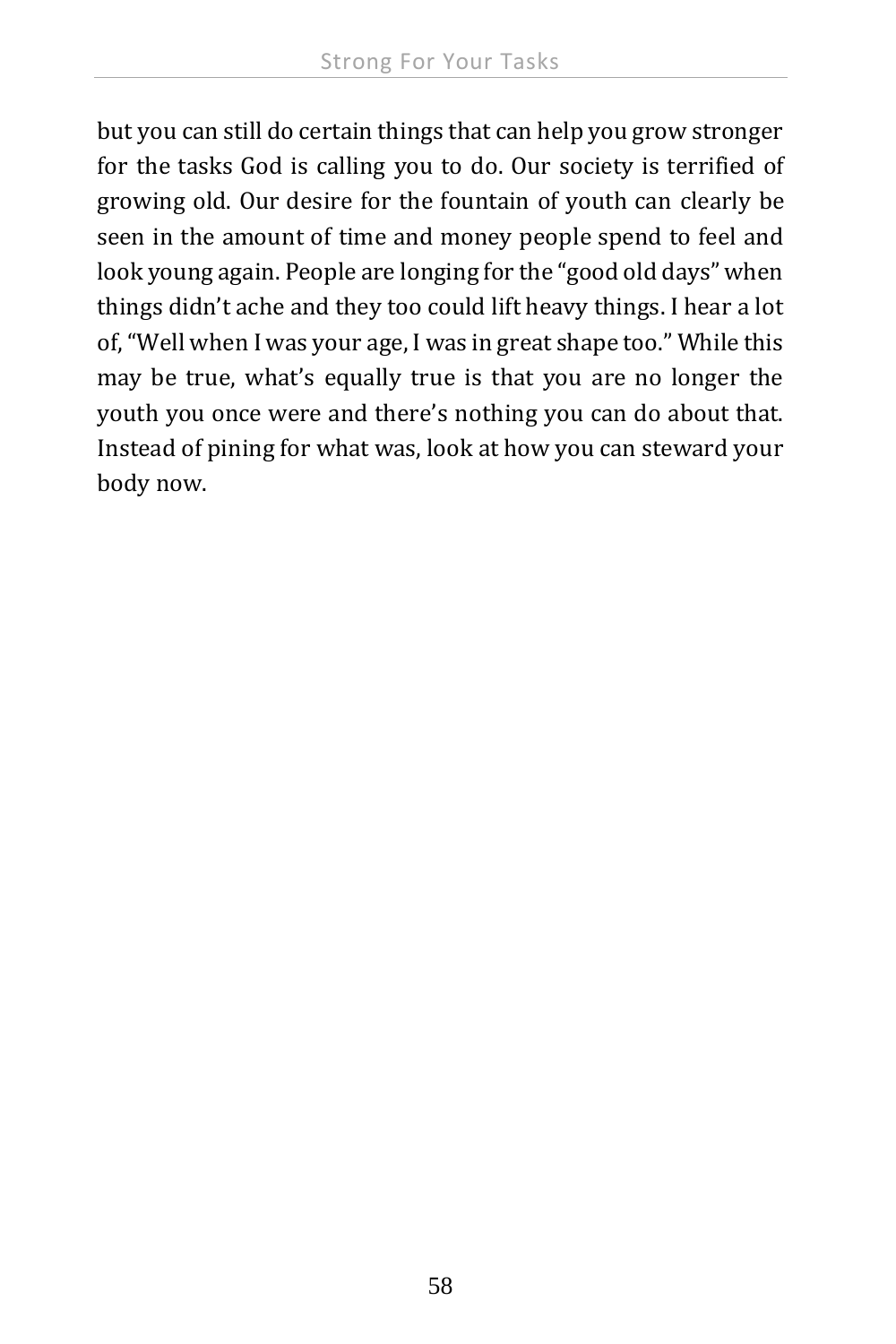## **Personal Training**

- Do you have physical limitations in this season of life? What are they? Have you been using them as an excuse not to steward your body well? Are you often crushed with false guilt over not being as able bodied as someone else?
- Have you been placing too much hope in your current earthly body? Have you been trying to perfect your health or body in a way that is actually distracting you from the things God has commanded you to do?
- How might you better steward your body given these circumstances?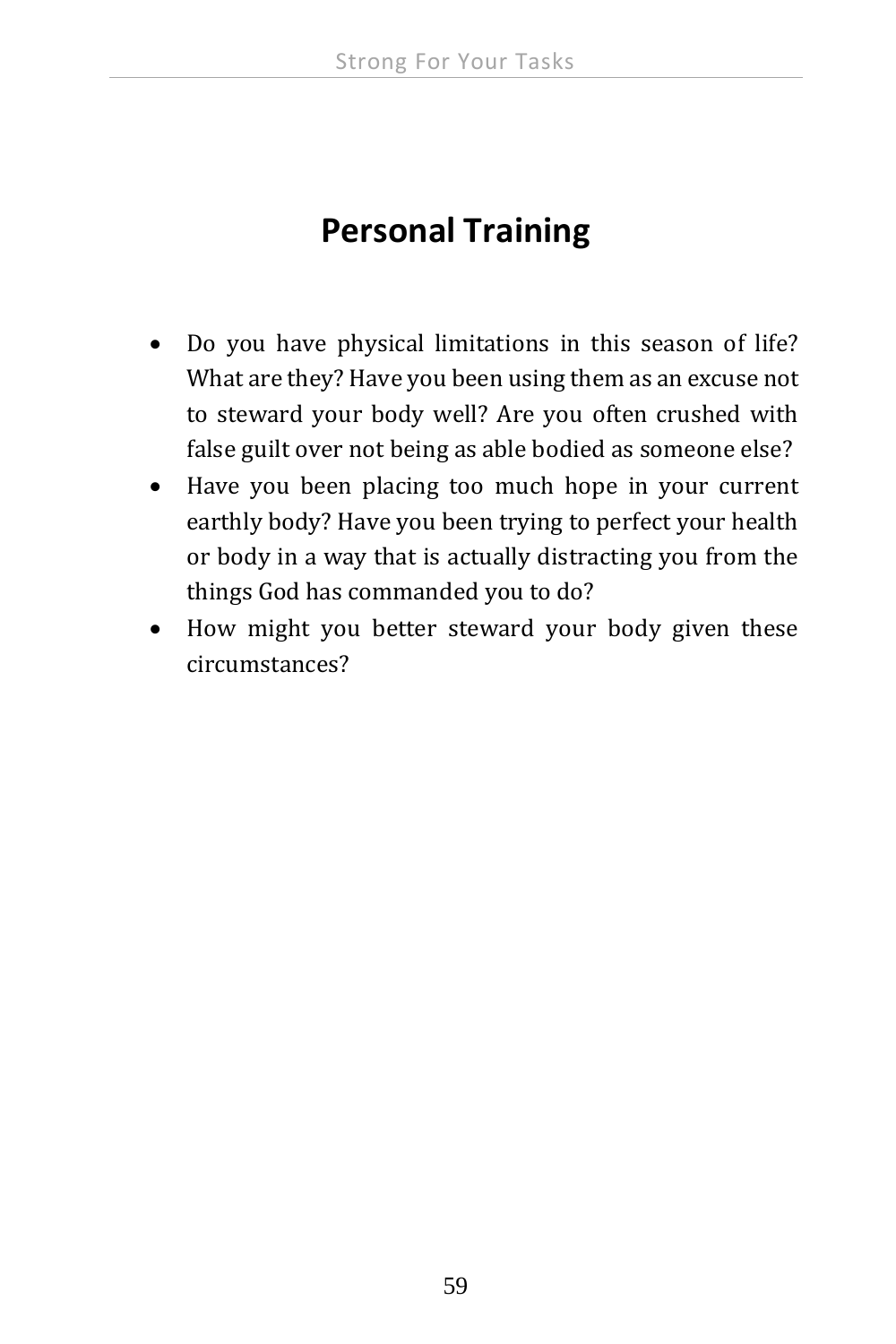# Chapter 8 **Your Body. Your Tasks. Your Stewardship.**

*For you formed my inward parts; you knitted me together in my mother's womb. I praise you, for I am fearfully and wonderfully made. Wonderful are your works; my soul knows it very well. My frame was not hidden from you, when I was being made in secret, intricately woven in the depths of the earth. Your eyes saw my unformed substance; in your book were written, every one of them, the days that were formed for me, when as yet there was none of them. Psalm 139:13-16*

 $\boldsymbol{W}$  hile some general principles will apply to most people, there will be some fine tuning involved for each individual. there will be some fine tuning involved for each individual.

As you look back over your answers to the questions in each chapter, you have started to create a stewardship plan. How you answered those questions will hopefully direct your next steps towards stewarding your body well.

All of the questions in the book are not one-and-done type of questions. When you feel that your eating and exercising are no longer bringing glory to God, re-ask those questions and change what stewardship looks like for you. It's easy to overestimate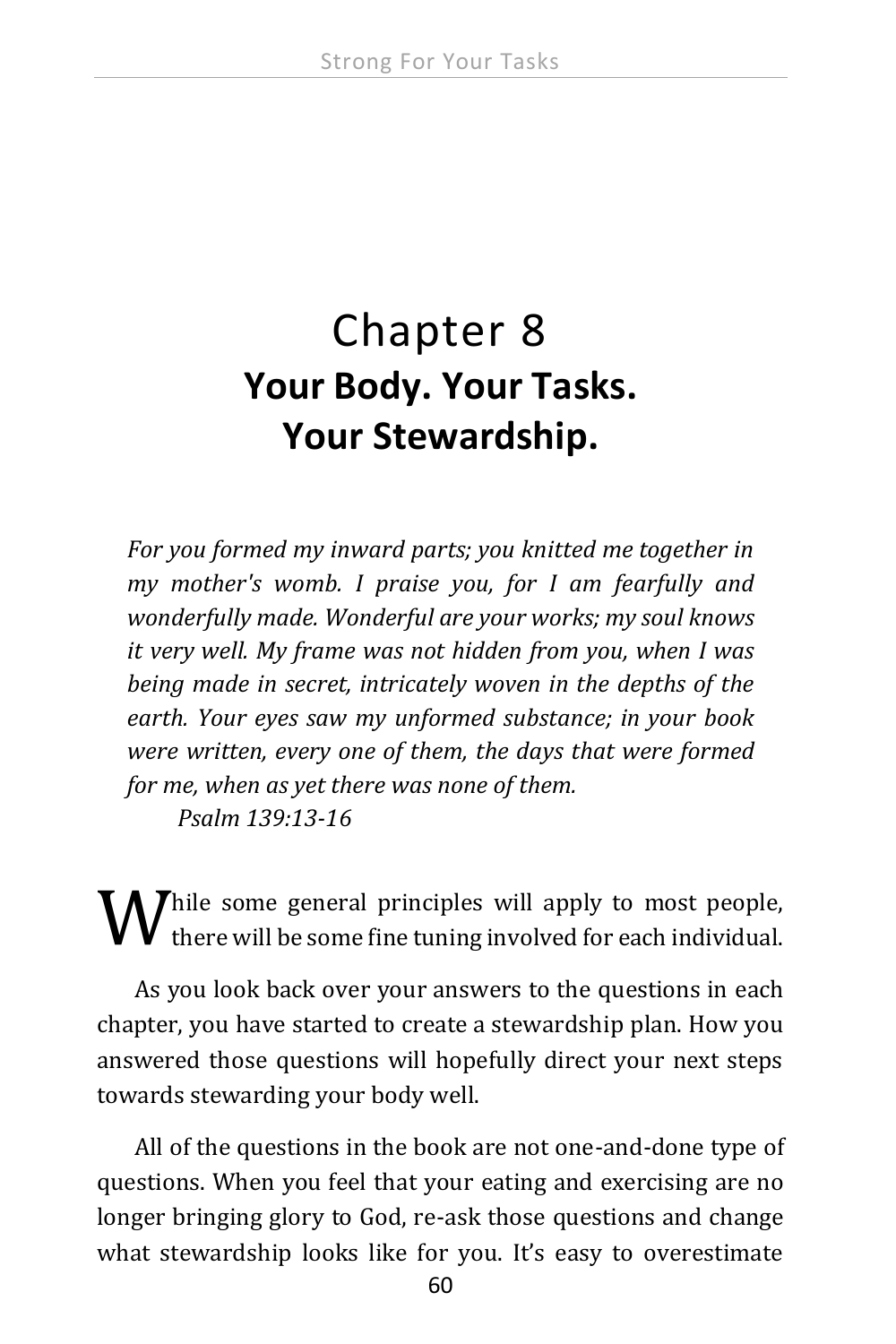what you need to do to steward *your* body, but often it is the small changes that can make the biggest long-term difference. Perhaps adding a few more servings of vegetables and a few less servings of dessert would be sufficient?

### **One Small Act of Stewardship**

Avoid the temptation to go all-in. It can be very tempting to try and fix everything all at once. You may put this book down, highly motivated and ready to go. You are going to take back your health and conquer stewardship *today.* Instead, remember that stewardship is *not* a destination to reach as quickly as possible. Instead it is a journey that you are walking with the help of the Holy Spirit. Stewardship of your body is just a "zoomed in" area of your overall process of sanctification.

Before you try to do everything, do one thing for thirty days. That one thing may not even be the biggest area of concern for you (and I would suggest that you choose something that isn't). Go back through your assessment questions and pick *one* thing you are pretty sure you can be successful with doing for the next thirty days and do it. Don't get fancy or complicated. After thirty days, if you think you want to address something new, do it. If it seems like you are in a good spot, keep doing what you are doing.

To take that first step, ask yourself, "What is one small act of stewardship I could commit to for today?"

I don't like long-term commitment to diets. Too many people overestimate what they are capable of and commit to diets for the rest of their life before even completing one day of it. If you've ever sworn off carbs for the rest of your life, I'm talking to you.

Instead of making this a life-long, six-month, or even thirtyday commitment, commit to doing it for one day, then another,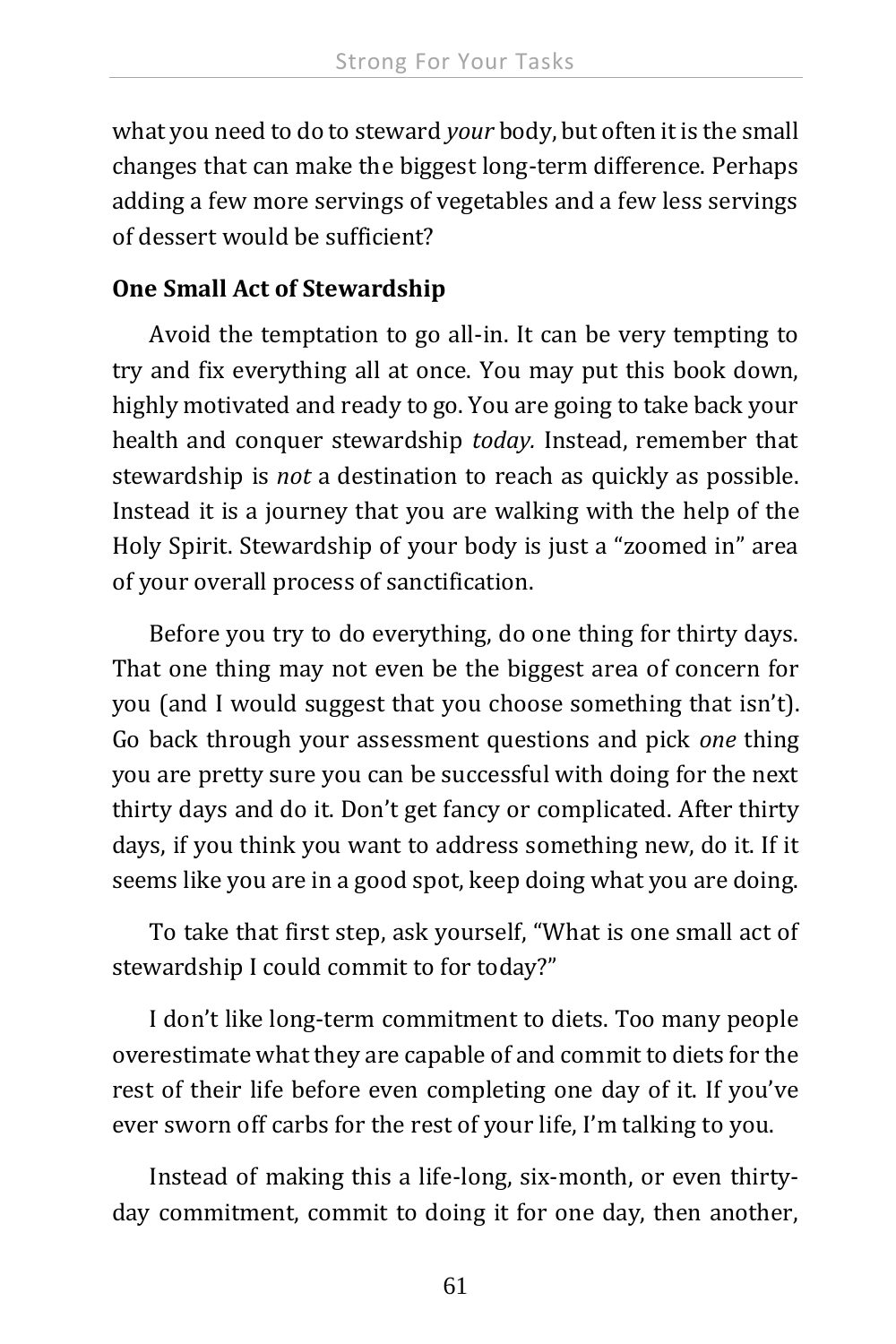and another, and so on. Think of it as thirty one-day challenges instead of a thirty-day challenge. You may even need to break it down smaller into half-day challenges, or even meals. Instead of eating only vegetables for the rest of the week, or day, commit to eating *one* extra serving of vegetables at your next meal. Remember, there is no finish line, so there is no hurry to get there.

Our bodies are not isolated from the rest of life. We must also consider the stewardship of our money and time.

### **Money**

My goal in talking about money is not to become the next Dave Ramsey; however, when looking at stewarding your health, you need to take the financial side into the equation. Stewarding your health should not be beyond what you can afford (unless you have extreme medical circumstances to account for), but it may mean tweaking some of your current spending habits. Your goal should not be to take out a second mortgage so that you can buy all grassfed, organic groceries. If you can afford it, by all means go for it, but it is ultimately not worth the financial stress for the potential (and likely minimal) benefits.

When you're looking at your financial ability, ask yourself a few questions: 'Where is my money currently going?" Before you can make changes, you need to know where it is being spent. "What is the return on my investment?" Are you getting your money's worth in each of the areas you are spending?

If you cannot afford to follow certain diets or workout plans, don't. There are plenty of ways to improve your health without having to break the bank.

### **Time**

One of the biggest reasons people give for not stewarding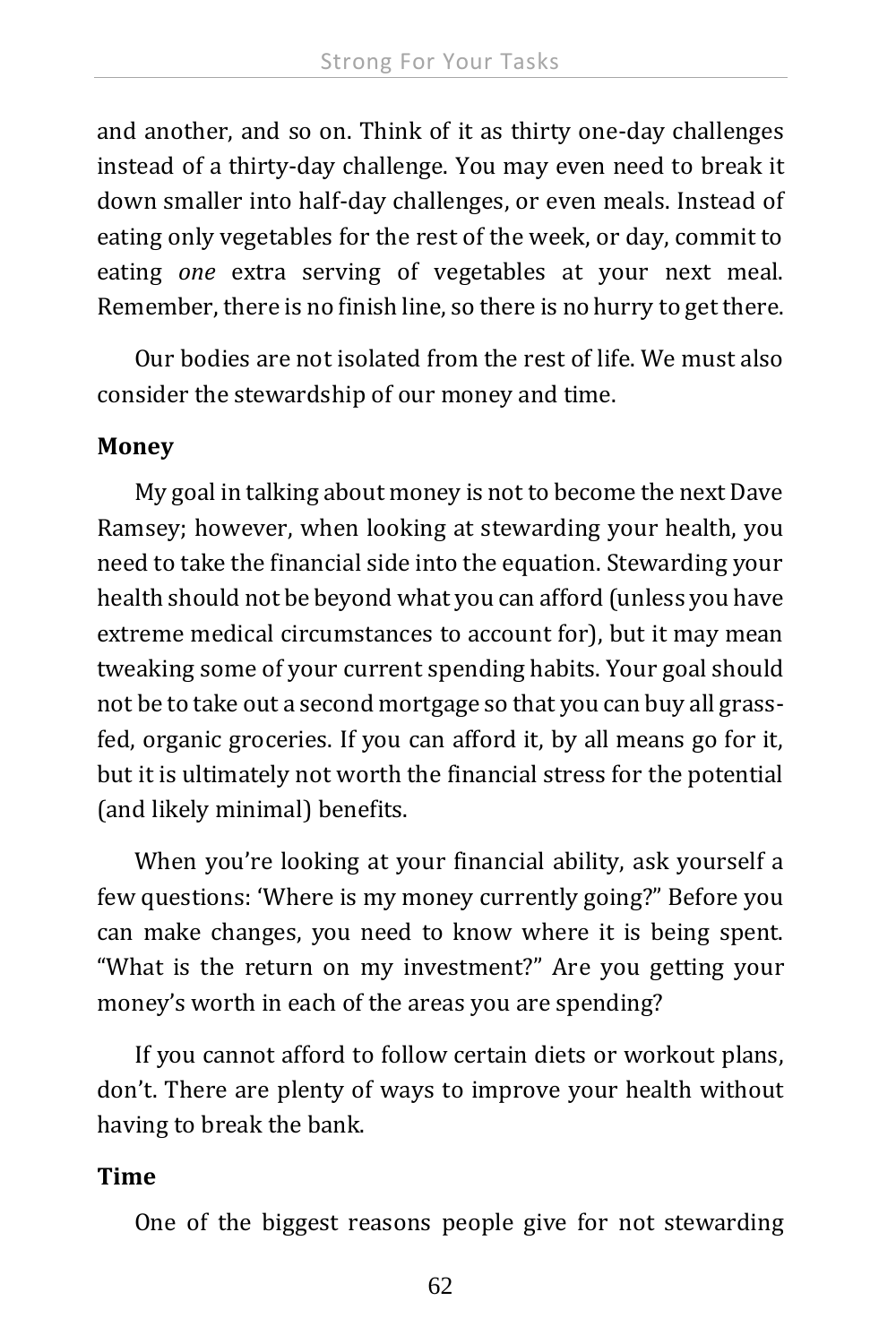their body is they feel they don't have time. In order to get to the bottom of this problem, ask the same questions as you did with your money: "Where is my time currently going?" Again, most people have some time-thieves in their days. These are things that take time without adding much value. "What is the return on my time investment?" What value do those activities actually bring you?

Maybe you can't (or simply don't want to) give an hour a day, three times a week to working out – you probably don't have to. Maybe it's ten minutes to start. Or maybe it's five-minutes, two times a day. It is one thing to be willing, and another thing to be able. Figure out what you are able to do and commit to making it happen.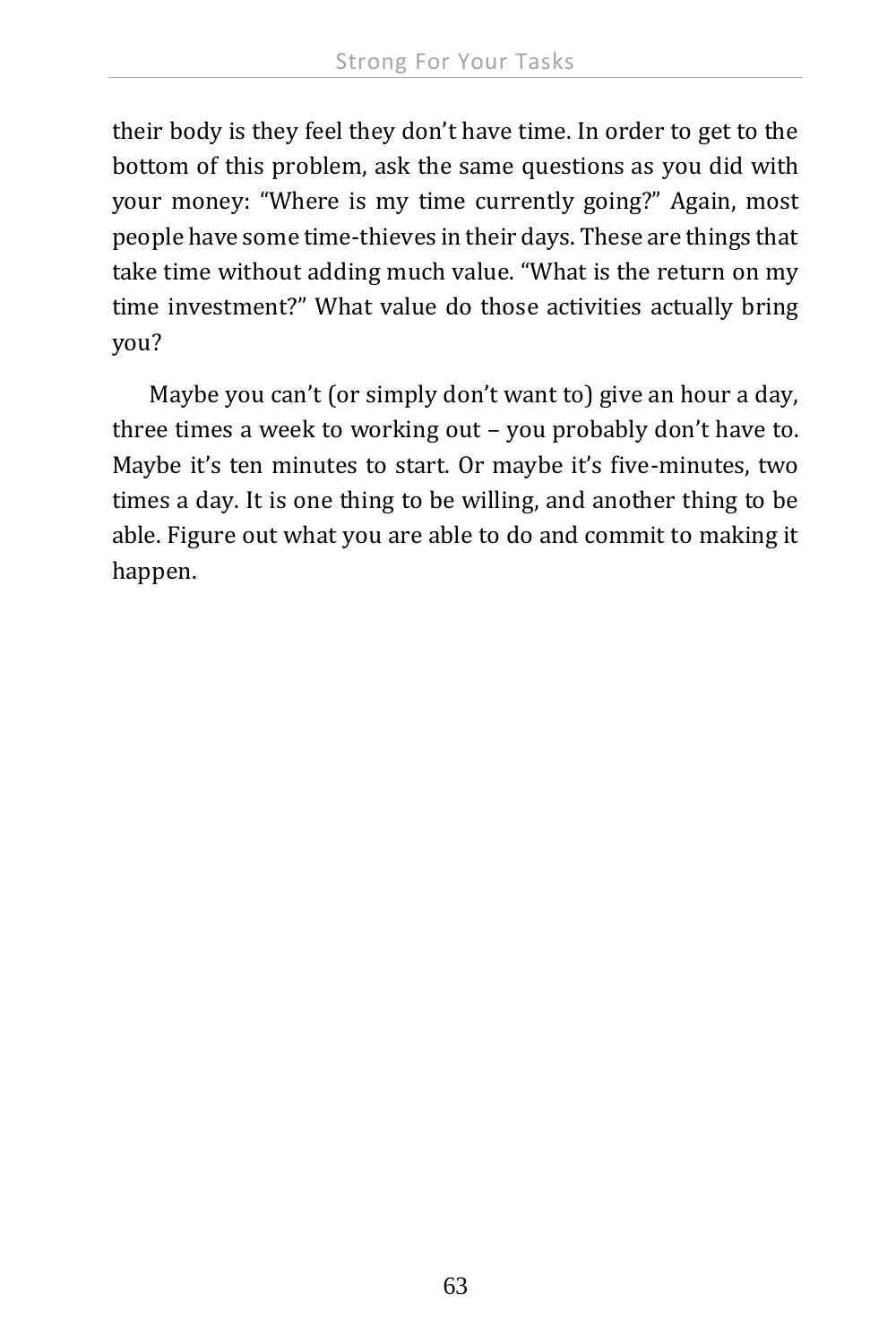## **Personal Training**

- If you were stewarding your body well for *your* tasks, what would that look like in *this* season?
- What is your one small act of stewardship for today?
- Are there finances you could shift around to give yourself more of a health budget?
- Are there activities that you could cut out or shift around to give you more time for exercise, meal planning/prepping, etc.? Remember, before you schedule your workouts, put in your time with God.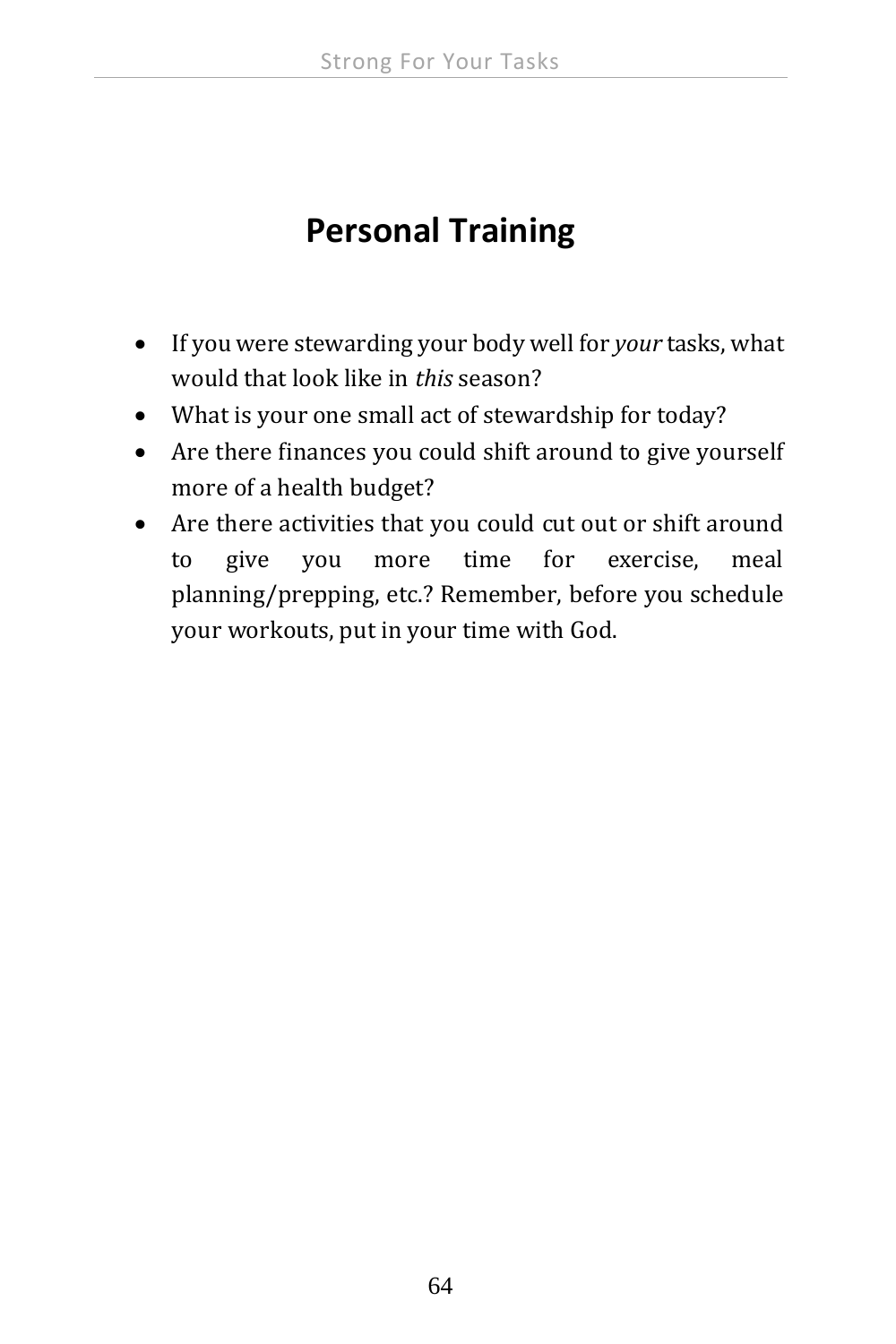# Chapter 9 **Conclusion**

*Keep your heart with all vigilance, for from it flow the springs of life.*

*Proverbs 4:23*

s we wrap things up, my hope is that you are feeling  $A^{\rm s}$  we wrap things up, my hope is that you are feeling  $A_{\rm encouraged}$ . I hope that you are feeling freedom from societal or self-imposed standards of health and fitness. Whether that means that you are finally going to take some steps towards taking care of your body, you are going to relax and re-focus your time and attention away from caring too much, or you are just feeling affirmed that you are not in fact crazy for your approach to fitness, I want you to be encouraged.

### **Guard Your Heart**

When it comes to eating, exercising and all related categories, it's important to realize that very few of the choices that you make will in and of themselves have moral consequences.

There is nothing moral about fruits and veggies and nothing immoral about a bag of chips. Deadlifting, gardening, or playing video games are not a matter of right or wrong. However, in all of these things we need to guard our hearts. The "heart attitude"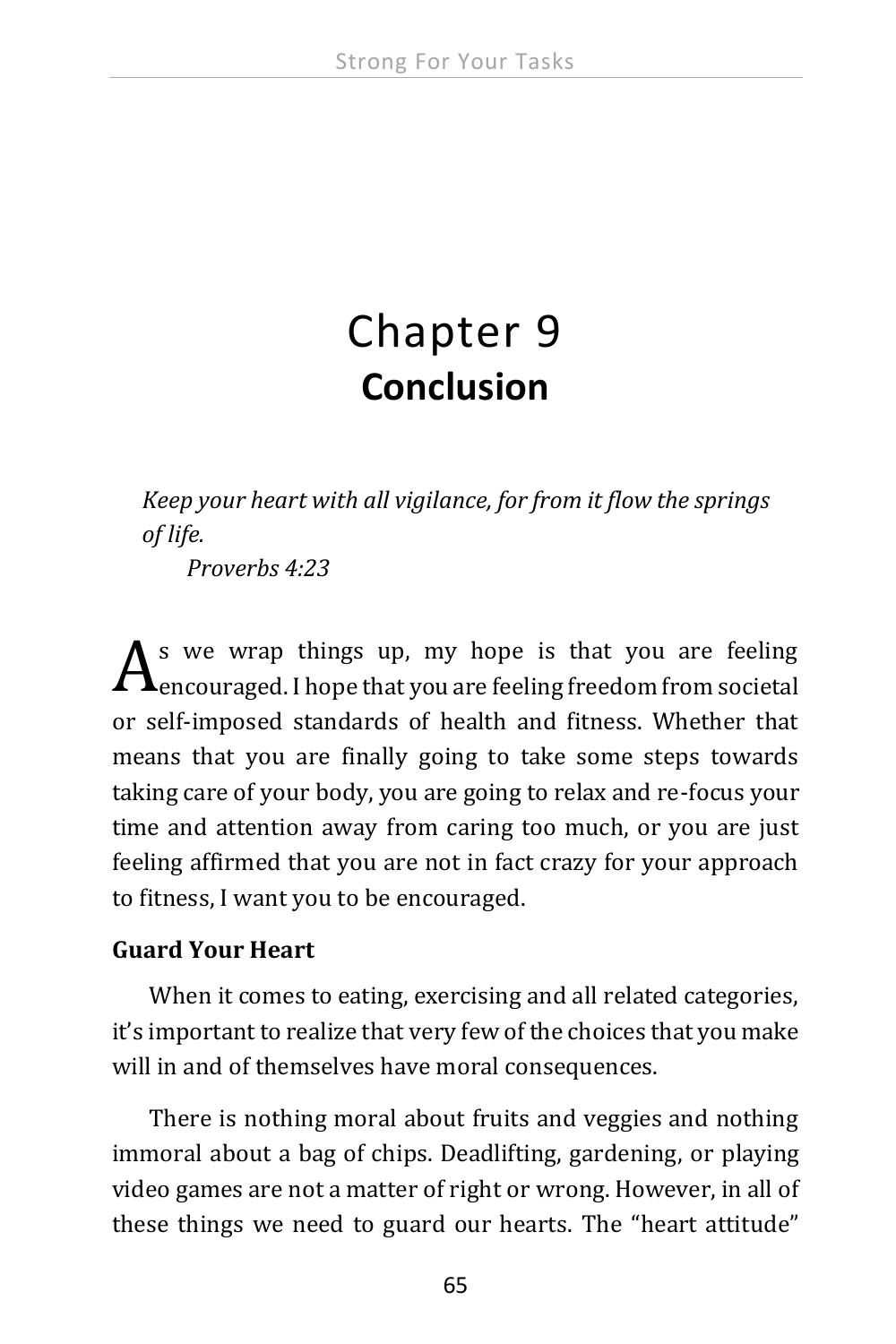behind kale can be equally as sinful as the one behind cookies.

Adam and Eve were not punished because they chose to eat *fruit*. They were punished because of their heart attitudes. They disobeyed what God had commanded.

The fine line of stewardship is difficult because we spend so much time wanting to be right, when there is no objective right.

One person will eat a single piece of candy and walk away as if nothing happened. Another person will allow that candy to drive them into a binge void of any form of self-control.

One person will go to the gym and feel great leaving, not feeling the need to check the mirror to see if they have finally arrived at their dream body, while another will constantly be checking to see if they finally measure up.

As you go on this journey, remember that our standard is not "right" or "wrong", but rather holiness. God wants His people to be set apart. That is going to look different for each and every person.

The targets that many of us set for ourselves are at best unattainable and at worst unnecessary. I can guarantee you that having a perfect physique does not make you a better parent, spouse, friend, or disciple of Christ, and am almost certain that putting in the time and effort required to achieve that goal will hurt your relationships. At the same time, if you are physically fit, you should not feel guilty. Steward your fitness.

I hope that you have become aware of what stewardship of your health looks like for *you* in *this* season of life. You now have the tools and know the proper questions to evaluate your stewardship continually and to make changes as necessary.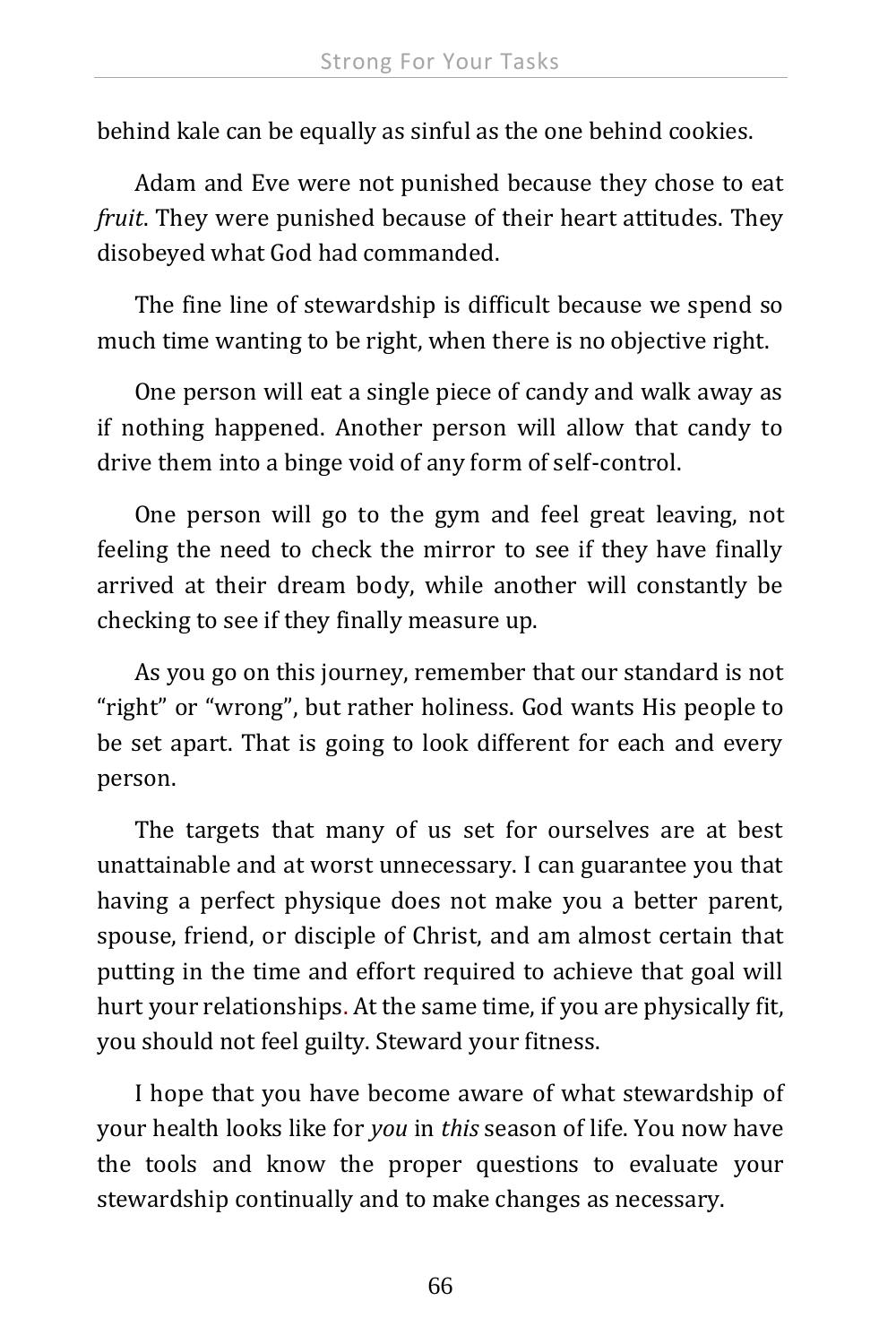You also need to know that changing your attitude towards health and fitness isn't likely going to happen overnight. This probably isn't going to be a 21, 30, or even 90-day fix. For some, your attitudes and behaviors have been present long before you can even remember. You may have deep wounds from words and actions from family and friends that will take years to heal. This isn't about becoming perfectly healthy. It's about gaining a proper perspective on your health. Your health is important, but it's not the most important.

If you are struggling with the sins of gluttony, laziness, idolatry, etc., you need to treat them as such. That starts with repentance. As 1 John 1:9 says, "If we confess our sins, he is faithful and just to forgive us our sins and to cleanse us from all unrighteousness." Then, we need to remember the words of Paul: "There is therefore now no condemnation for those who are in Christ Jesus. For the law of the Spirit of life has set you free in Christ Jesus from the law of sin and death" (Romans 8:1-2).

As you confess your sins, remember that this battle is one that requires physical change as well. Simply confessing sins only to return willingly to past behaviors is not repentance. Take small, positive actions towards good stewardship. It's not about being perfect in your behaviors, it's about desiring to honor God with your body. When you mess up again –and you will — go back to God and ask Him to remind you that His "grace is sufficient for you, for [His] power is made perfect in weakness" (2 Corinthians 12:9a). As Paul goes on to write, "Therefore I will boast all the more gladly of my weaknesses, so that the power of Christ may rest upon me. For the sake of Christ, then, I am content with weaknesses, insults, hardships, persecutions, and calamities. For when I am weak, then I am strong" (12:9b-10).

Another step towards winning the battle is to find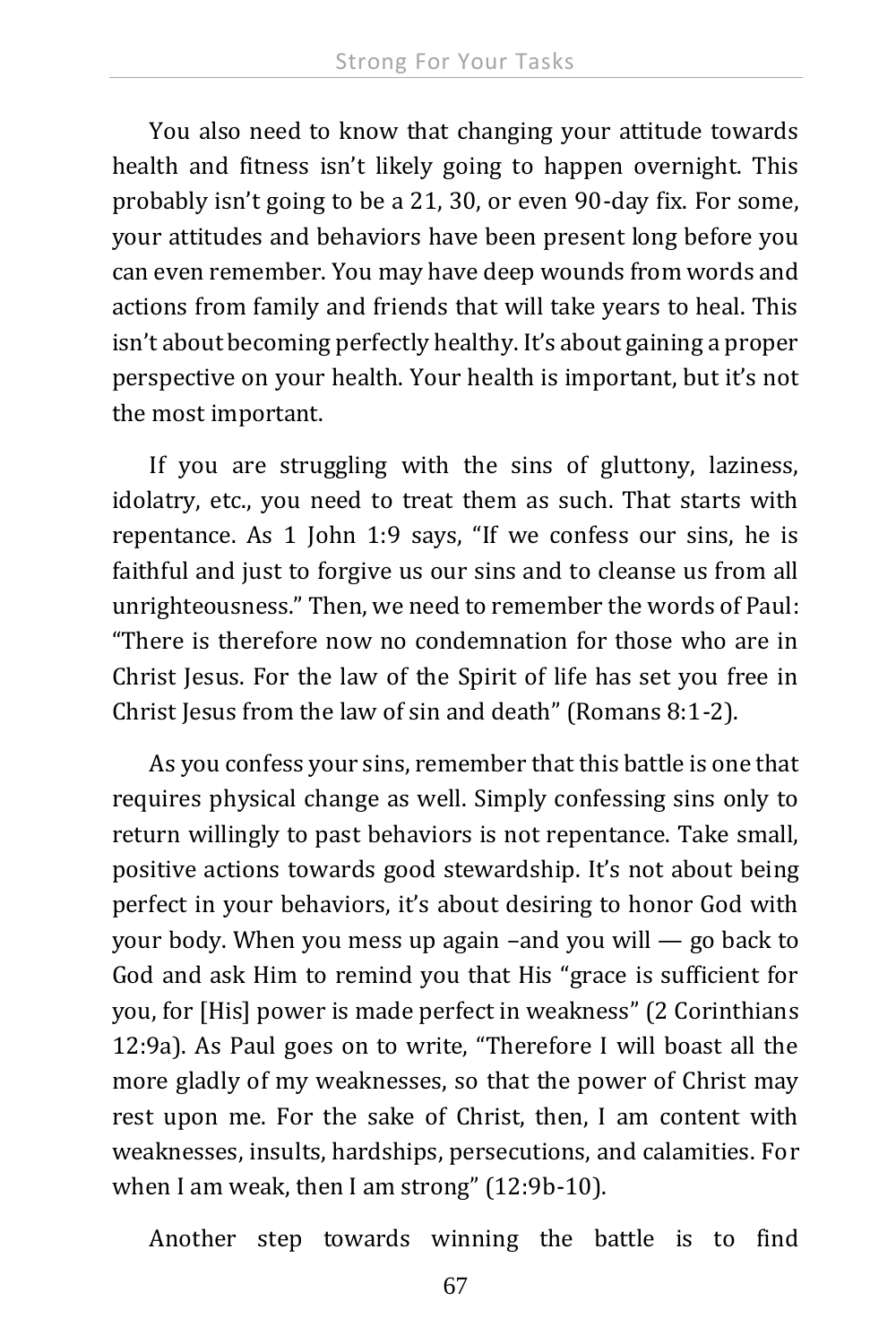accountability. James writes, "Therefore, confess your sins to one another and pray for one another, that you may be healed" (James 5:16). If you are struggling, confess your sins and struggles to a fellow believer and ask them to pray for you. Poor stewardship is a physical problem with spiritual roots. Simply meal planning and buying a gym membership will not solve your heart issue.

Finally, I would also suggest silencing the noise. There are *hundreds of thousands* of fitness programs, channels, and feeds that you could subscribe to. Social media is full of "influencers" posting highlight reels of themselves living their best lives, letting you know that you could too, *if* you do things their way. While you may feel momentary motivation from them, it's not worth it. Avoid fitness information and inspiration for a bit. Not only will this allow you freedom from comparison, it will help you to walk in purity by not viewing scantily clad models as you mindlessly scroll through pages of #fitspiration.

To put a bow on things, know this: you were made in the image of God, the Imago Dei. This means that you matter. All of your value and worth is not based on your strength, weight or good looks, but rather on the finished work of Christ. There is no level of fitness you could attain to make God love you more, and no amount of body fat that would make God love you less. Rest in that truth as you pursue stewarding your body for His glory.

Remember, you may never be healthy, but you can be healthier. You may never be strong, but you can be stronger. Anyone can steward their body and you too can be strong for your tasks.

68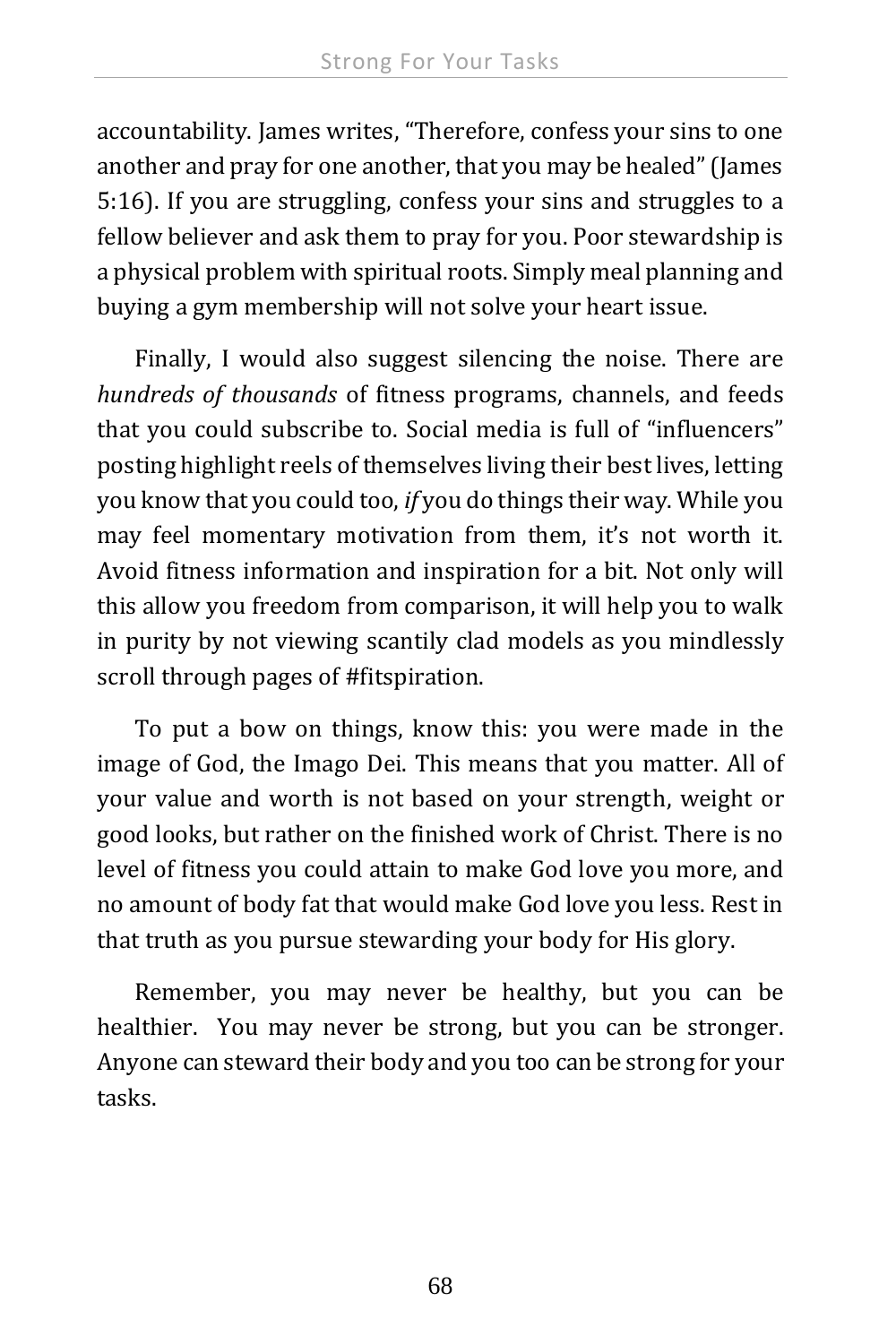# **Verses Used**

#### **Introduction**

1 Corinthians 6:19, Ephesians 2:10

#### **Chapter 1**

Genesis 1:31, Psalm 27:4, Daniel 1:8, Daniel 1:15, Romans 8:23, Romans 8:28, Romans 12:2, 2 Corinthians 12:9

#### **Chapter 2**

Exodus 20:17, Exodus 25-30, 35-40, Exodus 25:8, 1 Samuel 16:7, Psalm 24:1-2, Proverbs 4:23, Matthew 16:24, Matthew 28:19-20, Mark 8:34, Luke 9:23, Romans 6:6, Romans 8:11, Romans 8:13, Romans 12:1, 1 Corinthians 6:19-20, Galatians 2:20, Galatians 5, Galatians 5:24, Colossians 3:5, Hebrews 12:11

#### **Chapter 3**

Deuteronomy 10:14, Proverbs 31:17, Matthew 22:36-40, Philippians 2:12-18

#### **Chapter 4**

Genesis 1:28-29, Genesis 9:1-3, Exodus 1-14, Exodus 16, Exodus 19:5-6, Exodus 20:13, Exodus 21, Leviticus 11, Leviticus 11:44-45, Leviticus 18, Deuteronomy 14:3-21, Matthew 5:29, Matthew 15:11, Matthew 28:19-20, Matthew 23:1-36, Matthew 23:27-28, Acts 15:29, Romans 3:19-20, Romans 7:7, Romans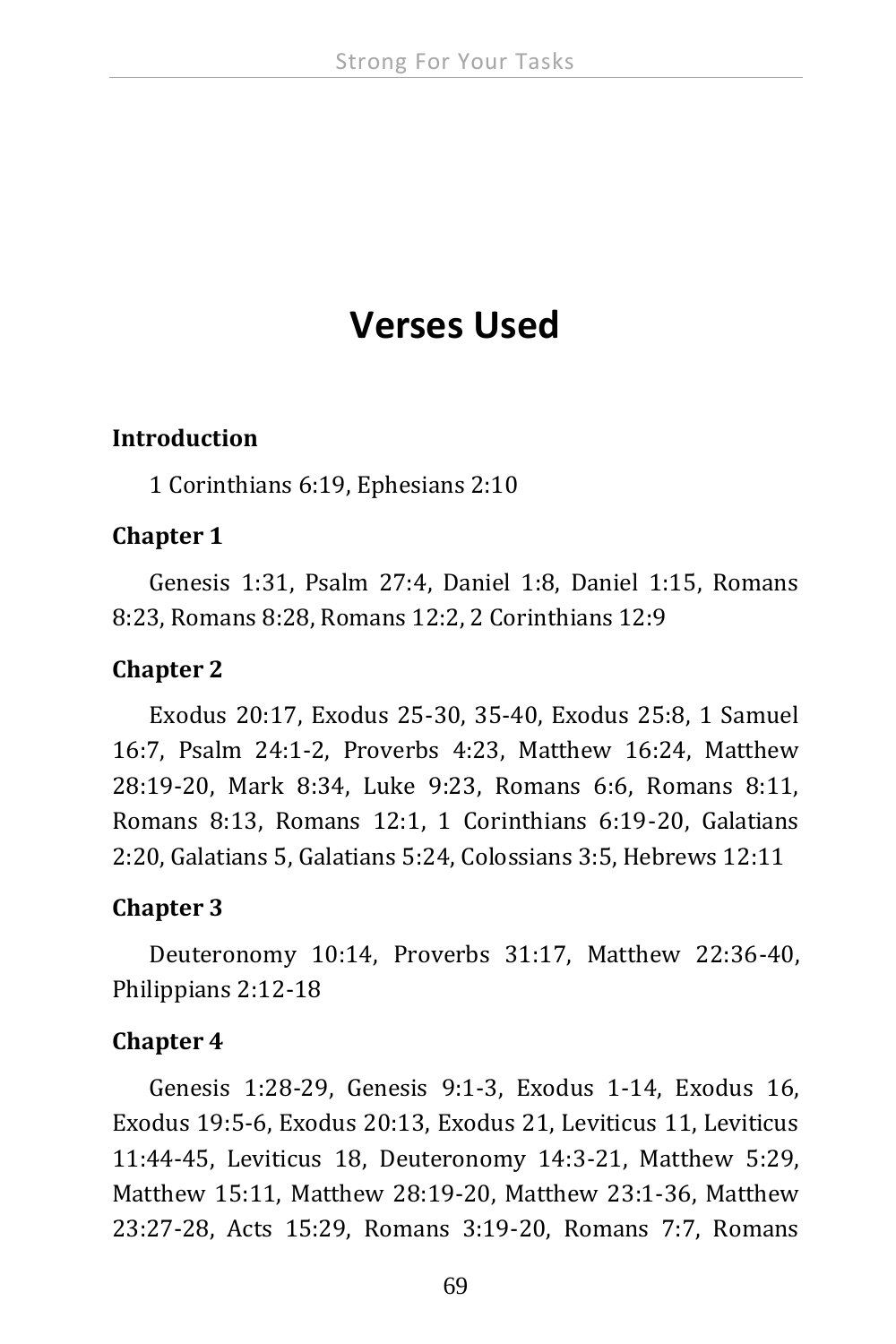14:1-13, 1 Corinthians 6:12, 1 Corinthians 10:23, 1 Corinthians 10:25-26, 2 Corinthians 3:18, Galatians 2:15-21, Galatians 5:13, 1 Timothy 4:3-4

## **Chapter 5**

Genesis 2:15, Proverbs 31:10-31, Mark 12:30, 1 Corinthians 10:31, 1 Timothy 4:8

### **Chapter 6**

Genesis 2:1-3, Exodus 20:8-11, Psalm 16:6, Proverbs 6:6; 10:4-5,26; 12:24,27; 13:4; 14:23; 18:9; 19:15; 20:4,13; 24:30-34; 26:13-16, Matthew 5:21-30, Romans 14:5-6

### **Chapter 7**

Isaiah 53:5, Luke 10:20, Romans 8:18-23, 3 John 1:2-4, Revelation 21:4

## **Chapter 8**

Psalm 139:13-16

#### **Chapter 9**

Proverbs 4:23, Romans 8:1-2, 2 Corinthians 12:9-10, James 5:16, 1 John 1:9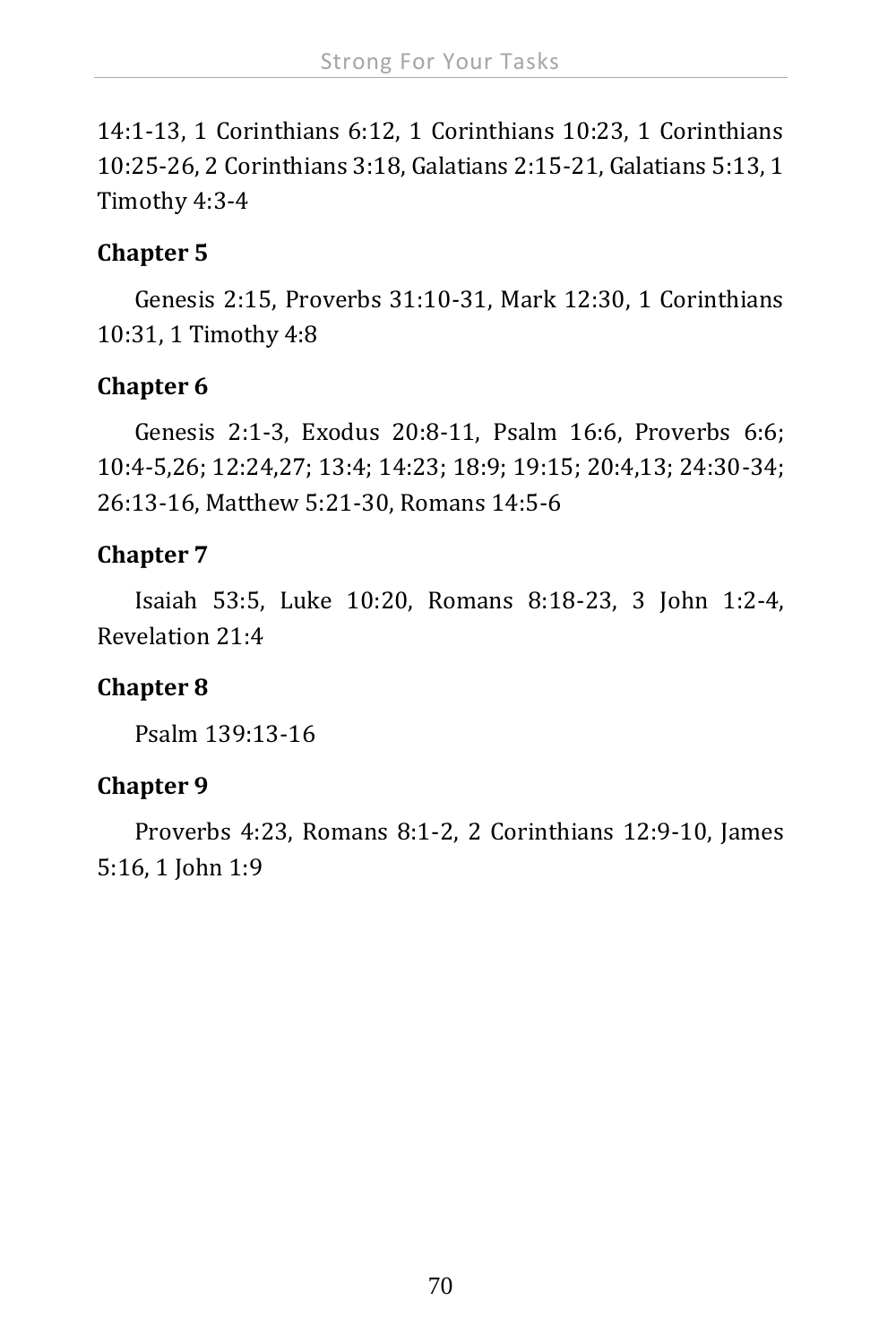# **About the Author**

 $\bigcap$  ody Wieler lives with his family in the small town of Rivers, Cody Wieler lives with his family in the small town of Rivers,<br>CManitoba. He holds degrees from Brandon University in Physical Education Studies and Education and has been a Precision Nutrition Level 1 Coach since 2015. He writes at [codywieler.com.](http://codywieler@gmail.com/)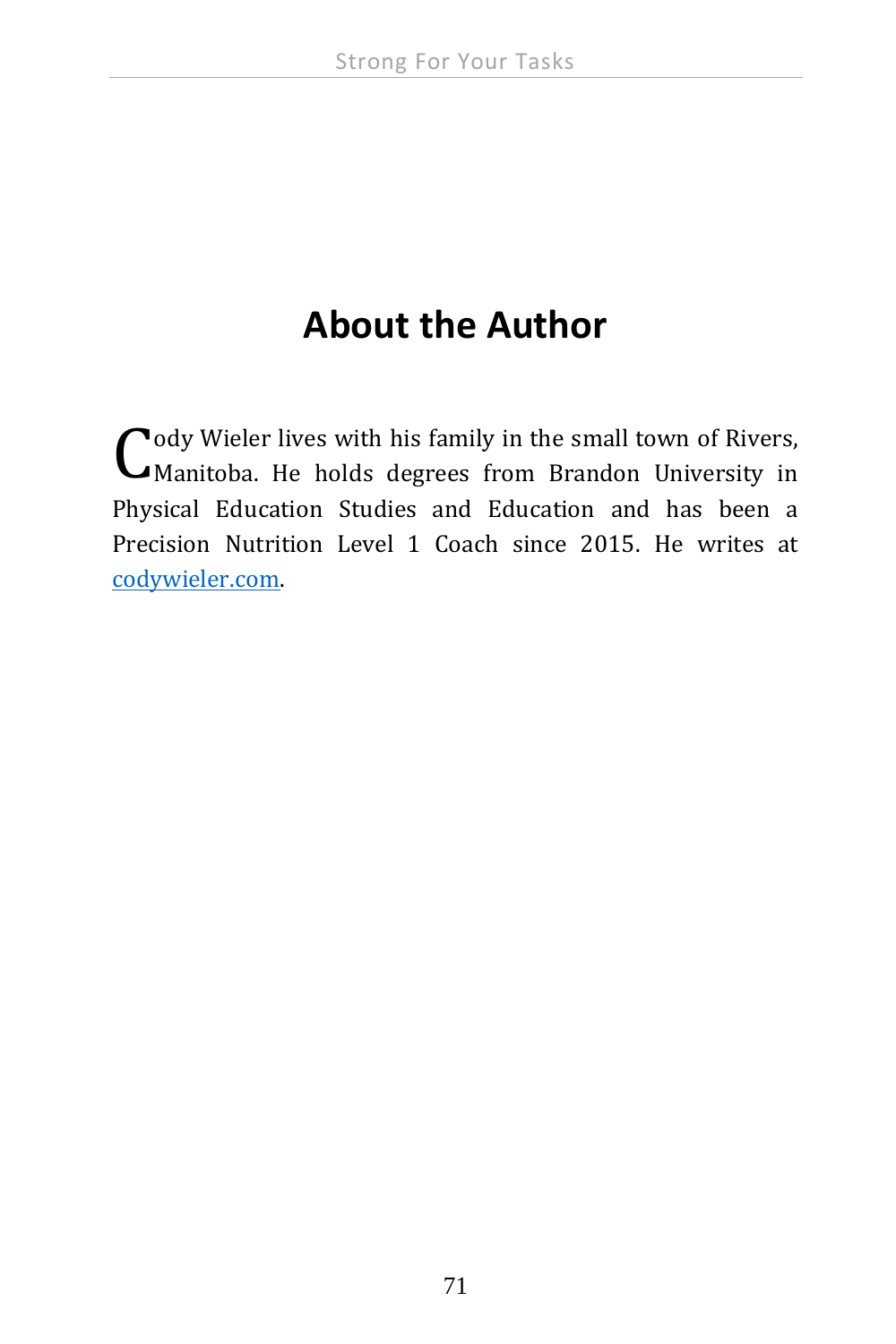# **Bonuses**

Thank you for reading *Strong For Your Tasks.* I hope you find it helpful, practical and inspiring as you pursue stewardship. To helpful, practical and inspiring as you pursue stewardship. To help you on your journey, I've put together several free resources, including:

- 10-months of Reasonable Workouts.
- Twenty meal plans for losing fat, gaining muscle or improving your health. These meal plans cover a variety of diets and methods for your eating pleasure.
- A list of some of my favorite tools and snacks.
- And more.

To get instant access to all of those free bonuses, go here now:

[codywieler.com/bonus.](http://codywieler.com/bonus)

Also, if you have questions, or need help troubleshooting, shoot me an email at [cody.wieler@gmail.com](mailto:cody.wieler@gmail.com) and I'll do my best to help.